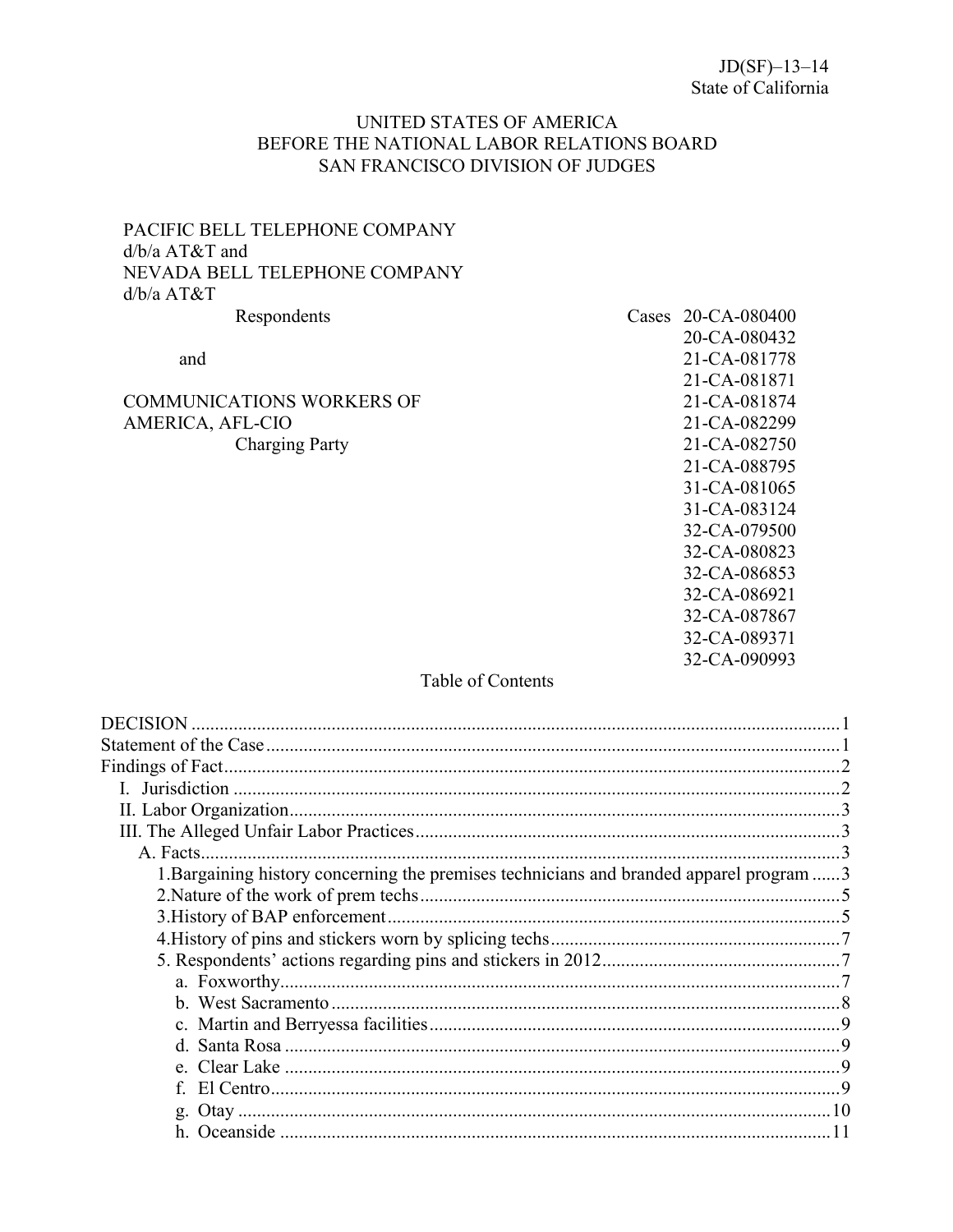| j.                                                                                           |     |
|----------------------------------------------------------------------------------------------|-----|
|                                                                                              |     |
|                                                                                              |     |
|                                                                                              |     |
|                                                                                              |     |
|                                                                                              |     |
|                                                                                              |     |
|                                                                                              |     |
|                                                                                              |     |
|                                                                                              |     |
|                                                                                              |     |
|                                                                                              |     |
|                                                                                              |     |
| 9. Marcarela and Weitkamp's communications regarding union buttons16                         |     |
|                                                                                              |     |
| 1. Complaint paragraphs 8(a) and 9(a) allege since October 24, 2011, Respondents have        |     |
| maintained an overly broad rule that prohibits employees from wearing union                  |     |
|                                                                                              |     |
| a. Has Respondent established special circumstances that defeat its employees'               |     |
|                                                                                              |     |
|                                                                                              |     |
| c. Does the content of the union buttons render employees' activities unprotected23          |     |
| (i) The "FTW, Fight to Win," "WTF, Where's the Fairness," and                                |     |
|                                                                                              |     |
| (ii)                                                                                         |     |
| d. Did the Union waive the premises technicians' Section 7 right to wear                     |     |
|                                                                                              |     |
| e. The Union did not waive the statutory right of employees to wear union                    |     |
|                                                                                              |     |
| 2. Complaint paragraph 8(b) alleges on various dates between April 20 and                    |     |
| May 6, 2012, Respondents refused to allow employees to work unless they                      |     |
| removed their union insignia in violation of Section 8(a)(1) and (3) of the Act29            |     |
| 3. Complaint paragraph 8(c) alleges that Respondent Pacific Bell between April 12            |     |
| and August 6, 2012, told employees they could not wear union insignia in                     |     |
|                                                                                              |     |
| 4. Complaint paragraph 8(d) alleges that Respondent Pacific Bell by Katherine Nelson         |     |
| and Pascual Perez on May 3, 2012, at its West Sacramento facility threatened                 |     |
| employees with absence occurrences and loss of jobs if they did not remove                   |     |
|                                                                                              |     |
| 5. Complaint paragraph 8(e) alleges Respondent Pacific Bell by Robert O'Steen                |     |
| in early May 2012 at its Escondido (Quincy) facility threatened employees                    |     |
| with reprisals for passing out union insignia in violation of Section $8(a)(1)$ of the Act32 |     |
| 6. Complaint paragraph 8(f) alleges Respondent Pacific Bell by Robert O'Neal about           |     |
| April 24, 2012, at its San Jose Foxworthy facility threatened an employee                    |     |
|                                                                                              |     |
| with unspecified reprisals for wearing union insignia in violation of Section                |     |
| 7. Complaint paragraph 8(g) alleges that Respondent Pacific Bell by Ken Sitz                 | .33 |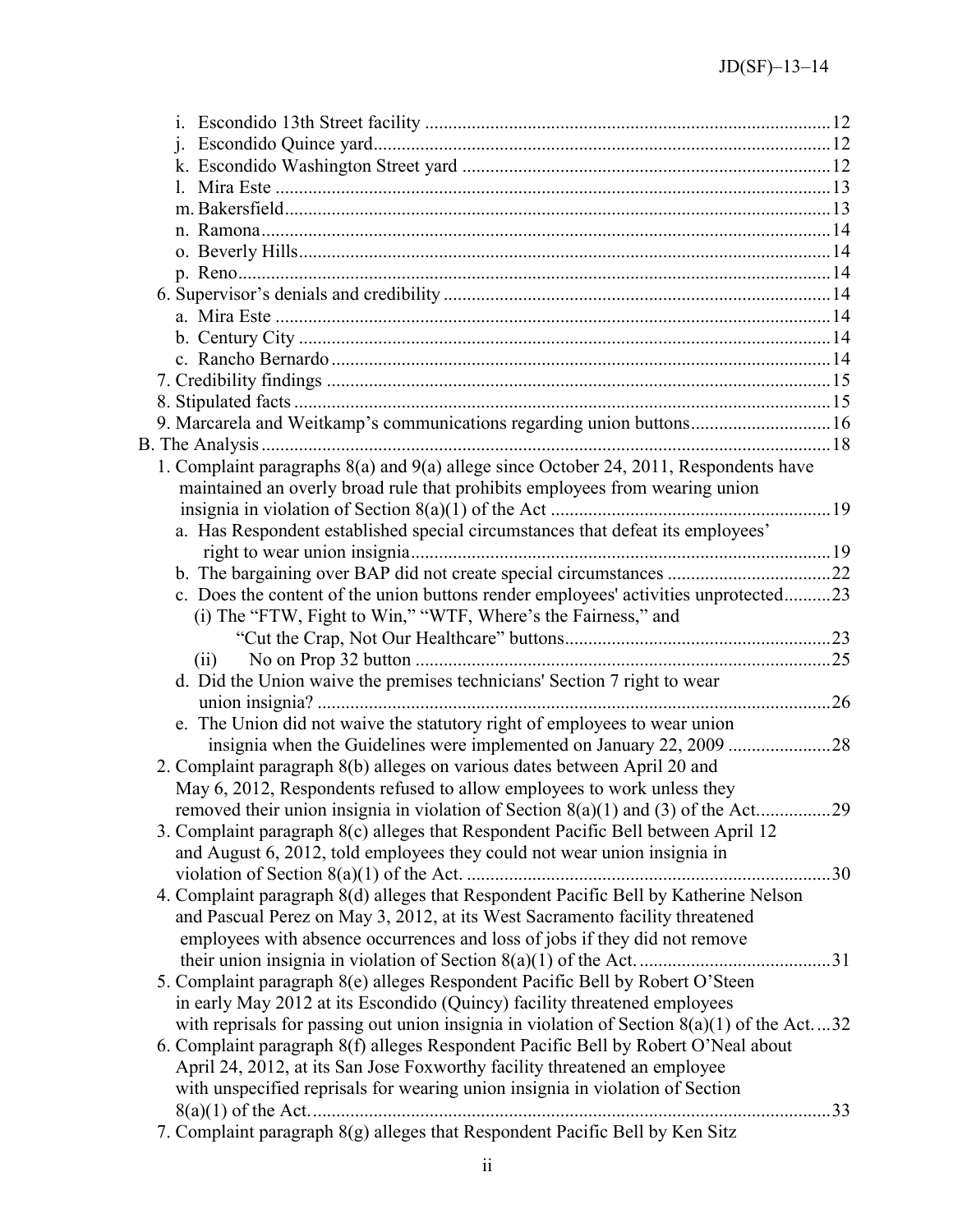| in early May 2012 at its Otay facility in Chula Vista removed union stickers from      |  |
|----------------------------------------------------------------------------------------|--|
|                                                                                        |  |
| 8. Complaint paragraph 8(h) alleges that Respondent Pacific Bell by Bill George in     |  |
| March and April 2012 at its Othello garage in San Diego removed union and              |  |
| nonunion stickers from company owned lockers and computers and allowed only            |  |
|                                                                                        |  |
| 9. Complaint paragraph 8(i) alleges that Respondent Pacific Bell by bill George on     |  |
| about April 7, 2012, at its Othello facility removed union and nonunion stickers from  |  |
| company owned lockers and computers and allowed only nonunion stickers to              |  |
|                                                                                        |  |
| 10. Complaint paragraph 8(j) alleges that Respondent Pacific Bell in early July 2012   |  |
| at its El Centro facility removed union stickers and nonunion stickers from company    |  |
| equipment including lockers, vehicles, and computers in violation of Section $8(a)(1)$ |  |
|                                                                                        |  |
|                                                                                        |  |
|                                                                                        |  |
|                                                                                        |  |
| 11. Complaint paragraph 9(b) alleges that Respondent Nevada Bell by Kevin Schreiber    |  |
|                                                                                        |  |
| about April 23, prohibited employees at its Reno, Nevada yard from wearing union       |  |
| insignia and refused to allow them to work unless they removed their union insignia    |  |
|                                                                                        |  |
|                                                                                        |  |
| 1. Complaint paragraph 10(a) alleges in March and April 7, 2012, Respondent Pacific    |  |
| Bell at its Othello facility implemented a rule prohibiting employees from posting     |  |
| union stickers on company equipment, including lockers, vehicles, and computers        |  |
|                                                                                        |  |
| 2. Complaint paragraph 10(b) alleges that in early May 2012 Respondent Pacific         |  |
| Bell by Ken Sitz at its Otay facility implemented a rule prohibiting employees         |  |
| from posting union stickers on company equipment, including lockers, laptops,          |  |
|                                                                                        |  |
| 3. Complaint paragraph 10(c) alleges that in early July 2012 Respondent Pacific Bell   |  |
| by Charles Lechner and David Rogers at its El Centro facility implemented a rule       |  |
| prohibiting employees from posting union stickers on company equipment,                |  |
|                                                                                        |  |
| 4. Complaint paragraph 10(d) alleges that on about May 21 and June 5, 2012,            |  |
| Respondent Pacific Bell by Michelle Morechel at its Escondido facility                 |  |
| implemented a rule prohibiting employees from wearing union insignia in                |  |
|                                                                                        |  |
| 5. Complaint paragraph 10(e) alleges that that on about June 6, 2012, Respondent       |  |
| Pacific Bell by Justin Clark at its Oceanside facility implemented a rule              |  |
| prohibiting employees from wearing union insignia in violation of Section $8(a)(1)$    |  |
|                                                                                        |  |
|                                                                                        |  |
|                                                                                        |  |
|                                                                                        |  |
|                                                                                        |  |
|                                                                                        |  |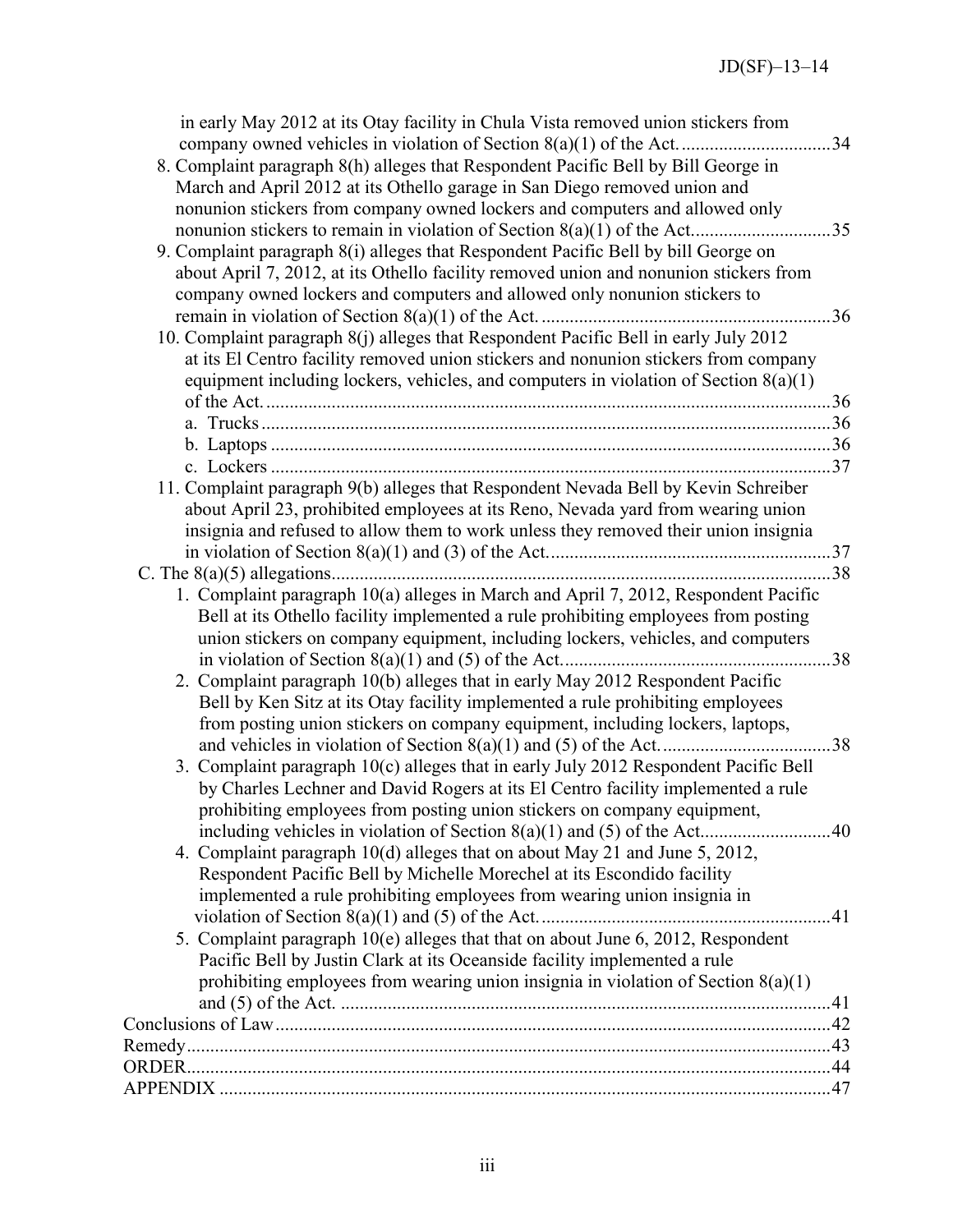## UNITED STATES OF AMERICA BEFORE THE NATIONAL LABOR RELATIONS BOARD SAN FRANCISCO DIVISION OF JUDGES

PACIFIC BELL TELEPHONE COMPANY d/b/a AT&T and NEVADA BELL TELEPHONE COMPANY d/b/a AT&T

 $\overline{a}$ 

COMMUNICATIONS WORKERS OF 21-CA-081874 AMERICA, AFL-CIO 21-CA-082299 Charging Party 21-CA-082750

# Respondents Cases 20-CA-080400 20-CA-080432 and 21-CA-081778 21-CA-081871 21-CA-088795 31-CA-081065 31-CA-083124 32-CA-079500 32-CA-080823 32-CA-086853 32-CA-086921 32-CA-087867 32-CA-089371 32-CA-090993

*Carmen Leon, Esq.,* for the General Counsel. *J. Al Latham Jr., Esq.* and *Cameron W. Fox, Esq.* for the Respondents. *Judith Belsito, Esq.,* and *David A. Rosenfeld, Esq.* for the Charging Party.

### **DECISION**

#### STATEMENT OF THE CASE

<span id="page-3-1"></span><span id="page-3-0"></span>JOHN J. MCCARRICK, Administrative Law Judge. This case was tried in Sacramento, Los Angeles, and San Francisco, California, over a 9-day period between September 24 and November 20, 2013, upon the amended consolidated Complaint, and notice of hearing, as amended<sup>[1](#page-3-2)</sup> (the complaint), issued on June 18, 2013, by the Regional Director for Region 20.

<span id="page-3-2"></span> $1$  On September 6, 2013, the Regional Director for Region 20 issued an amendment to amended consolidated complaint alleging that Melba Muscarolas was a supervisor and agent of Respondent within the meaning of National Labor Relations Act (the Act). On September 19, 2013, Respondent filed its answer admitting this allegation.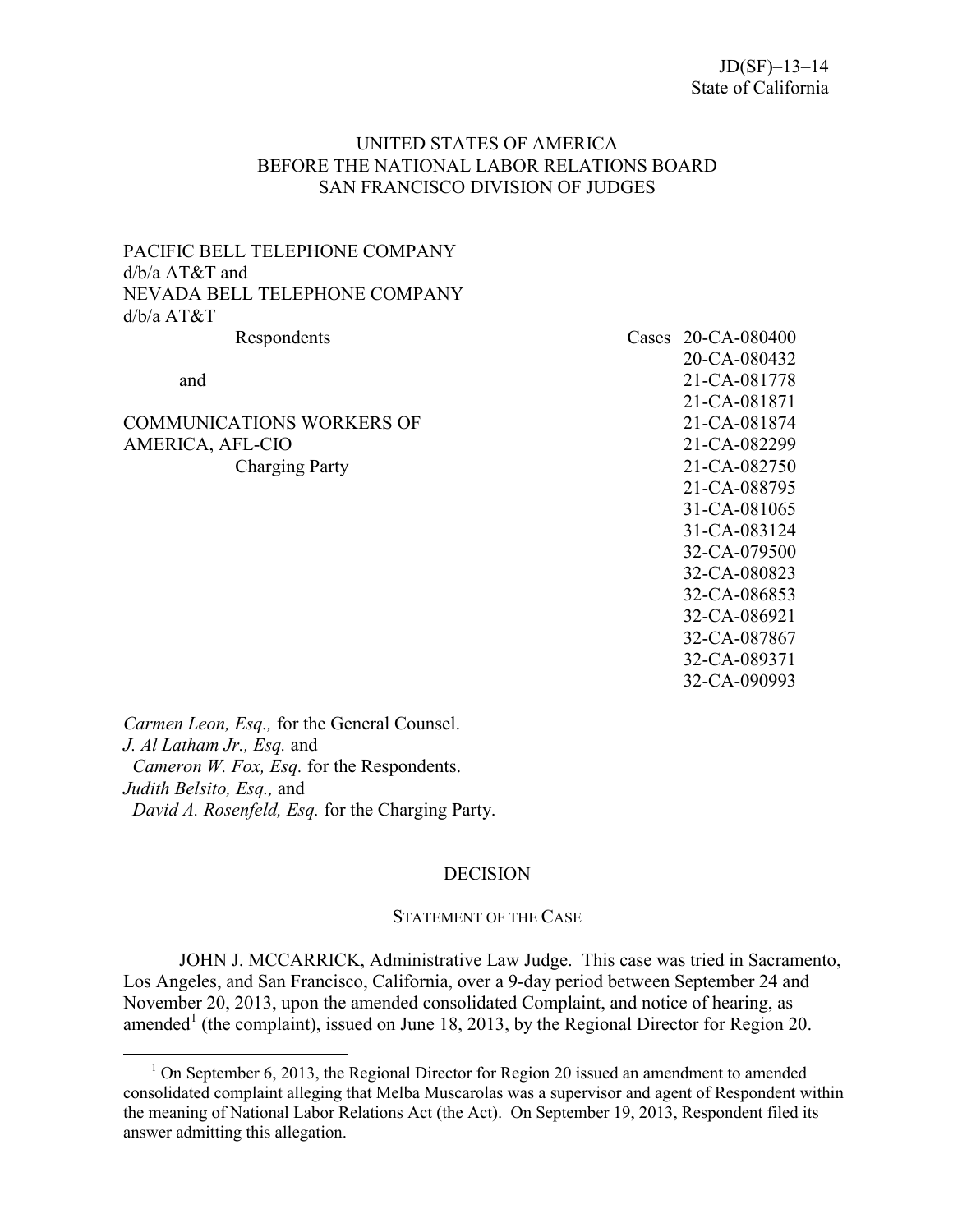The complaint alleges that Pacific Bell Telephone Company (Pacific Bell) d/b/a AT&T and Nevada Bell Telephone Company (Navada Bell) d/b/a AT&T (collectively called Respondents) violated the Act by engaging in the following unfair labor practices:

5

 $\overline{a}$ 

The complaint alleges Respondent Pacific Bell violated Section 8(a)(1) of the Act by maintaining an overly broad rule that prohibits employees from wearing union insignia; by refusing to allow employees to work unless they removed their union insignia; by telling employees they could not wear union insignia; by threatening employees with absence 10 occurrences and loss of their jobs if they did not remove their union insignia; by threatening employees with reprisals for passing out union insignia; by threatening employees with unspecified reprisals for wearing union insignia; by removing union stickers from company owned vehicles, lockers, and computers; and allowing only nonunion stickers to remain in place.

- 15 The complaint alleges that Respondents Pacific Bell and Nevada Bell violated Section 8(a)(1) and (3) of the Act by prohibiting employees from wearing union insignia and refusing to allow them to work unless they removed the union insignia.
- The complaint alleges that Respondent Pacific Bell violated Section 8(a)(1) and (5) of the 20 Act by implementing a rule prohibiting employees from posting union stickers on company equipment and by implementing a rule prohibiting employees from wearing union insignia without notice to or bargaining with the Union.

Respondents filed a timely answer to the complaint stating it had committed no 25 wrongdoing.

### FINDINGS OF FACT

<span id="page-4-0"></span>Upon the entire record herein, including the briefs from counsel for the General Counsel, 30 the Charging Party,<sup>[2](#page-4-2)</sup> and Respondents, I make the following findings of fact.

# I. JURISDICTION

<span id="page-4-1"></span>Respondents Pacific Bell and Nevada Bell admitted they are corporations with offices 35 and places of business located in San Francisco, California, and Reno, Nevada, respectively where they are engaged in the business of providing telecommunications services. Annually, Respondents Pacific Bell and Nevada Bell in the course of their business operations each derived gross revenues in excess of \$100,000 and purchased and received in their California and Nevada facilities goods valued in excess of \$5000 directly from points located outside the States of

<span id="page-4-2"></span> $2^2$  In its brief, the Charging Party attached "exhibit A" consisting of a roadside sign for Dairy Queen, napkins, a T-shirt ad, an ad for a comedy show, and a Google search showing the results for the meaning of WTF. The Charging Party requests that I take judicial notice of this evidence. None of this evidence was offered at the hearing and Respondents object to its receipt into the record posthearing. I agree with Respondents this evidence does not meet the requirements of Fed.R.Evid. 201(b). There is no way to test its authenticity at this point in the trial and no attempt was made to establish the source or reliability of this evidence. It will be rejected. *ITT Federal Services Corp*., 335 NLRB 998, 998 fn. 1 (2001).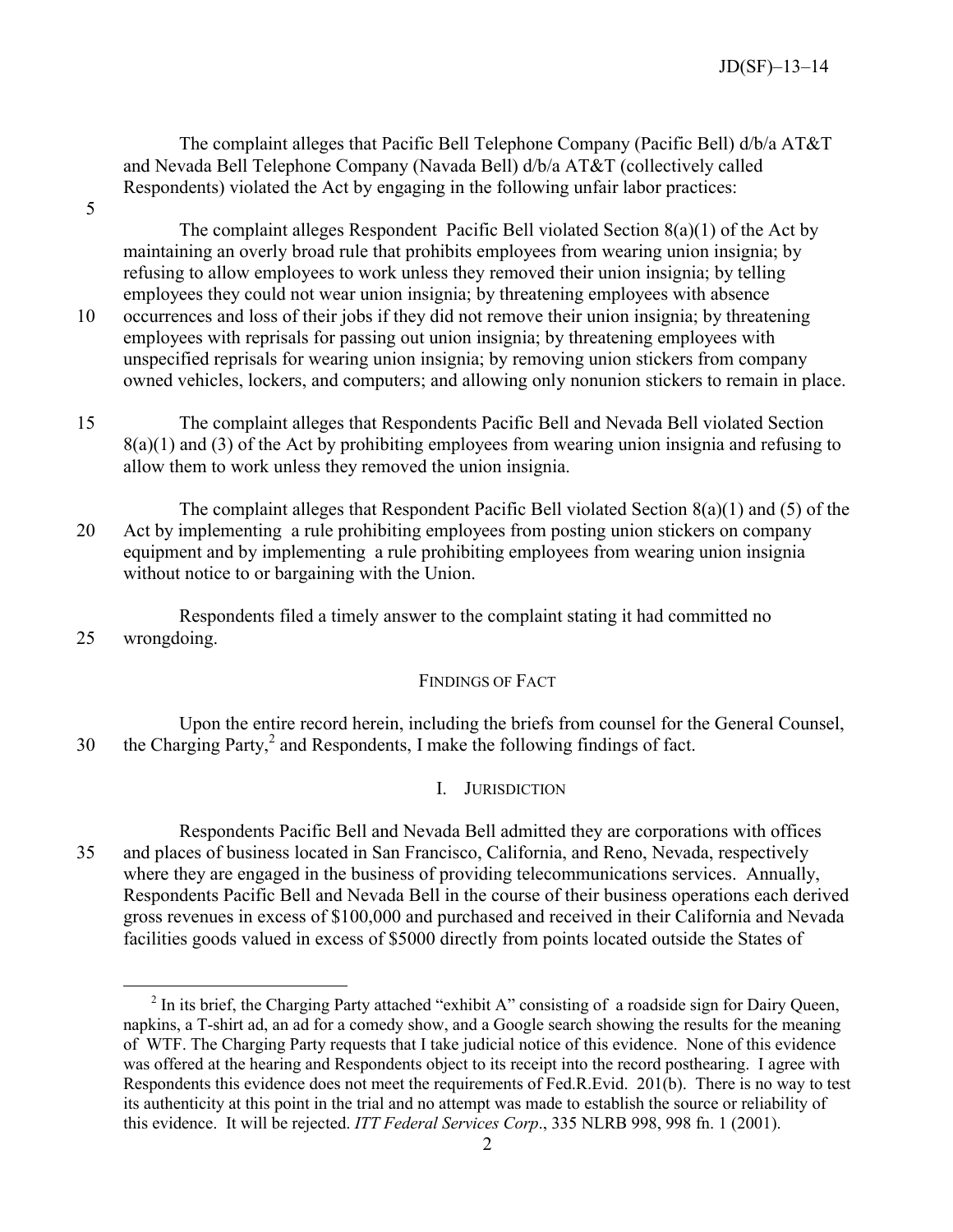California and Nevada. Respondents admit in their answer and I find that they are employers engaged in commerce within the meaning of Section 2(2), (6), and (7) of the Act.

<span id="page-5-0"></span>5

# II. LABOR ORGANIZATION

Respondents admit and I find that Communications Workers of America, AFL-CIO, (Union) is a labor organization within the meaning of Section 2(5) of the Act.

## III. THE ALLEGED UNFAIR LABOR PRACTICES

# <span id="page-5-2"></span><span id="page-5-1"></span>10 A. FACTS

Respondent s and the Union have had a collective-bargaining relationship for many years that covers employees, including premises technicians, of Respondents Pacific Bell and Nevada Bell located in both California and Nevada. This case arises in the context of negotiations for a 15 successor collective-bargaining agreement to the April 5, 2009, to April 7, 2012 contract<sup>[3](#page-5-4)</sup> and is centered upon union produced pins and stickers that Respondents' employees wore on their work clothes and attached to company property that contained messages related to issues arising during collective-bargaining negotiations between the Union and Respondents.

20 The parties herein entered into a stipulation<sup>[4](#page-5-5)</sup> concerning many of the relevant facts in this case. The relevant facts will be discussed below.

> 1. Bargaining history concerning the premises technicians and branded apparel program

<span id="page-5-3"></span>25

Respondents and the Union have had a long history of collective bargaining in a single unit<sup>[5](#page-5-6)</sup> of employees in the job titles covered in appendices  $\overline{A}$ ,  $\overline{B}$ ,  $\overline{D}$ , and  $\overline{E}$  to their contract. The employees known as premises technicians (prem techs) have been covered in appendix E to the parties' collective-bargaining agreement since about May 31, 200[6](#page-5-7).<sup>6</sup> Prem techs install 30 Respondents' U-Verse internet services that are typically bundled as internet, phone, and TV cable. This agreement contains a provision at paragraph N regarding branded apparel (BAP) that prem techs were mandated to wear that states:

 $\overline{a}$ 

N. Branded Apparel

35

In order to provide employees with a consistent, recognizable appearance to customers which differentiates the Company from its competitors, the Company may, at its discretion, implement a mandatory branded apparel program. Employees will be required to wear the branded apparel while working on Company time. The Company 40 may change the program at its discretion. However, in no circumstances will employees

<span id="page-5-7"></span><span id="page-5-6"></span><span id="page-5-5"></span><span id="page-5-4"></span>

 $3$  Jt. Exh. 2.

<sup>4</sup> Jt. Exh. 1.

<sup>5</sup> Jt. Exh. 2, p. 240.

 $6$  R. Exh. 11.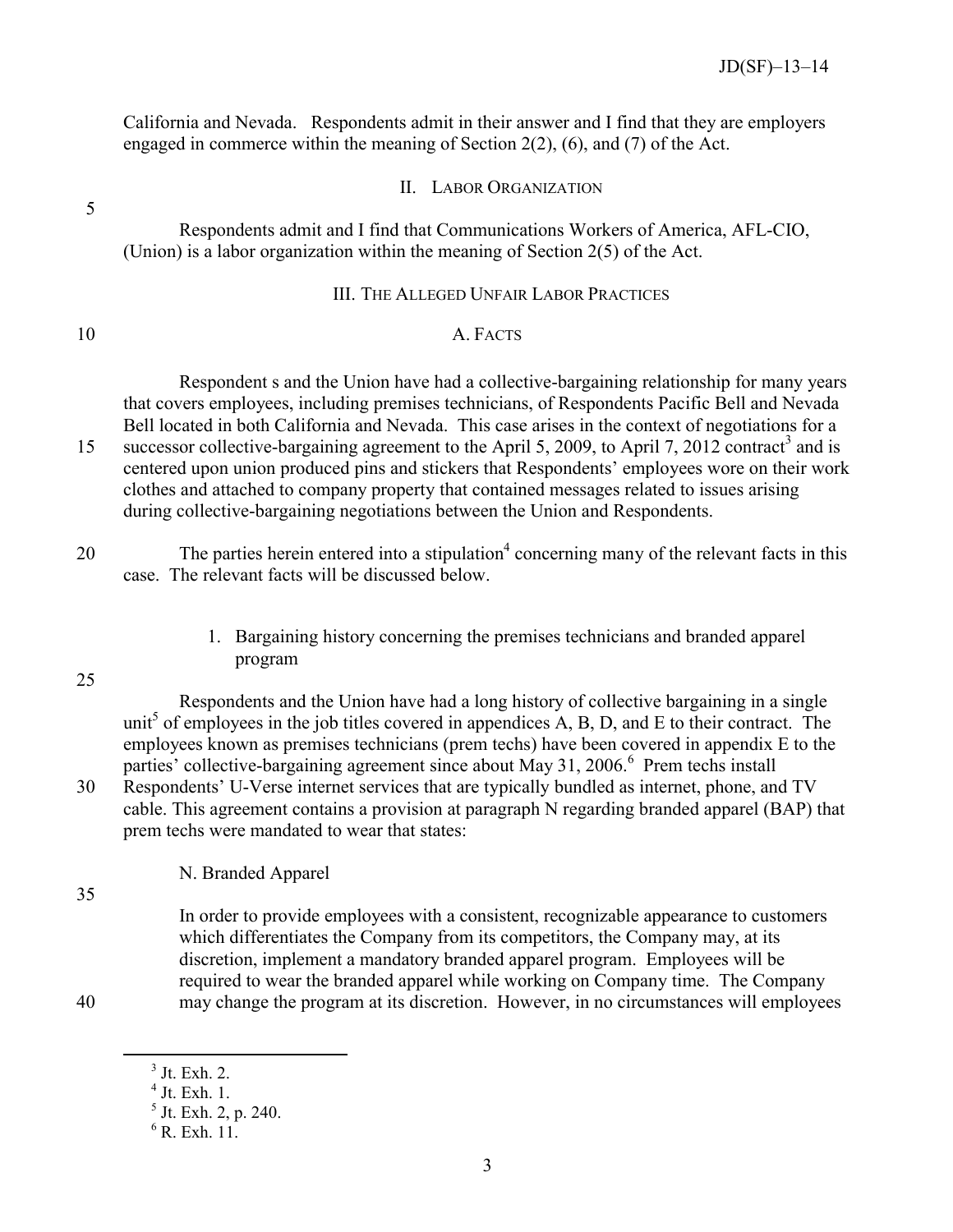be required to pay for the branded apparel provided by the Company under the program. Once implemented, the Company can cancel the program within thirty (30) days notice.

In addition, the parties agreed on paragraph O to the collective-bargaining agreement that 5 provides a dress code that states:

O. Appearance Standards/Dress Code

- The Company may, implement appearance standards and/or a dress code which requires 10 employees to have a professional appearance appropriate for the business environment, consistent with State and Federal laws. The standard and code will be uniformly applied to all employees. The Company may change the standards and code upon notice to the Union.
- These same provisions were contained in both parties  $2009-2012^7$  $2009-2012^7$  and  $2012-2016^8$  $2012-2016^8$ 15 collective-bargaining agreements. The record reflects that during the course of bargaining the parties discussed and agreed that there would be a dual logo on the branded apparel shirts. The two logos would be a "CWA" logo and a separate "AT&T" logo worn on the shoulders of the shirt. No evidence was adduced that the parties at any time in bargaining discussed the issue of 20 whether the branded apparel program rules prohibited prem techs from wearing union pins, buttons, or stickers on mandated branded apparel.

Contrary to Respondents' assertion, after it reissued its *Premises Technician Guidelines (Guidelines)*[9](#page-6-2) on January 22, 2009, Respondents' executive director of labor relations, Douglas 25 Flores, admitted that the Union objected to the Guidelines and that Respondents' labor relations vice president, Corey Anthony, told Union Representative Tom Runnion it had no obligation to bargain over the Guidelines.<sup>[10](#page-6-3)</sup> For the first time at paragraph 13.3 of these Guidelines Respondents limited the wearing of other items including stickers, buttons, and pins. Specifically, the limits on wearing nonbranded apparel is explained:

30

# PERSONAL APPEARANCE

35 13.2 U-verse BAP is mandatory for all Premises Technicians. No other shirt, hat or jacket will be worn without management approval. Shirts must be tucked into the employees pants at all times. Technicians must wear a belt, threaded through the pant belt loops. Pants must be worn around the waist with no undergarments showing.

40 13.3 The branded apparel may not be altered in any way which includes adding buttons, pins, stickers, writing etc.

9 Jt. Exh. 6.

. . . .

<span id="page-6-3"></span><span id="page-6-2"></span><span id="page-6-1"></span><span id="page-6-0"></span> $\overline{a}$ 

. . . .

 $<sup>7</sup>$  Jt. Exh. 2 pp. 195–196.</sup>

 $^8$  Jt. Exh. 3, p. 187.

<sup>10</sup> Tr. 1257, LL.14–18 and Tr. 1260, LL. 17–21.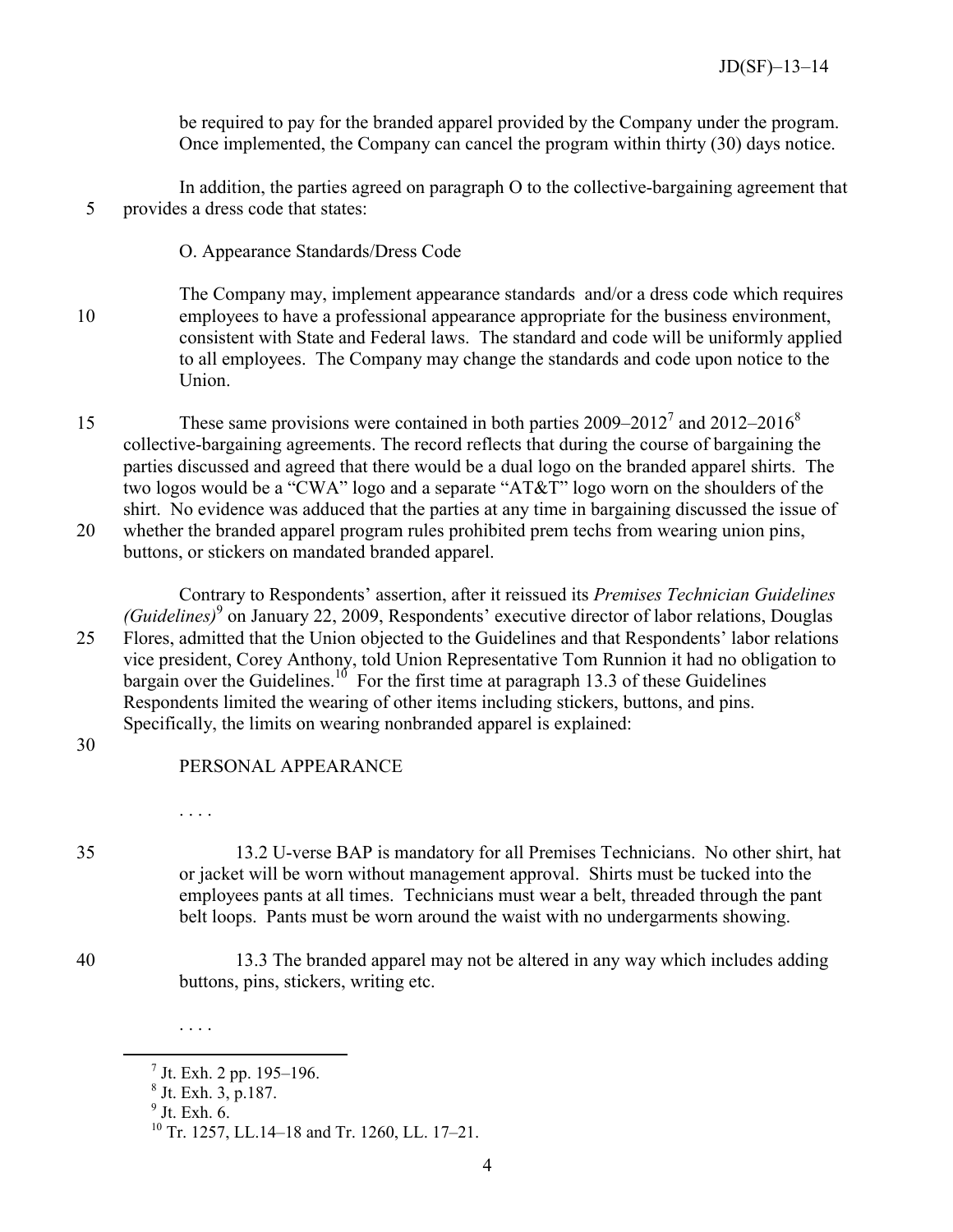13.13 Technicians must be ready for work at the start of the day. This includes wearing the proper BAP attire. If the clothing is deemed inappropriate, the employee will be sent home unpaid. This will be considered an unexcused absence until the employee 5 returns to work in the proper attire. . . .

The 2009–2012 collective-bargaining agreement was terminated on April 4, 2012. A new collective-bargaining agreement was ratified on May 1, 2013.

<span id="page-7-0"></span>10 2. Nature of the work of prem techs

The position of prem tech was created by Respondents sometime in 2006 for the purpose of installing its new residential U-Verse services, including bundled phone, cable, and internet. Prem techs spend considerable time in a customer's house installing the U-Verse system. They 15 may be in a residence from 2 to 4 hours or until they have completed their assignment. While they have greater customer contact than Respondents' employees listed in appendixes A, B, and D, the appendixes A, B, and D employees also have regular face-to-face contact with Respondents' customers.

- 20 Maintenance splicing technicians (splicing techs) are covered by appendix A in the collective-bargaining agreement.<sup>[11](#page-7-2)</sup> These splicing techs install Respondents' services and repair its equipment. Their work is performed both outside and inside a customer's house or business. Splicing techs have contact with customers about 75–80 percent of the time.
- 25 Splicing techs have no formal appearance standards. Before April 7, 2012, Respondents had never applied the *Premises Technician Guidelines* to the employees holding the position of splicing tech.
	- 3. History of BAP enforcement
- <span id="page-7-1"></span>30 Despite the language contained in paragraph 13.3 of the *Premises Technician Guidelines*, from 2006 to April 2012 prem techs have worn various items of nonBAP apparel while working at customers' homes and in the presence of their supervisors.
- From 2009 to 2012, Angel Arroyo (Arroyo) and Roger Weavil (Weavil), prem techs at 35 Respondents' San Jose, California, Foxworthy yard have worn and seen other prem techs wear union pins and stickers on their BAP apparel in the presence of customers and supervisors. Arroyo and other premises technicians wore a pin, visible to both supervisors and customers that read, "I Won't Scab."<sup>[12](#page-7-3)</sup> While Arroyo and Weavil may have been inconsistent about when they wore particular buttons, it is clear that they wore them prior to April 2012.
- 40

<span id="page-7-3"></span><span id="page-7-2"></span> $\overline{a}$ 

Dean Brown (Brown) and Joshua Alvarado (Alvarado) were prem techs at Respondents' West Sacramento, California, Juliese yard, prior to April 2012. Brown wore a nonBAP raincoat and observed other prem techs wear nonBAP ball caps and coats in the presence of supervisors

 $11$  Jt. Exh. 2, pp. 95–112.

 $12$  Jt. Exh. 8(h).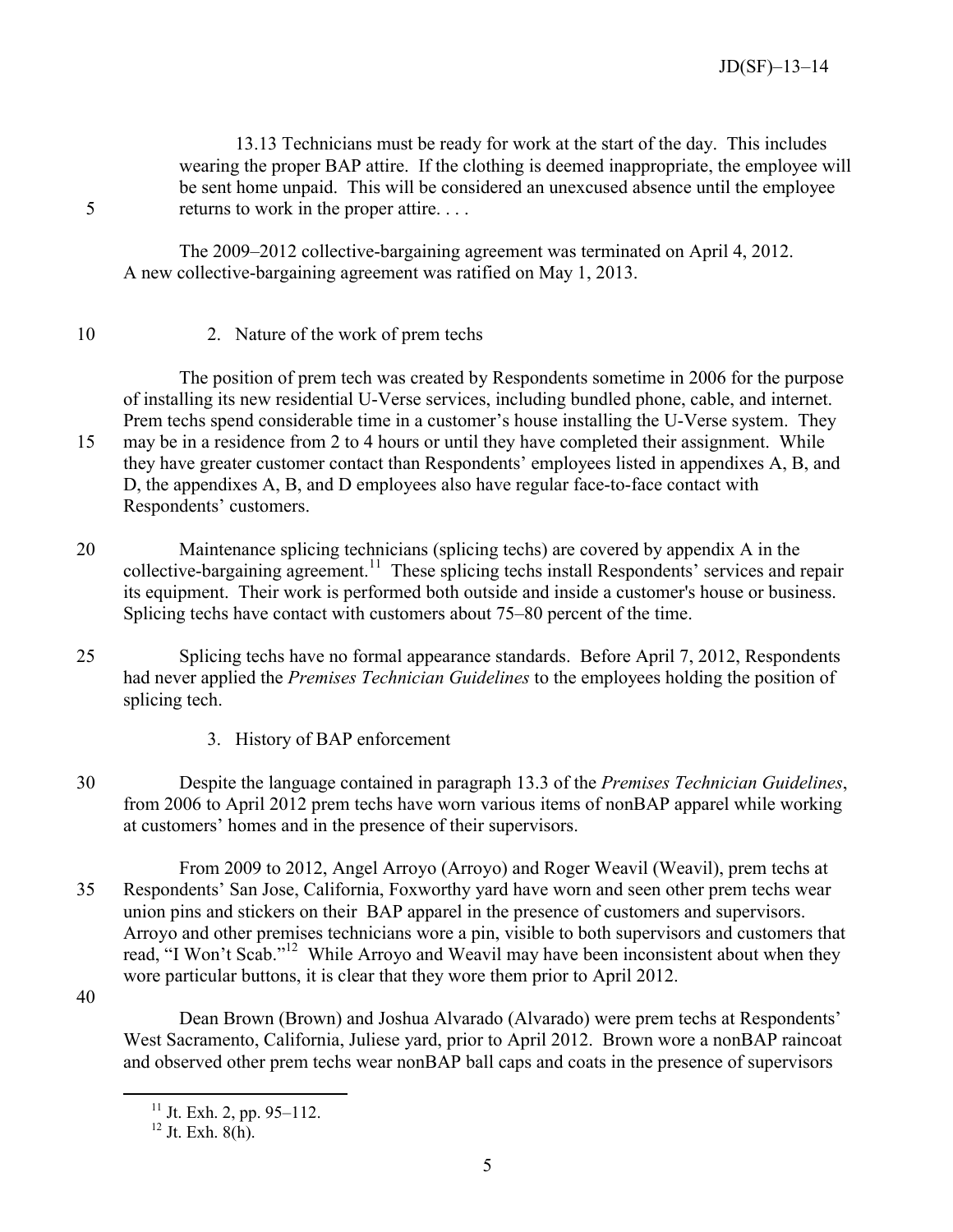and customers. Alvarado and other prem techs wore CWA lanyards, ball caps, sweat shirts, rain gear, and CWA bracelets in the presence of supervisors and customers before April 2012. I do not find Brown's statement that prem techs were not supposed to wear nonBAP apparel inconsistent with his testimony that they in fact wore items that were not branded apparel. Nor is

5 Alvarado's statement that there were no stickers inside trucks inconsistent with his testimony that there were stickers on the outside Respondentss trucks.

From 2009 to April 2012, Bryan Brentwood, a prem tech who worked for Respondents in its Santa Rosa, San Rafael, and Clovis, California facilities, has worn nonBAP clothing, 10 including union T-shirts that said, "Powered by Prem Tech," "CWA," "CWA 9400," "Respect, We Earned it, We Deserve It," and "I am Union," as well as nonBAP ball caps. All of these items were visible to both supervisors and customers.

Jesse Abril (Abril), a splicing technician at Respondents' Oceanside facility, saw 15 premises technicians wearing other than branded apparel visible to both supervisors and customers since January 2012, including union lanyards, wrist bands, the "I fight,"<sup>[13](#page-8-0)</sup> and a red CWA T- shirt. Abril's testimony that such items were worn in 2009 is not inconsistent with testimony that they were worn from 2009 to 2012.

- 20 Before April 2012, Jamal Cook (Cook), a prem tech at Respondents' Mira Este, San Diego, California facility, wore a lanyard saying, "Jesus Rules," and a button "Union Steward CWA 9509" that supervisors and customers could see. Before April 2012, other premises technicians wore nonBAP baseball caps and CWA buttons, including one that said, "One Union, One Fight, One Future"<sup>[14](#page-8-1)</sup> visible to supervisors and customers.
- 25

From 2008 to 2010, Leanna Perry (Perry), a prem tech at Respondents' Mira Este, San Diego, California facility, wore nonBAP ball caps, raingear, and union buttons, including ones that said, "No overtime" and "CWA". Before April 2012 she also saw other premises technicians wear nonBAP hoodies, hats, and buttons that could be seen by her supervisors and

30 customers.

From 2009 to 2011, Jesse Castillo (Castillo), a prem tech at Respondents' Century City, Los Angeles, California facility, wore nonBAP pins and stickers<sup>[15](#page-8-2)</sup> as did other prem techs in front of supervisors and customers. Castillo's testimony that prem techs wore buttons shown in 35 Charging Party's Exhibit 1 in 2009 is not inconsistent.

Since 2009, Christopher Golden (Golden), a prem tech in Respondents' Bakersfield, California facility, and other prem techs in Bakersfield have worn buttons on their BAP apparel in the presence of supervisors and customers.

40

<span id="page-8-2"></span><span id="page-8-1"></span><span id="page-8-0"></span> $\overline{a}$ 

In addition, prior to April 2012, at Respondents' Juanita Street facility in Los Angeles, prem techs wore a pin that showed an American flag and a CWA flag crisscrossed, buttons that read, "We Want Careers, Not Jobs, at AT&T," "We Care," "We earned it. We deserve it. Where is it? CWA Respect," and "Forced Overtime" with a diagonal line drawn across it.

<sup>13</sup> GC Exh. 12.

 $^{14}$  GC Exh.12.

 $^{15}$  CP Exh. 1.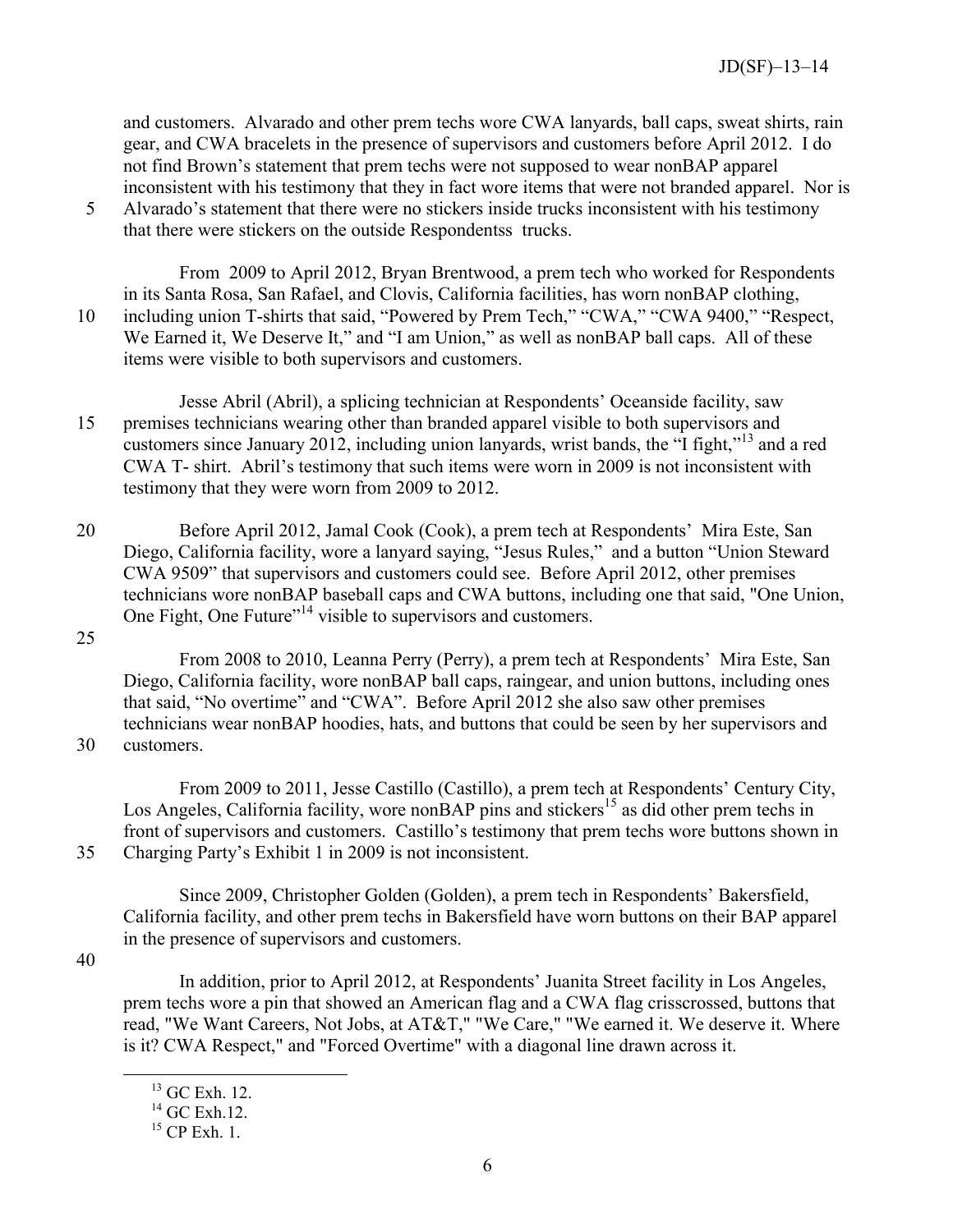4. History of pins and stickers worn by splicing techs

<span id="page-9-0"></span>As noted above, since 2009, splicing tech Abril, together with other splicing techs at Respondents' Oceanside facility, have worn various union buttons<sup>[16](#page-9-3)</sup> including "We'll strike if 5 provoked," "Union, yes," "No overtime," and "Rank and yank" in the presence of supervisors and customers.

5. Respondents' actions regarding pins and stickers in 2012

<span id="page-9-1"></span>The collective-bargaining agreement between the parties expired on April 7, 2012. 10 Bargaining for a new agreement began in February 2012. Shortly after the 2009–2012 collective-bargaining agreement expired, the Union began distributing various buttons and stickers to help inform both its members and the public of the issues involved in bargaining. The Union had engaged in this practice during bargaining for the prior contract and bargaining unit employees wore various buttons during bargaining before the contract expired in April 2012.

# <span id="page-9-2"></span>15 a. Foxworthy

On about April 7, 2012, Respondents' employees including prem techs and employees listed in appendixes A, B, and D began wearing the "WTF, Where's the Fairness" (WTF) button.<sup>[17](#page-9-4)</sup> At the San Jose, California, Foxworthy yard prem techs wore the WTF button from

20 April 7 until 20, 2012. On April 20, 2012, Respondents' prem tech employees at the Berryessa yard in San Jose were sent home for wearing the WTF button. Over the next few days, prem tech employees at the Foxworthy yard were sent home for refusing to remove the WTF button. Around April 20, 2012, because the afternoon shift prem techs were not allowed to work wearing the stickers, all of the prem techs at the Foxworthy facility engaged in a picket line outside of the 25 yard. However, splicing techs were allowed to work with the WTF buttons.

When the prem techs returned from picketing about 2 days later, Supervisors Ray Koop (Koop), Bobby Parrish, and Bob O'Neal (O'Neal) welcomed them back, shaking every employee's hand as they entered. Prem tech Weavil came into work wearing an "I Won't Scab" 30 button<sup>[18](#page-9-5)</sup> that he had worn every day since at least 2009. As Weavil was coming into work, O'Neal shook Weavil's hand and would not let go. While still holding onto Weavil's hand, O'Neal pulled Weavil closer and told Weavil to remove the button. This was the first time Respondents' supervisors had told Weavil to take off the button.

35 On April 25, 2012, at the Foxworthy yard, Supervisor Koop told prem tech Arroyo that he could wear other buttons including the "SAFE JOBS SAVE LIVES- keep the promise alive" sticker<sup>[19](#page-9-6)</sup> on his BAP. On April 25, Arroyo received the "MOURN for the dead, FIGHT for the living" sticker<sup>[20](#page-9-7)</sup> and distributed it to fellow prem techs. On April 28, 2012, Arroyo and other prem techs were told by their supervisor to remove this sticker.

<span id="page-9-6"></span><span id="page-9-5"></span><span id="page-9-4"></span><span id="page-9-3"></span>40

<sup>16</sup> CP Exh. 1.

 $17$  Jt. Exh. 8(a)(i).

 $18$  Jt. Exh.  $8(h)$ .

 $19$  GC Exh. 2.

<span id="page-9-7"></span> $20$  Jt. Exh. 8(c).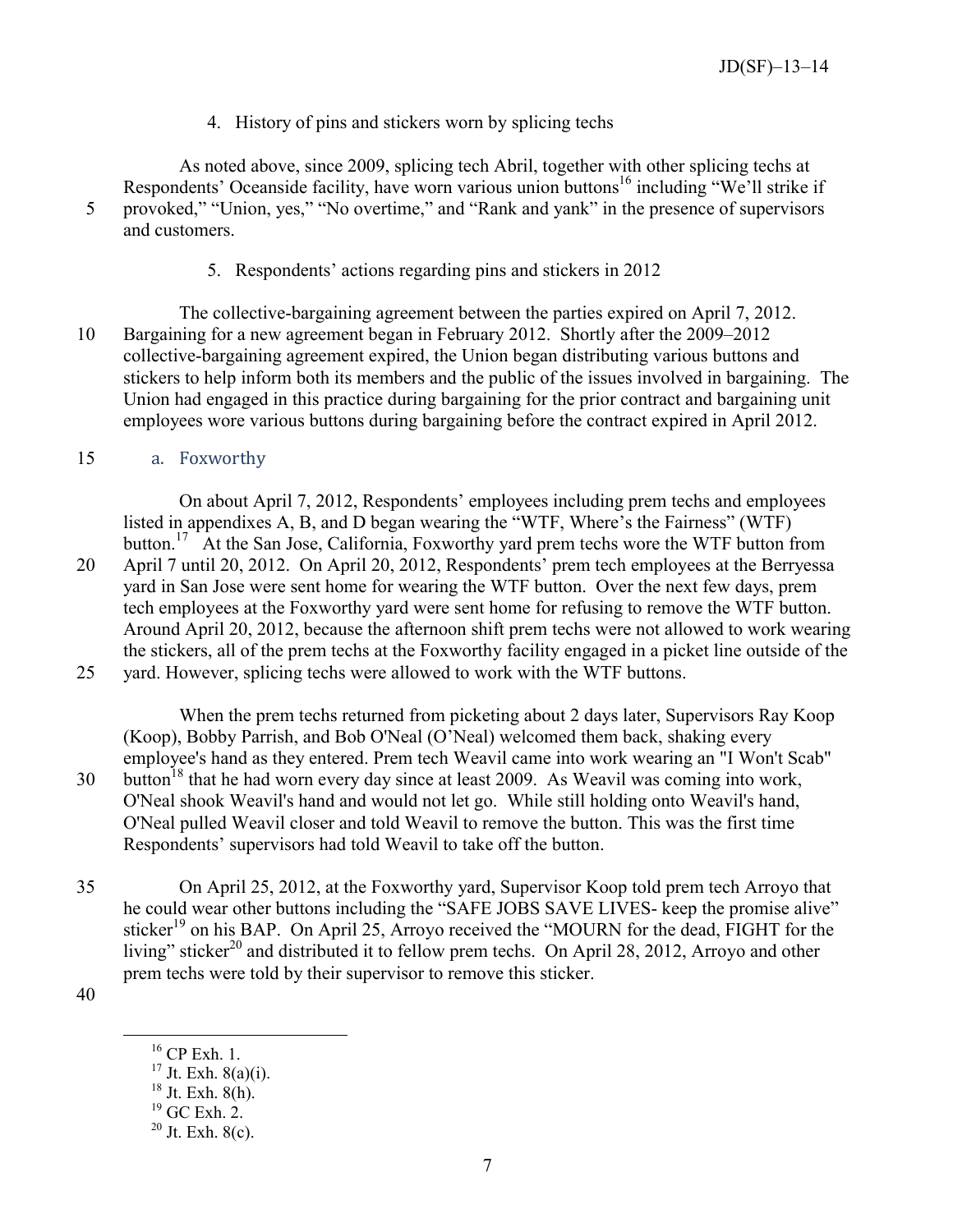In June 2012, Arroyo and other prem techs wore the "Union Proud and Union Strong" sticker<sup>[21](#page-10-1)</sup> on flag day but were told by Supervisor Koop to remove this sticker or they would not be dispatched to work. About 2 weeks later, First-Level Manager Raymond Koop informed Union Steward Arroyo that the "Union Proud and Strong" sticker was now a "company 5 approved" sticker.

In mid-July 2012, Arroyo and other prem techs began wearing the "TAKING A STAND FOR JOBS & HEALTH CARE" sticker.<sup>[22](#page-10-2)</sup> Supervisor Parrish told Arroyo they could not wear this sticker in the presence of customers or they would be sent home without pay.

<span id="page-10-0"></span>10

### b. West Sacramento

At Respondents' West Sacramento, California yard prem techs wore the WTF button in mid to late April 2012. At some point in April, Respondents' supervisors ,Katherine Nelson 15 (Nelson) and Pasual Perez (Perez) told prem tech Dean Brown (Brown) that employees could not wear the WTF button and if they continued to do so they could not work. When the prem techs declined to remove the WTF button they were removed from the yard without pay. Several premises technicians asked whether the day would be counted as an occurrence. Perez replied that it would be an occurrence, it would be reflected in their record, and if there were any other 20 occurrences, it could be grounds for termination.

The parties stipulated that an "absence occurrence" is an unexcused absence<sup>[23](#page-10-3)</sup> and that Respondents' attendance policy<sup>[24](#page-10-4)</sup> provides that:

- 25 . . . [A]ny other type of absence, [other than an absence allowed by the collective bargaining agreement, the time off policy for management or an approved leave of absence], including tardiness is considered "unexcused" and can result in disciplinary action, including termination of employment.
- 30 Later that same day, Nelson told about six to eight afternoon shift prem techs to remove their WTF buttons. Nelson again told them that they would not be allowed to work because they were not physically prepared and they were out of their proper uniform and that if they continued to wear the buttons, they would not be allowed to work. The employees did not remove the buttons, were not allowed to work, left the premises, and were not paid for that day.
- 35

<span id="page-10-4"></span><span id="page-10-3"></span><span id="page-10-2"></span><span id="page-10-1"></span> $\overline{a}$ 

In early to mid-May 2012, Brown and other prem techs wore the "KEEP AT&T OFF THE HEALTHCARE LOW ROAD" sticker<sup>[25](#page-10-5)</sup> but were told by Supervisors Perez and Nelson that if they continued wearing the button they could not work. Supervisor Perez told the employees that if they did not report to work it would be counted as an occurrence against them 40 and newer employees would be in danger of losing their jobs. Prem tech Joshua Alvarado approached Perez and asked about the affect of an occurrence for not working as a second

 $21$  GC Exh. 4.

 $22 \text{ Jt.}$  Exh. 8(g).

 $^{23}$  Jt. Exh. 1.

 $^{24}$  Jt. Exh. 13.

<span id="page-10-5"></span> $25$  Jt. Exh. 8(b).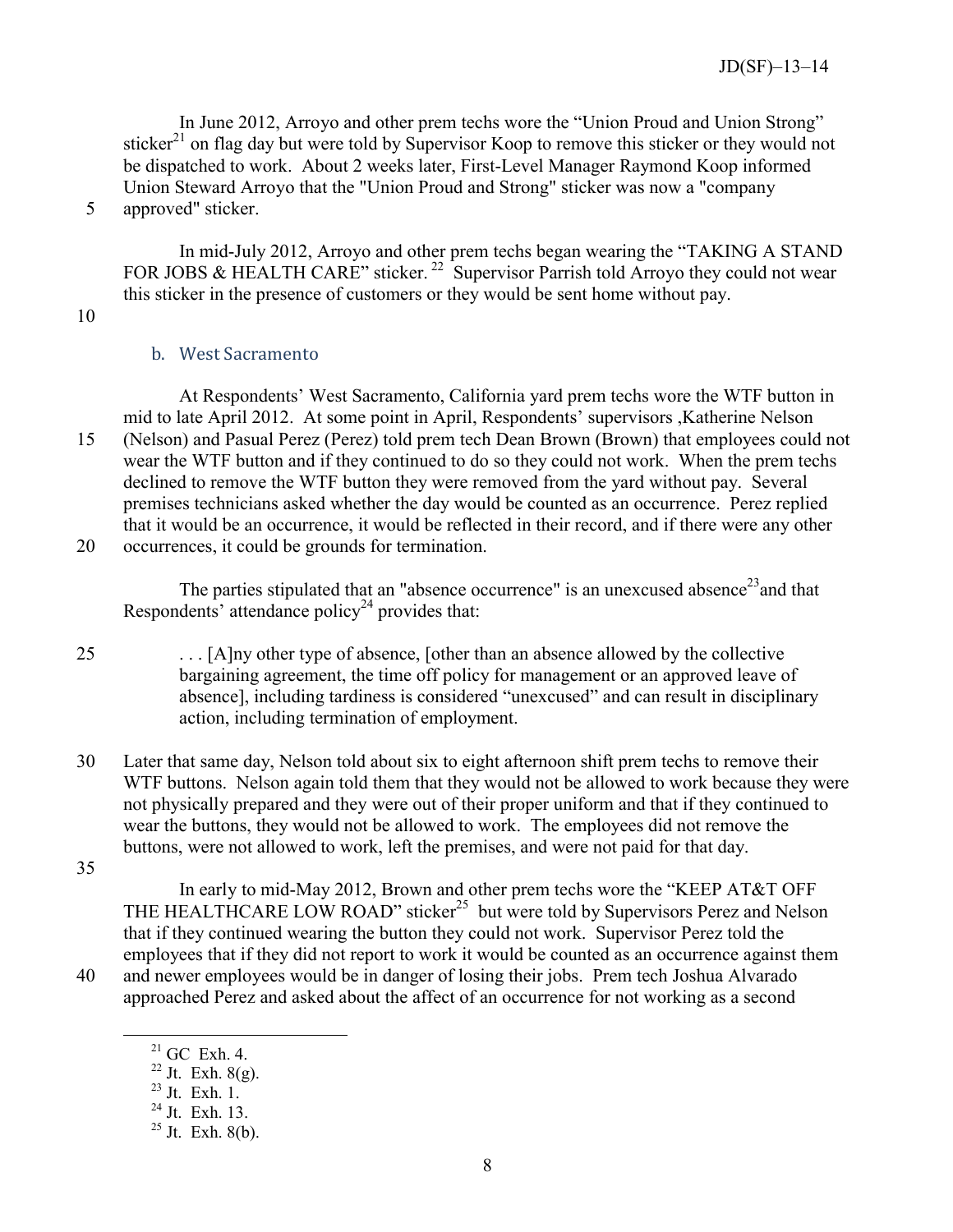offense. Perez replied that if the employees did not work because they refused to remove the buttons it would be documented as an occurrence and could lead to termination.

# c. Martin and Berryessa facilities

<span id="page-11-0"></span>5

On about April 20, 2012, prem tech Arroyo was advised that prem techs at the Berryessa yard in California were sent home without pay for refusing to take off the WTF sticker. Union Agent Laura Reynolds was told that at Respondents' Martin yard, prem techs who were initially dispatched wearing the WTF button, were later told by supervisors that if they were wearing the

10 WTF button, they would be suspended.

# d. Santa Rosa

<span id="page-11-1"></span>In April 2012, at Respondents' Santa Rosa, California facility, prem tech Bryan 15 Brentwood and other premises technicians wore the WTF button for 2 days. Toward the end of April the prem techs were told by Supervisors Sasha Carger and Michael Goff to remove their WTF buttons or they would not be allowed to work. When they refused to remove the buttons, the employees were off work for 3 days. When they returned to work they wore the "KEEP AT&T OFF THE HEALTHCARE LOW ROAD" sticker and were again told by their 20 supervisors to remove them. They picketed at the facility for 4 to 5 days.

# e. Clear Lake

<span id="page-11-2"></span>Shawn Heape, a lineman in Respondents' Clear Lake, California facility, works with 25 customers on a daily basis. In April 2012, the WTF buttons were distributed among 20 of Respondents' Clear Lake employees. Employees wore this buttons in the presence of both supervisors and customers for a week. No objections were made by supervisors. A week later. the same employees wore the "KEEP AT&T OFF THE HEALTHCARE LOW ROAD" sticker and in June wore the "CUT the CRAP! Not My Healthcare" button<sup>[26](#page-11-4)</sup> (Cut the Crap) without 30 objection.

f. El Centro

also stickers for local radio stations.

# <span id="page-11-3"></span>Arturo Franco (Franco) was a splicing tech at Respondents' El Centro, California facility. 35 Employees at El Centro had placed union and other stickers on Respondents' trucks since about 2003 or 2004. In addition to the union stickers on Respondents' vehicles since 2003 there were

In about 2011, Respondents assigned Franco a new truck and he placed a sticker on the 40 back that read, "Proud to be a Union member" and one on the back bumper that read, "From the folks who brought you weekends, CWA." About five other employees had similar stickers on their company vehicles. Franco also had a cardboard sign inside the cab of his truck in the rear window with the letters CWA.

<span id="page-11-4"></span><sup>26</sup> Jt. Exh. 8(e).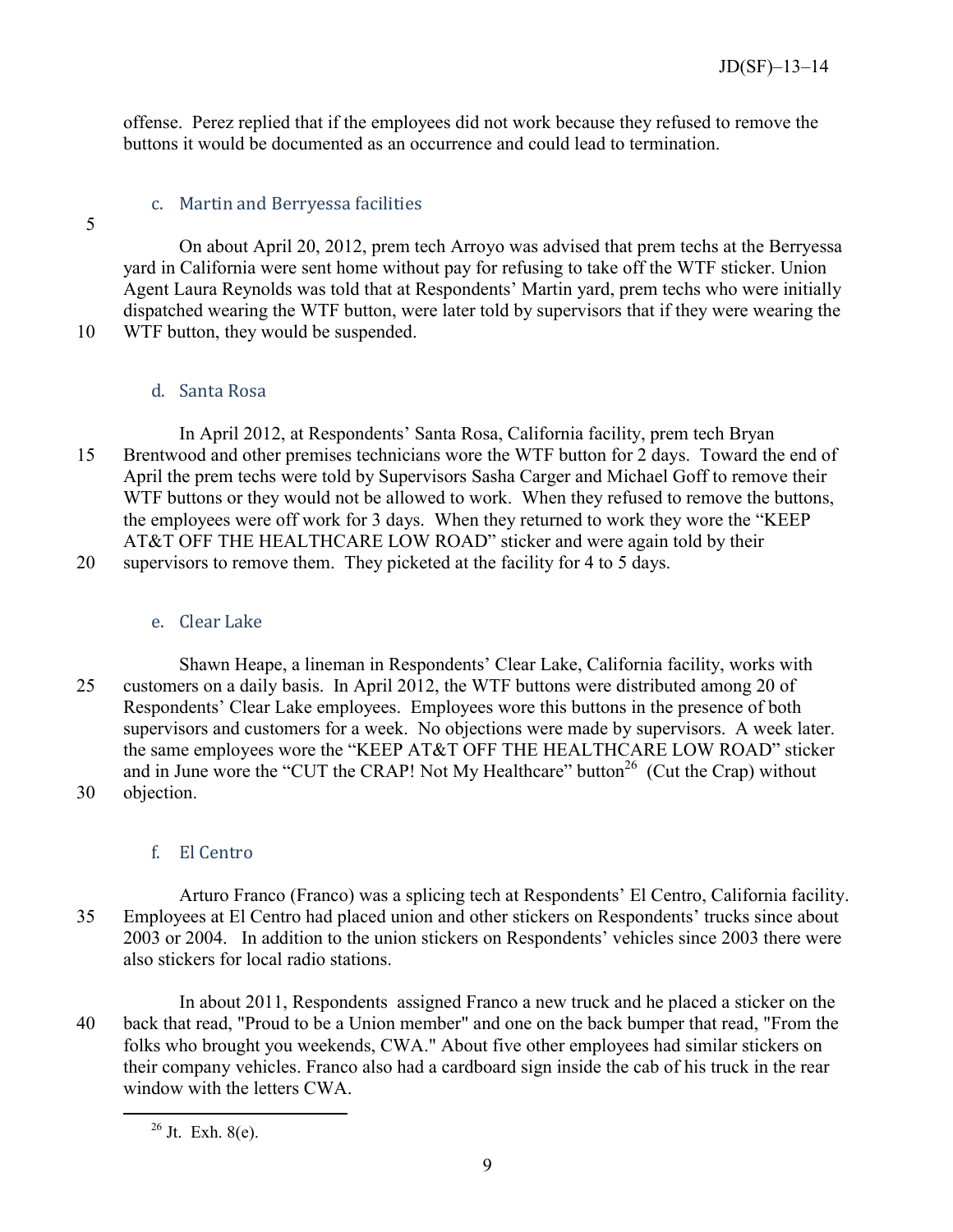In about May 2012, Franco's supervisors, David Rogers and Charles Lechner, told him that he could not place any stickers on Respondents' property and that he had to remove a union sign from the back window of the truck. Both Franco and other employees removed the union 5 signs and stickers from their trucks. In November 2012, when Franco was given a new vehicle by Respondents, Rogers told him he could not place any union stickers on the truck.

Splicing techs at Respondents' El Centro facility use laptops to perform their work. Since about 2004, splicing technicians have placed union and other stickers on their laptops 10 without any objection from Respondents. However, after April 2012, Supervisors Lechner and Rogers told the splicing techs that it was against Respondents' policy to place any unauthorized decals or stickers on its property.

Since about 2005, Franco had put union stickers on his locker including the "Proud to be 15 a Union member" sticker. Other stickers appeared on employee lockers including stickers for sports teams and repair shop ads. After the collective-bargaining agreement expired in April 2012, Franco observed that his union sticker was removed from his locker but the sports team magnet remained.

### <span id="page-12-0"></span>20 g. Otay

In May or June 2012 at Respondents' Otay facility in Chula Vista, California, splicing tech Rogelio Herrera(Herrera) and other splicing techs wore the WTF button in the presence of both supervisors and customers for a couple of weeks. During the same time period, Herrera and 25 other splicers also wore "KEEP AT&T OFF THE HEALTHCARE LOW ROAD" and "TAKE THE HIGH ROAD FOR JOBS AND CUSTOMERS" stickers<sup>[27](#page-12-1)</sup> and they placed the stickers on trucks and lockers. For many years, splicing techs at Respondents' Otay facility have put various stickers in plain view on Respondents' trucks without Respondents' objection. The stickers included sports, commercial, political, and religious messages.<sup>[28](#page-12-2)</sup>

30

In May or June 2012, Herrera's supervisor, Ken Sitz (Sitz), directed the splicing techs to remove the stickers from Respondents' trucks. However, other stickers for sports teams, radio stations, an American flag, music bands, sports equipment, plants, political views, clothing brands, and restaurants, were allowed to remain on the trucks.<sup>[29](#page-12-3)</sup>

35

Since about 2006 or 2007, Herrera had put about three or four union stickers on his locker. The Respondents have never objected to these stickers. Other employees had stickers on their lockers and laptops as well. In June 2012, at Sitz' direction, union stickers were removed from lockers and laptops.

<span id="page-12-1"></span>40

<span id="page-12-2"></span> $27$  Jt. Exh. 8(d).

 $28$  GC Exh.  $7(a)$ –(k).

<span id="page-12-3"></span> $29$  Ibid.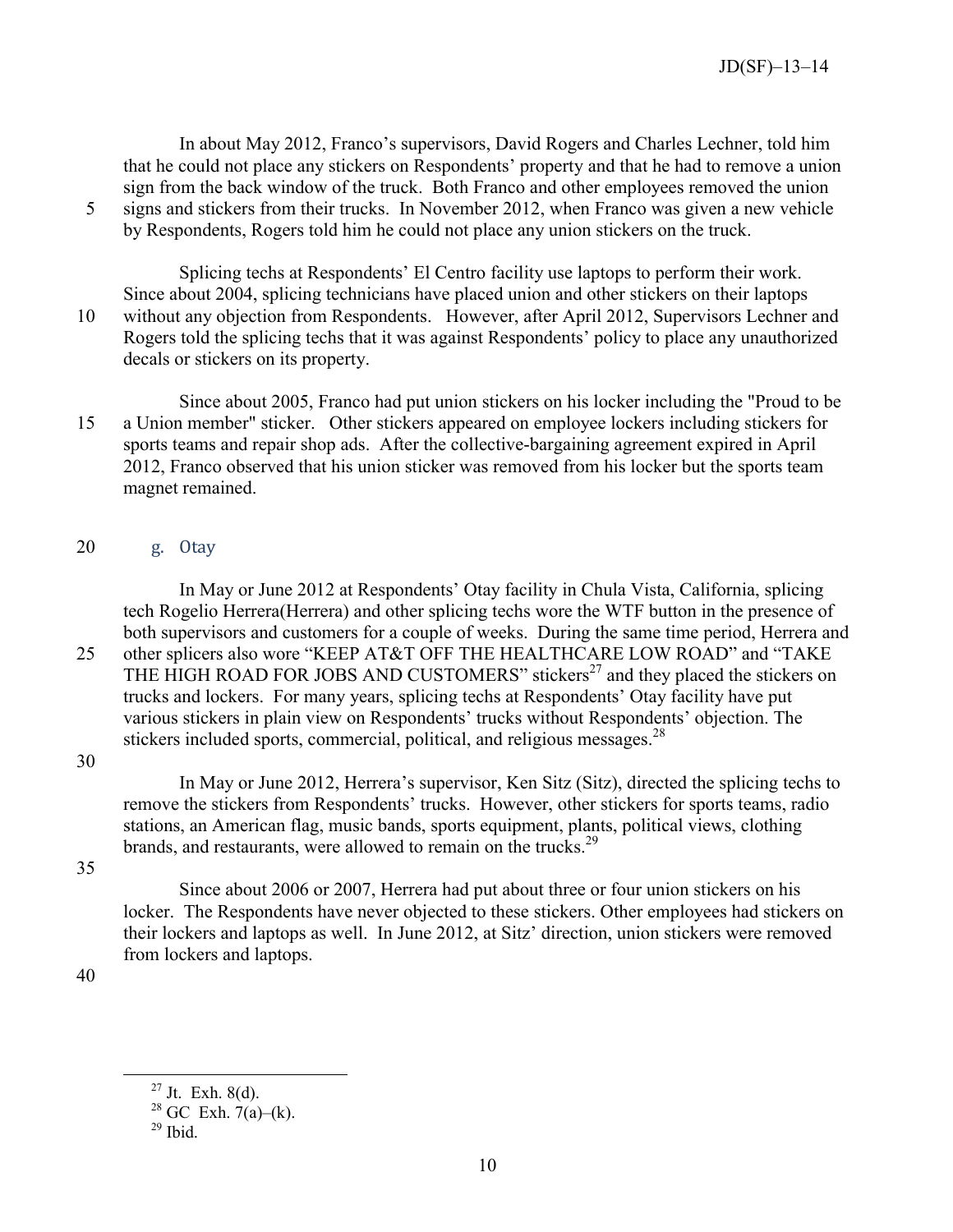# h. Oceanside

<span id="page-13-0"></span>In April 2012, at Respondents' Oceanside, California facility, splicing tech Jesse Abril (Abril) and other splicers wore the WTF button in the presence of supervisors and customers for 5 a few months without objection. In June 2012, Abril and other splicing techs wore both the "FTW Fight To Win"<sup>[30](#page-13-1)</sup> and "CUT the CRAP! Not My Healthcare" buttons for 2 weeks without objection and in the presence of supervisors and customers. Indeed on May 31, 2012, Respondents' vice president of network operations, California, Betsey Farrell, visited the Oceanside facility where about nine of Respondents' employees wore the "Cut the Crap" button 10 in Farrell's presence<sup>[31](#page-13-2)</sup> and she made no objection to the button.

On June 6, 2012, Adam Williams, a splicing tech in Respondents' Oceanside facility wore the "Cut the Crap" button at work. Williams' supervisor, Paul Jepsen told Williams and the other splicing techs that they could not work while wearing this button. Later that morning, 15 Respondents' supervisor, Justin Clark, told the splicing techs that they had to take these buttons off or go home. However, the following day Williams and about half the other splicing techs

wore the "Cut the Crap" button and were dispatched to work.

Also, in early June 2012, about half of the splicing techs at the Oceanside yard wore a 20 button that read, "FTW, Fight to Win," for about 2 weeks. The employees were dispatched to work wearing this button without any objection from their supervisors.

From June to November 2012, Abril wore the "NO on prop  $32$ " button<sup>32</sup> in the presence of both supervisors and customers without objection. This button reflected opposition to 25 Proposition 32 on the November 2012 California State ballot. The parties have stipulated<sup>[33](#page-13-4)</sup> that that the following proposition was on the November 6, 2012, General Election ballot:

Proposition 32 (titled "Political contributions by payroll deduction. Contributions to candidates. Initiative statute"), which the California Secretary of State summarized as 30 follows:

Prohibits unions from using payroll-deducted funds for political purposes. Applies same use prohibition to payroll deductions, if any, by corporations or government contractors. Prohibits union and corporate contributions to candidates and their committees. Prohibits 35 government contractor contributions to elected officers or their committees. Fiscal Impact: Increased costs to state and local government, potentially exceeding \$1 million annually, to implement and enforce the measure's requirements. http://voterguide.sos.ca.gov/propositions/32

<span id="page-13-1"></span>40 The parties stipulated further that if passed, Proposition 32 would have included the following language, which is excerpted from the text of the proposed law:

<span id="page-13-2"></span> $30$  Jt. Exh. 8(f).

 $31$  GC Exh. 10.

<span id="page-13-4"></span><span id="page-13-3"></span> $32$  Jt. Exh. 11

<sup>33</sup> Jt. Exh. 1.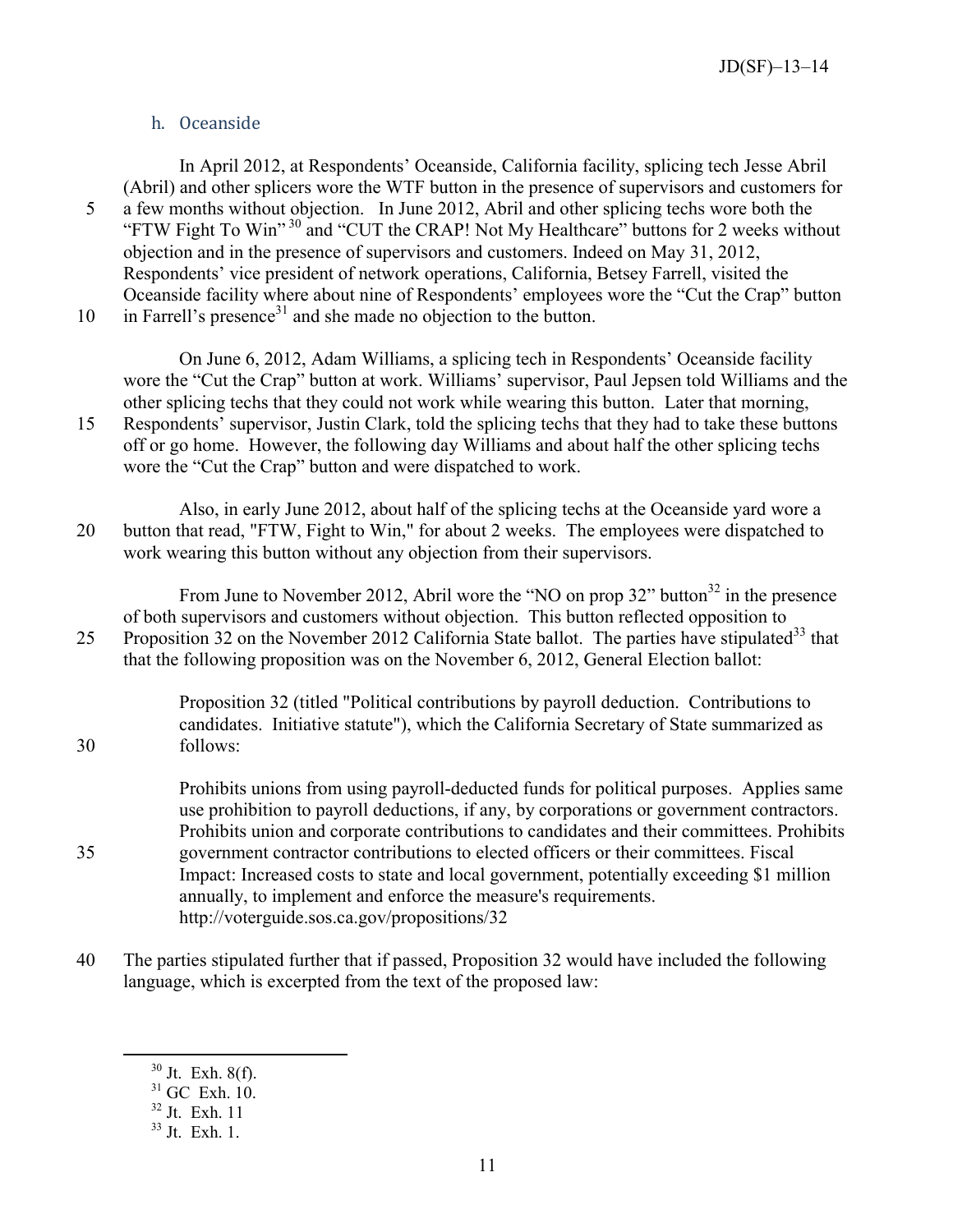85151. (a) Notwithstanding any other provision of law and this title, no corporation, labor union, public employee labor union, government contractor, or government employer shall deduct from an employee's wages, earnings, or compensation any amount of money to be used for political purposes.

#### 5

# i. Escondido 13th Street facility

<span id="page-14-0"></span>In May 2012, Union Local 9511 Vice President Jesse Abril visited Respondents' 13th Street yard in Escondido, where the prem techs wore the WTF button for about 2 weeks. Abril 10 discussed the button with Respondents' manager, Dave Wingrove, who said the employees could wear the WTF button in the yard, but not past the gate. Abril showed Wingrove a sticker that read, "Take the High Road for Jobs and Customers," and Wingrove said he had no problem with the prem techs wearing that sticker outside the yard. The prem techs wore this sticker for about 2 weeks before they were instructed to take them off.

<span id="page-14-1"></span>15

#### j. Escondido Quince yard

Luis Arsiniega (Arsiniega) is a splicing tech at Respondents' Escondido Quince yard. In early May 2012, Arsiniega was passing out the WTF buttons to splicing techs at the Quince yard 20 before their morning meeting. When Supervisor Rob Osteen saw him pass out the buttons he said, "I'm going to report you to management. What's your name?" After Arsiniega gave Osteen his name, Osteen told Arsiniega not to pass out these buttons as this is not the time or place. Arsiniega called his Supervisor Dan Hawthorne and explained what had happened with Osteen. Hawthorne told Arsiniega he had him covered. Arsiniega continued to wear the WTF 25 button and was dispatched. Arsiniega continued to wear this button until August 2012. On June 6, 2012, Arsiniega began wearing the "Cut the Crap" button at work in the presence of supervisors. He and other splicing techs continued wearing this button until September 2012 without objection.

#### <span id="page-14-2"></span>30 k. Escondido Washington Street yard

At the end of April 2012, at Respondents' Washington Street, Escondido, California facility, construction splicer Brendan McCarthy and other splicing techs, began wearing the WTF button. On about May 21, 2012, McCarthy's supervisor, Michelle Morechel, told him he 35 could not wear this button and McCarthy removed it.

At the end of May 2012, McCarthy and other splicing techs, started wearing the "Cut the Crap" button until about June 5 when Morechel told him to remove it. The following day, McCarthy continued wearing the "Cut the Crap" button and was told by Supervisor Jess 40 Gonzales that he could not wear this button. Gonzales read an e mail from Respondents' vice president of construction and engineering, Kieran Nolan, to the splicing techs that said employees could not wear the "Cut the Crap" button in the field or in front of customers and employees who continued to wear the button would be considered not ready to work.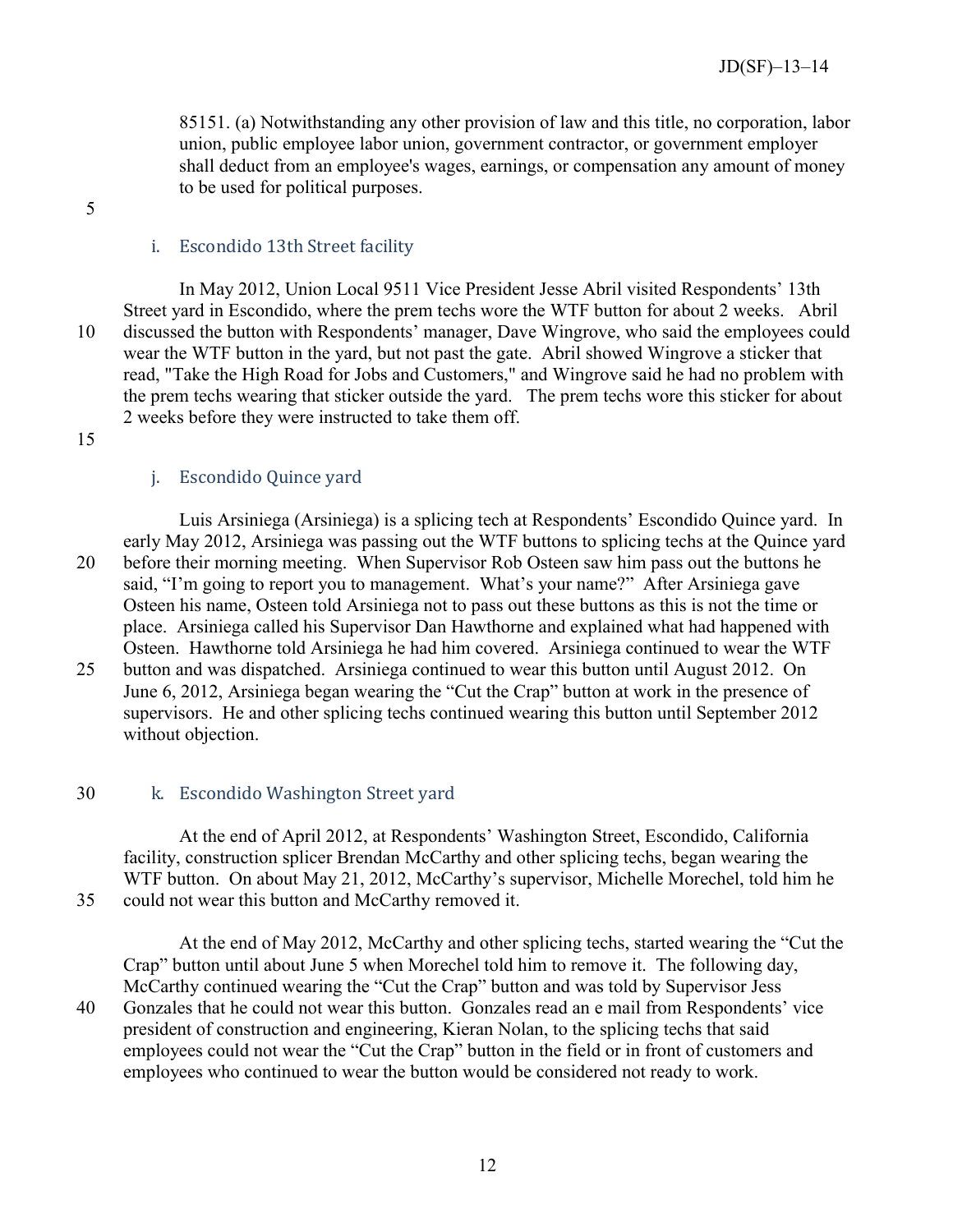When Supervisor Octavio Rivera arrived at the Washington Street yard with the early morning crew, he told them that they were not ready to work because they were wearing the "Cut the Crap" buttons. Rivera also read Nolan's email to the gathered employees. Later, both McCarthy's and the morning crew met with Rivera in the office. Rivera repeated that they could

- 5 not wear the "Cut the Crap" buttons. Thereafter, about 19 employees from the two crews went outside of the yard to picket. On their way out of the yard, the construction splicers met splicing technicians and some joined the picket line. The splicing technicians who wore the "Cut the Crap" button did not work that day and were not paid.
- 10 The next day, construction splicers, including Union Steward Brendan McCarthy and other construction splicers were allowed to work while wearing the "Cut the Crap" button.

# l. Mira Este

- <span id="page-15-0"></span>15 Leanna Parry and Jamal Cook are prem techs at Respondents' Mira Este facility in San Diego, California. In late April 2012, Cook and other prem techs at Mira Este wore the WTF buttons to work. At the morning meeting, Respondents' supervisor, Sandy Lou, told the prem techs they could not wear the WTF buttons outside the yard. The prem techs removed the button.
- 20

On about May 5, 2012, Cook distributed the "KEEP AT&T OFF THE HEALTHCARE LOW ROAD" button to the Mira Este prem techs. Supervisor Sandy Lou told the prem techs at the morning meeting that they could not wear this button outside the yard. Lou said if the employees wore the button there would be no work for them. The prem techs then left the yard 25 and began to picket outside the yard until about 4 p.m. Around 10 a.m., Parry, who had been outside of the yard picketing, went into the facility to use the restroom, still wearing the button. As she was leaving the restroom, she passed Supervisor Michelle Esqueda who said, "Ms. Parry, what are you doing on company property?" When Parry replied that she was there to work, Esqueda said, "You know you can't wear that sticker on company property." Parry left the yard

30 to go back outside.<sup>[34](#page-15-2)</sup>

In about mid-June 2012, around Flag Day, prem techs wore a sticker<sup>[35](#page-15-3)</sup> containing an American flag that read, "Union Proud, Union Strong." Prem techs wore the sticker to the morning tailgate and were dispatched wearing the sticker without any comment or objection 35 from the managers who saw them wearing the sticker. However, on about July 2, 2012, Parry's supervisor, Josh Ayala, told her to remove this sticker.

### m. Bakersfield

<span id="page-15-2"></span><span id="page-15-1"></span>40 Christopher Golden is a premises technician at Respondents' Bakersfield, California facility. On or about April 23, 2012, Respondents prohibited prem techs from wearing the WTF sticker.

<sup>34</sup> Tr. 922.

<span id="page-15-3"></span> $35$  GC Exh. 4.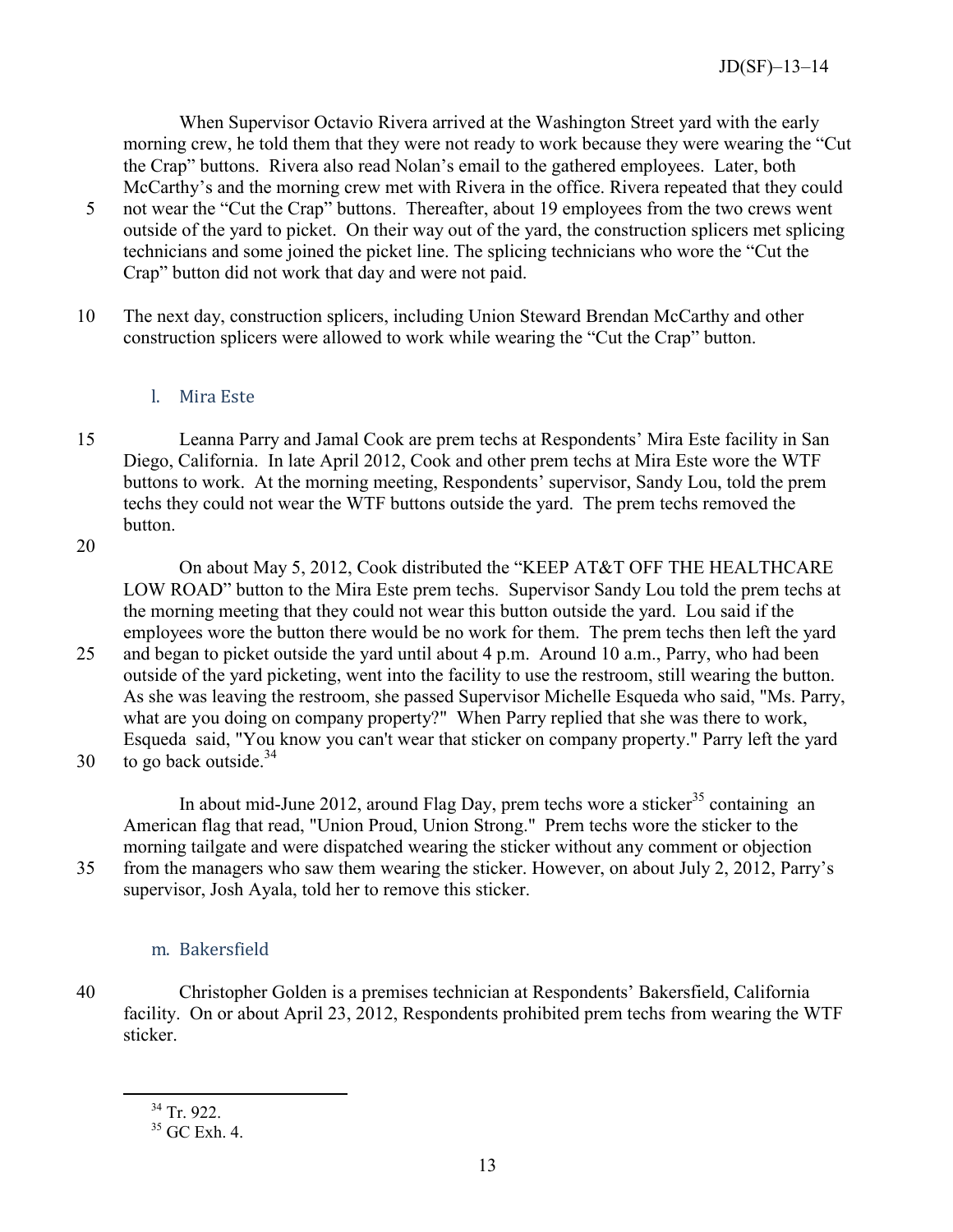# n. Ramona

Also in mid-May 2012, splicing techs at Respondents' Ramona facility wore the WTF buttons without objection from supervisors.

Kenneth Slothour is a splicing tech at Respondents' Beverly Hills, California facility.

<span id="page-16-1"></span><span id="page-16-0"></span>5

# o. Beverly Hills

From about April 23 to the end of August 2012, Slothour wore the WTF button at work together 10 with 15–20 other splicing techs in the presence of supervisors and customers. From the end of April or early May 2012 until August 2012 Slothour also wore the "Cut the Crap" button in the

p. Reno

<span id="page-16-2"></span>15

The parties stipulated that around April 23, 2012, Respondent Nevada Bell, by its supervisors and agents, at its facility in Reno, Nevada, refused to allow premises technicians to be dispatched to the field unless they removed the WTF buttons and stickers. They further stipulated that those prem techs who refused to remove the buttons and stickers were sent home, 20 and received "absence occurrences." It was also stipulated that the prem techs Respondent Nevada Bell refused to dispatch were sent home and did not receive pay for time not worked.<sup>[36](#page-16-7)</sup>

presence of supervisors and customers. Other splicers wore this button for a week in May.

6. Supervisor's denials and credibility

# a. Mira Este

<span id="page-16-4"></span><span id="page-16-3"></span>25 Josh Ayala (Ayala) was prem tech Leanna Parry's U-Verse supervisor at Respondents' Mire Este garage in San Diego from March 2011 to November 2012. Ayala denied seeing Parry wear a red CWA button or any button or ball cap. Ayala also supervised prem tech Jamal Cook and claims he never saw Cook wear any union buttons before April 2012. Ayala denied ever seeing any prem techs wear union buttons before April 2012. Ayala maintained the he strictly 30 enforced Respondents' BAP policy at Mira Este.

b. Century City

<span id="page-16-5"></span>Emmanuel Nwbodo (Nwbodo) was prem tech Jesse Castillo's supervisor at Respondents' 35 Century City, Los Angeles facility. Nwbodo denies that Castillo or any other prem tech at Century City or Juanita wore any union pins or buttons through January 2011.

c. Rancho Bernardo

 $\overline{a}$ 

<span id="page-16-7"></span><span id="page-16-6"></span>40 David Wingrove (Wingrove) was Respondents' prem tech supervisor at its facilities in Rancho Bernardo, California, from April 2002 to December 2009, in Oceanside, California, from

<sup>36</sup> Jt. Exh. 1, pars. 14 and 15.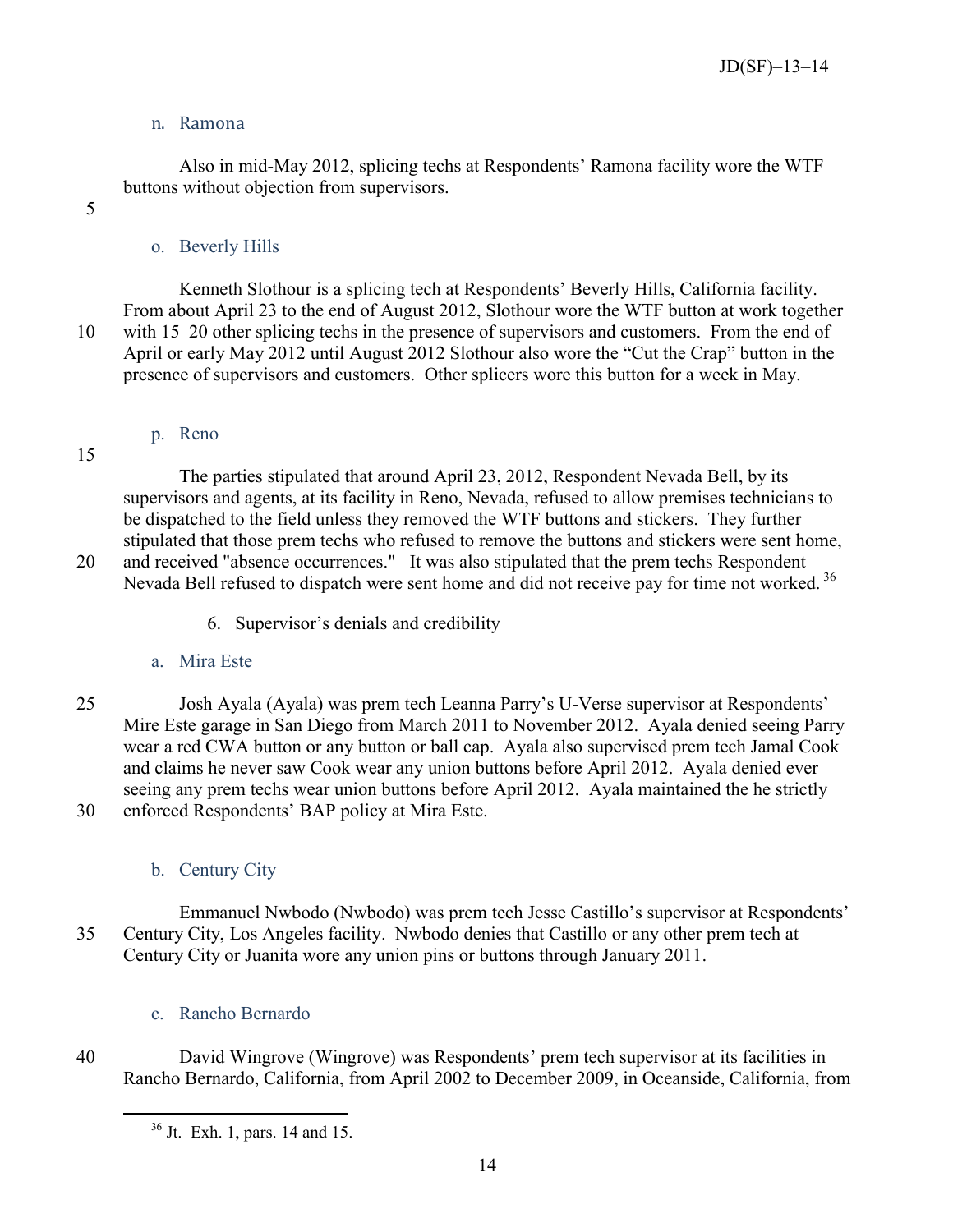December 2009 to February 2012, and in Escondido, California, from February 2012 to December 2012. Wingrove denies that he ever saw prem techs wear union pins or buttons and denies telling prem tech Jesse Abril he approved wearing of a union button.

- 5 Respondents' executive director of labor relations, Douglas Flores, claimed that during the 2009 negotiations, there were only a few instances of prem techs wearing buttons or pins on BAP and the buttons and pins were removed by the employees when told to do so. Flores was in no position to know how often prem techs wore union insignia during the 2009 bargaining as he was stationed at Respondents' headquarters and was occupied with bargaining at this time.
- <span id="page-17-0"></span>10

### 7. Credibility findings

As noted above, I have found that there are no material inconsistencies in the General Counsel's witness testimony. While the witnesses may have been unsure of the specific dates 15 certain buttons and pins were worn by Respondents' employees, there was no confusion that pins were worn by both prem techs and other technicians throughout Respondents' facilities well prior to April 7, 2012. I will credit the testimony of General Counsel's employee witnesses. The denials by Respondents' supervisors that prem techs wore nonBAP apparel, including clothing, pins, and buttons in Mira Este, Century City, Juanita garage, Rancho Bernardo, Oceanside, or

20 Escondido, California, is not credible particularly in view of unrebutted testimony from employees at other facilities, including San Jose, West Sacramento, Santa Rosa, San Rafael, Clovis, and Bakersfield, California, that prem techs and nonprem techs wore nonBAP apparel including pins and clothing in the presence of supervisors and customers.

### <span id="page-17-1"></span>25 8. Stipulated facts

In addition to the above-found facts, the parties stipulated<sup>[37](#page-17-2)</sup> that on various dates between April 7 and June 7, 2012, Respondent Pacific Bell refused to allow prem techs to be dispatched to the field, unless they remove the following union buttons and stickers:

30

- 1. "WTF, Where's The Fairness" button. [38](#page-17-3)
- 2. "WTF, Where's The Fairness" sticker.<sup>[39](#page-17-4)</sup>
- 3. "KEEP AT&T OFF THE HEALTHCARE LOW ROAD" sticker. [40](#page-17-5)
- 4. "MOURN for the dead, FIGHT for the living" sticker.<sup>[41](#page-17-6)</sup>
- <span id="page-17-9"></span><span id="page-17-8"></span><span id="page-17-7"></span><span id="page-17-6"></span><span id="page-17-5"></span><span id="page-17-4"></span><span id="page-17-3"></span><span id="page-17-2"></span>5. "TAKE THE HIGH ROAD FOR JOBS AND CUSTOMERS" sticker.<sup>[42](#page-17-7)</sup>
	- 6. "CUT the CRAP! Not My Healthcare" button.<sup>[43](#page-17-8)</sup>
	- 7. "FTW Fight To Win" button.<sup>[44](#page-17-9)</sup>
	- <sup>37</sup> Jt. Exh. 1, par. 9.
	- $38$  Jt. Exh.  $8(a)(i)$ .
	- $39$  Jt. Exh.  $8(a)(ii)$ .
	- $40$  Jt. Exh.  $8(b)$ .
	- $41$  Jt. Exh. 8(c).
	- $42$  Jt. Exh. 8(d).
	- $43$  Jt. Exh.  $8(e)$ .
	- $44$  Jt. Exh. 8(f).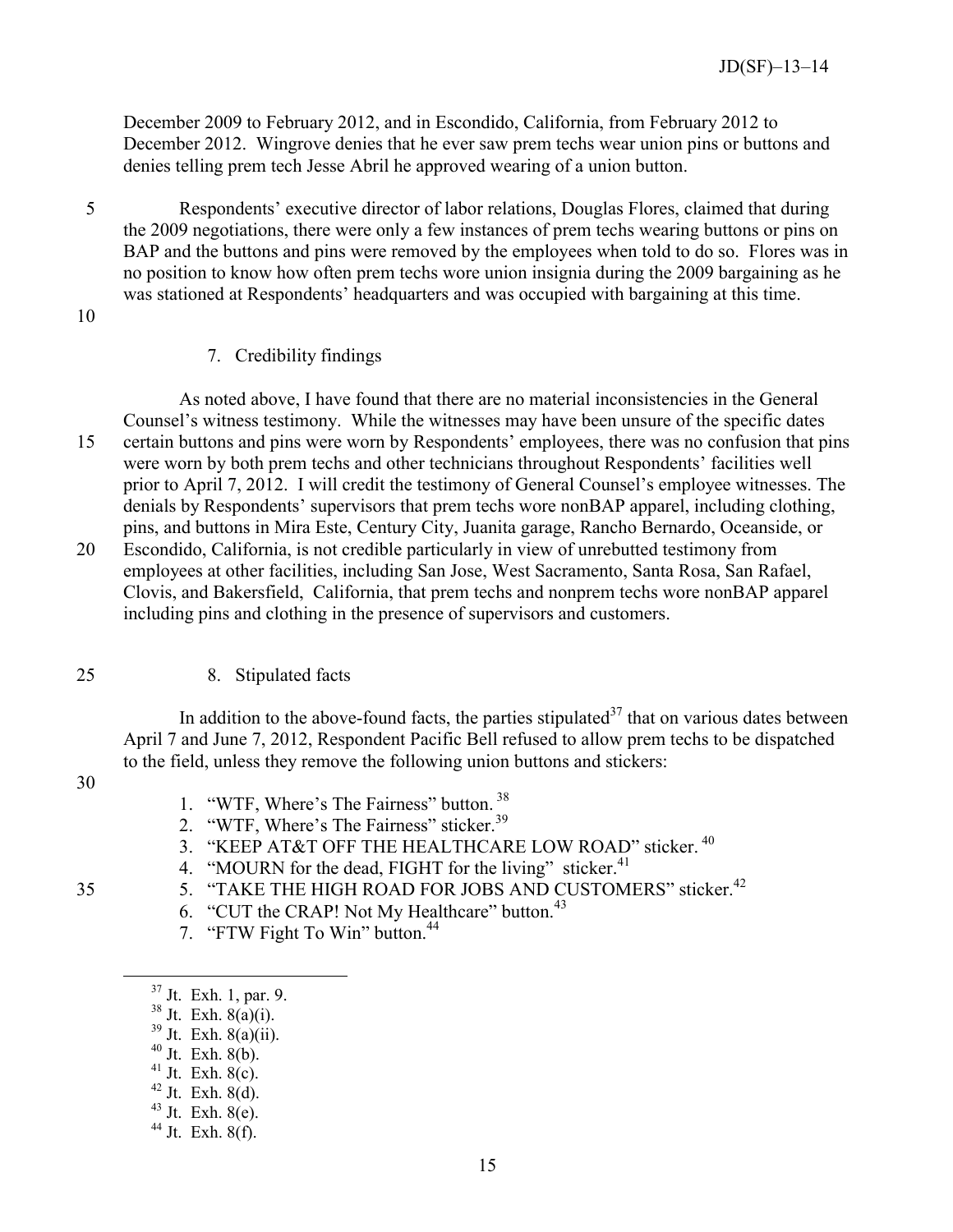- 8. "TAKING A STAND FOR JOBS & HEALTH CARE" sticker.<sup>[45](#page-18-1)</sup>
- 9. "I WON'T SCAB" button.<sup>[46](#page-18-2)</sup>
- The parties further stipulated that over 1500 prem techs were sent home for wearing the 5 above buttons, resulting in 1500 absence occurrences. Those prem techs who were not dispatched for wearing the above buttons and stickers did not receive pay for time not worked. The facilities at which this occurred is listed in Joint Exhibit 9.
- The parties stipulated that on various dates between April 7 and June 7, 2012, 10 Respondent Pacific Bell told prem techs that if they did not remove the buttons and stickers mentioned above would not be dispatched to the field.

The parties stipulated that on various dates between April 7 and August 7, 2012, Respondent Pacific Bell told employees that if they did not remove the buttons listed below they 15 would not be dispatched to the field.

- 1. WTF Where's The Fairness" button. [47](#page-18-3)
- 2. "WTF Where's The Fairness" sticker.<sup>[48](#page-18-4)</sup>
- 3. "CUT the CRAP! Not My Healthcare" button.<sup>[49](#page-18-5)</sup>
- 20  $\mu$ . "FTW Fight To Win" button.<sup>[50](#page-18-6)</sup>

The parties also stipulated that on various dates between October 26 and 29, 2012, Respondent Pacific Bell refused to allow prem techs to be dispatched to the field unless they removed the sticker or button set forth below and those who refused to remove this button were 25 sent home resulting in 5 absence occurrences.

"NO on prop  $32$ " button.<sup>[51](#page-18-7)</sup>

<span id="page-18-0"></span>30

<span id="page-18-7"></span><span id="page-18-6"></span><span id="page-18-5"></span><span id="page-18-4"></span><span id="page-18-3"></span><span id="page-18-2"></span><span id="page-18-1"></span> $\overline{a}$ 

9. Marcarela and Weitkamp's communications regarding union buttons

Melba Muscarolas (Muscarolas) is Respondents' vice president for labor relations. In this capacity, Muscarolas deals with the Union's district 9 which encompasses both California and Nevada. Jim Weitkamp (Weitkamp) is the vice president for the Union's district 9.

- 35 Muscarolas first heard about prem techs wearing WTF buttons on about April 20, 2012. Respondents' supervisors were ordered to tell prem techs that they could not wear the WTF burron outside the yard or they would be considered not ready to work. Muscarolas claims a deal was worked out with Weitkamp that core techs other than prem techs could wear the WTF button outside the yard. Because Muscarolas thought WTF stood for "What the Fuck" she felt
	- $^{45}$  Jt. Exh.  $8(g)$ .
	- $46$  Jt. Exh.  $8(h)$ .
	- $47 \text{ Jt.}$  Exh.  $8(a)(i)$ .
	- <sup>48</sup> Jt. Exh. 8(a)(ii).
	- $49$  Jt. Exh. 8(e).
	- $50$  Jt. Exh.  $8(f)$ .
	- <sup>51</sup> Jt. Exh. 11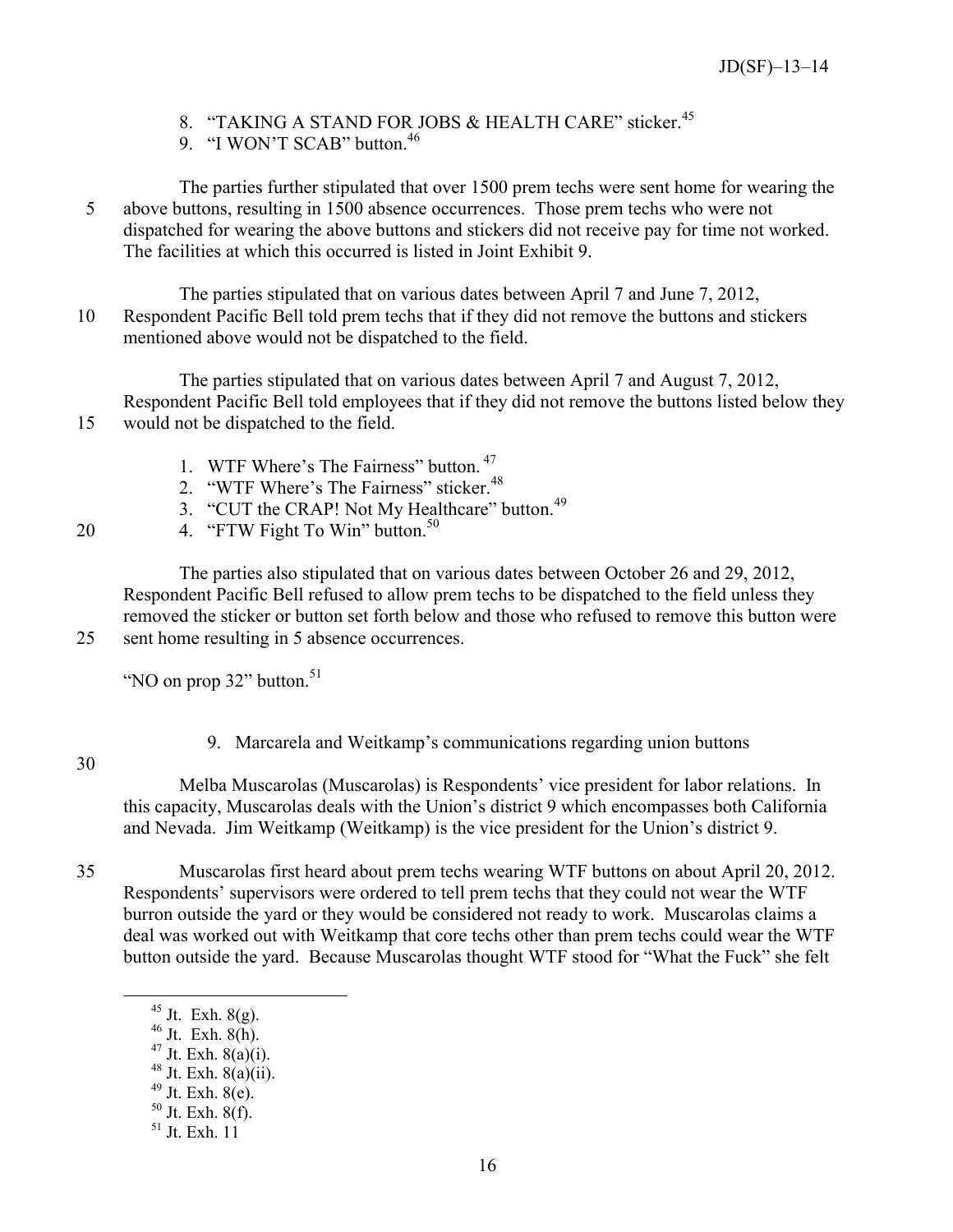that this button should not be worn in public since it was harmful to Respondents' image. When Muscarolas discussed the WTF buttons with Mark Payne, Respondents' senior vice president for labor relations and Betsy Farrell, vice president SIM between April 20 and 23, they all agreed that the WTF button should not be worn in front of customers.

5

Fortunately, much of the discussion over the buttons between Muscarolas and Weitkamp was reduced to writing in the form of email. On Sunday April 22, 2012, Muscarolas sent Weitkamp an email<sup>[52](#page-19-0)</sup> and on April 23 she spoke to him by phone. In the email of April 22, Muscarolas states that prem techs were sent home without pay for wearing the WTF button on 10 BAP. In his April 22 email,<sup>[53](#page-19-1)</sup> Weitkamp responded that the BAP agreement did not preclude prem techs from wearing stickers as part of concerted activity.

Muscarolas said she had a phone conversation with Weitkamp on April 23, 2012, in which Weitkamp disagreed that WTF meant "What the Fuck."

15

In an email<sup>[54](#page-19-2)</sup> dated April 23, 2012, Muscorolas gives a summary of her understanding of her agreement with Weitkamp made that evening. Muscarolas states that Weitkamp would communicate to have prem techs remove WTF and replace it with a generic non-offensive CWA button. Muscarolas reiterated that if prem techs continued to wear WTF buttons they would be 20 sent home without pay and unexcused. Muscarolas states that Weitkamp agreed to get rid of the

WTF buttons in the CIM/C+E organization over the next couple of days. Muscarolas states further that the Union would share with her any new generic non offensive button before it was printed. The quid pro quo was that the Respondents would not impose discipline for absences related to the WTF stickers. On April 24, 2012, Weitkamp sent Muscarolas a sample of the new 25 sticker the Union was creating.<sup>[55](#page-19-3)</sup>

On April 24, 2012, Weitkamp sent an email<sup>[56](#page-19-4)</sup> to Muscarolas stating his understanding of their April 23 agreement concerning the WTF stickers. Weitkamp states that the Union did not agree to mutual approval of design or content of the stickers. Weitkamp states that the Union 30 contends that appendix E prem techs have a right to wear stickers and that he is not waiving this position and that he does not agree that the WFT button is offensive or inappropriate.

On April 26, 2012, Muscarolas replied<sup>[57](#page-19-5)</sup> to Weitkamp's April 24 email. Muscarolas states her understanding that the Union was working to eliminate all WTF stickers as soon as 35 possible. Muscarolas cites contract appendix E, section E1.03(O) regarding branded apparel and section 13.3 of the Premises Technicians Guidelines which prohibits the alteration of BAP by adding buttons, pins or stickers. Muscarolas further stated that Respondents would allow prem techs to wear the "FIGHTING FOR THE AMERICAN DREAM-CWA at AT&T" sticker during 2012 bargaining but not any other sticker.

<span id="page-19-3"></span><span id="page-19-2"></span><span id="page-19-1"></span><span id="page-19-0"></span>40

- $53$  Ibid.
- $54$  Id. at 3.
- $55$  Id. at 4–5.

 $52$  Jt. Exh. 12, pp. 1–2.

<span id="page-19-4"></span><sup>56</sup> Id. at 8.

<span id="page-19-5"></span><sup>57</sup> Id. at 2.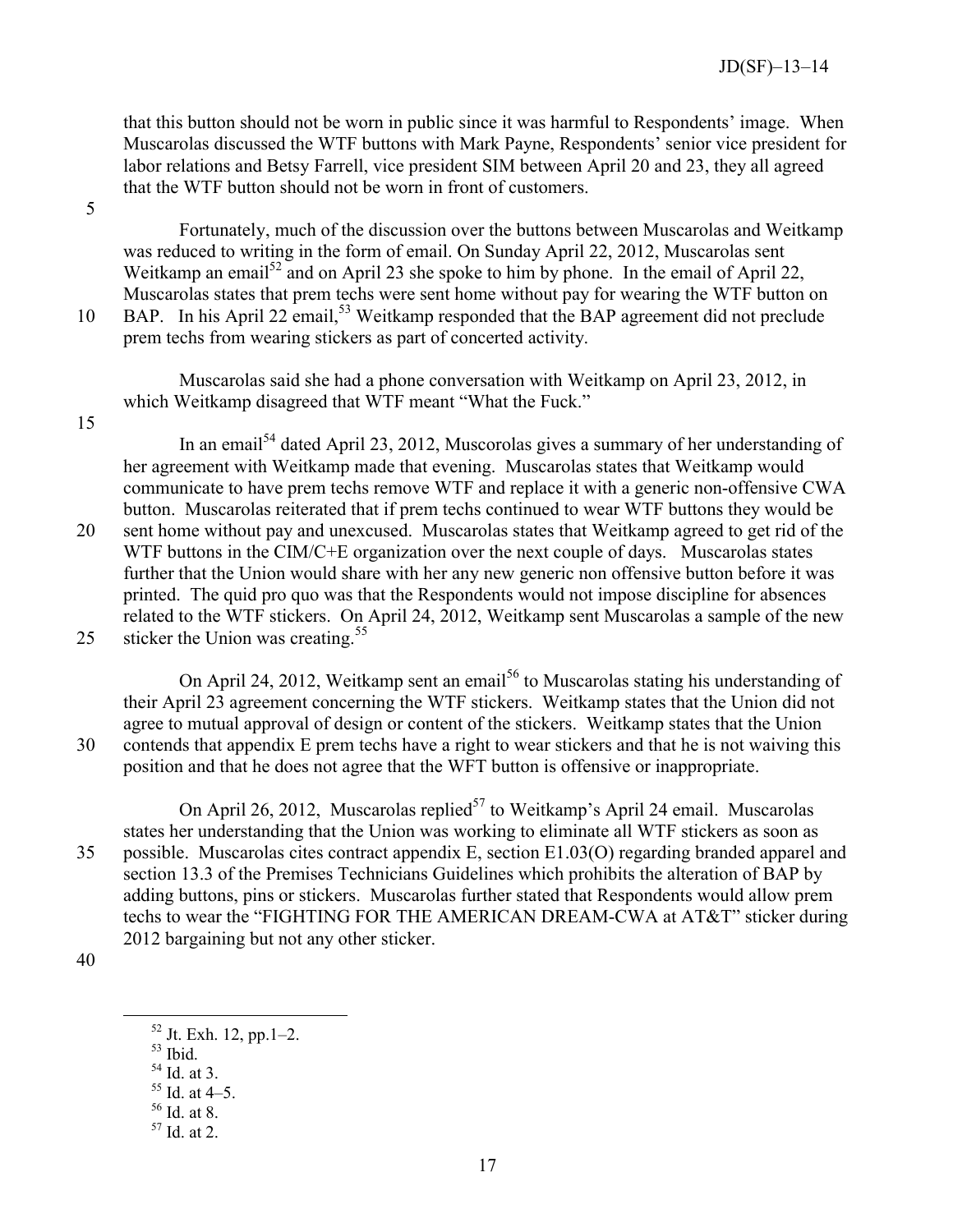Later on April 26, 2012, Muscarolas sent Weitkamp a sample of a sticker<sup>[58](#page-20-1)</sup> prem techs were wearing in Reno, Nevada, "W.A.R. WE ARE READY" indicating it was not appropriate. On April 27, 2012, Muscarolas sent Weitkamp another button<sup>[59](#page-20-2)</sup> prem techs were wearing all over California, "FTW, Fight To Win." This was followed up later that day with an email<sup>[60](#page-20-3)</sup> to

- 5 Weitkamp stating these new stickers violated their agreement. Muscarolas stated that the "FTW" was another innuendo that was inappropriate. Muscarolas stated that by Monday, April 30, all prem techs should wear only the agreed upon sticker and if they wore any other sticker they would be sent home and further action would be taken regarding attendance policy for absences.
- 10 On April 29, 2012, Weitkamp replied $^{61}$  $^{61}$  $^{61}$  that he got the word out on the "FTW" buttons. However, he did not agree that either the "FTW" or WTF buttons were offensive simply because texting had created a new lexicon of abbreviations.
- On April 30, 2012, Weitkamp emailed Muscarolas that he did not agree that "FIGHTING 15 FOR THE AMERICAN DREAM-CWA at AT&T" sticker was the only sticker prem techs could wear and that this issue was before the NLRB.

On June 4, 2012, Muscarolas sent Weitkamp a photo $^{62}$  $^{62}$  $^{62}$  of a sticker prem techs were wearing, "Cut the CRAP! Not My Healthcare, CWA." The word "CRAP!" was etched in an 20 orange/yellow color.  $^{63}$  $^{63}$  $^{63}$  In a phone conversation that day Muscarolas told Weitkamp that this button was offensive and not in keeping with their agreement. Weitkamp agreed to look into it. In a conversation with management about this button it was agreed that other core techs could wear the button but Royce did not want it in front of customers.

25 In its brief, Respondents stated that it does not contend that, by entering into the "agreement," Mr. Weitkamp waived the Union's position that premises technicians and other employees had a legal right to wear what they pleased, including WTF or that its legal right to prohibit the stickers and buttons derives from the April 23 "agreement." Rather, Respondents argue that its right to prohibit union insignia derives from its legitimate interest in its public 30 image, as reinforced by a collectively bargained dress code for prem techs.

I find further that there was no agreement by Weitkamp to limit the types of buttons and stickers union members could wear nor was there any agreement to grant Respondents veto authority over the content of any union buttons.

<span id="page-20-0"></span>35

# B. THE ANALYSIS

For ease of analysis I will discuss the issues in the order they are raised in the complaint.

<span id="page-20-4"></span><span id="page-20-3"></span> $60$  Id. at 21

- <span id="page-20-5"></span> $61$  Id. at 22.
- <sup>62</sup> Id. at 35

<span id="page-20-1"></span><sup>58</sup> Id. at 16.

<span id="page-20-2"></span> $59$  Id. at  $18-19$ .

<span id="page-20-6"></span> $63$  Jt. Exh. 8(e).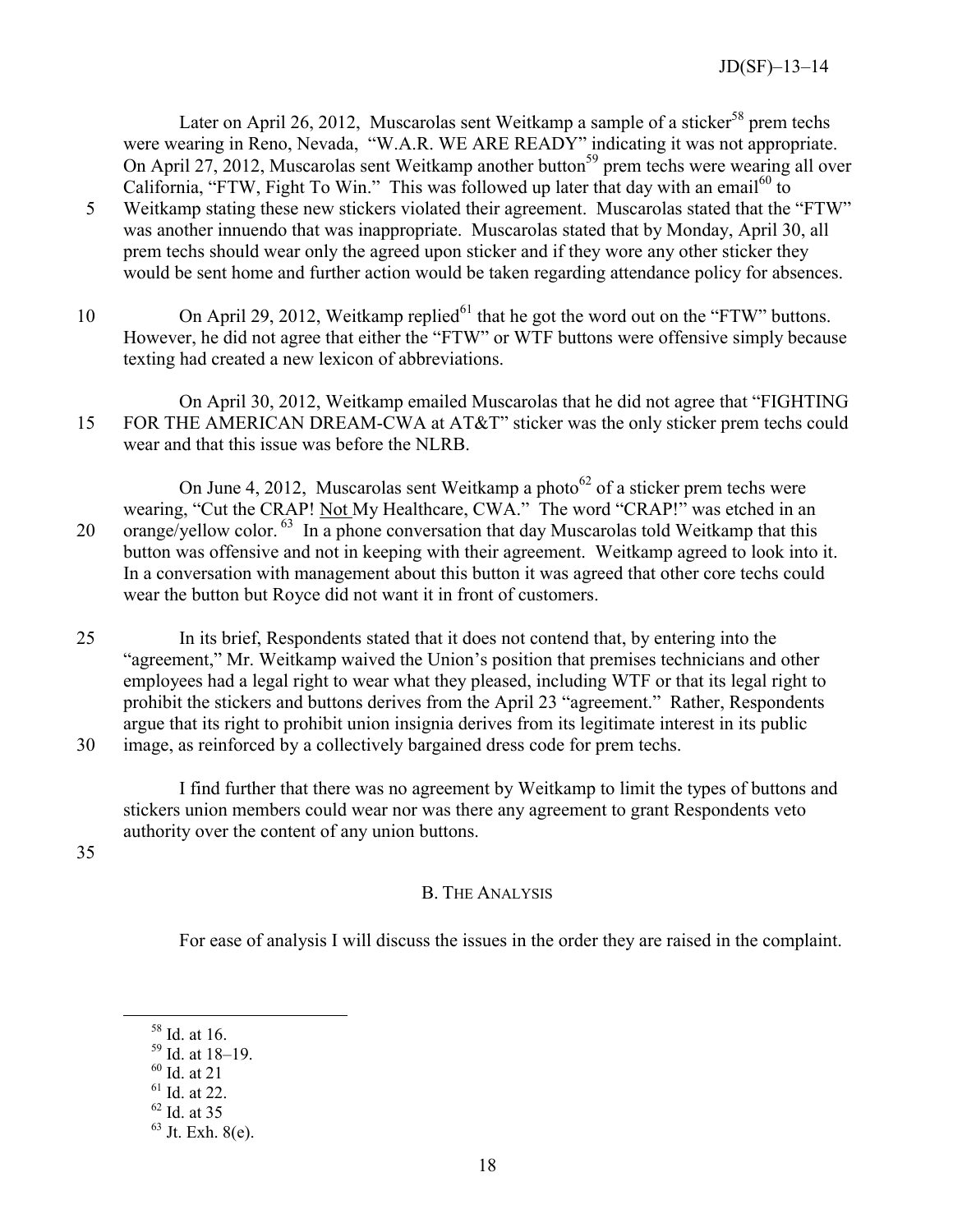- 1. Complaint paragraphs 8(a) and 9(a) allege since October 24, 2011, Respondents have maintained an overly broad rule that prohibits employees from wearing union insignia in violation of Section 8(a)(1) of the Act
- <span id="page-21-0"></span>The rules in issue here are contained in the parties' collective-bargaining agreement<sup>[64](#page-21-2)</sup> at paragraph N:

N. Branded Apparel

- 10 In order to provide employees with a consistent, recognizable appearance to customers which differentiates the Company from its competitors, the Company may, at its discretion, implement a mandatory branded apparel program. Employees will be required to wear the branded apparel while working on Company time. The Company may change the program at its discretion. However, in no circumstances will 15 employees be required to pay for the branded apparel provided by the Company under the program. Once implemented, the Company can cancel the program within thirty (30) days notice.
- In addition Respondents' *Premises Technician Guidelines*<sup>[65](#page-21-3)</sup> implemented on January 22, 20 2009, provides at paragraph 13.3, "The branded apparel may not be altered in any way which includes adding buttons, pins, stickers, writing etc."

# a. Has Respondent established special circumstances that defeat its employees' right to wear union insignia

<span id="page-21-1"></span>25

It is virtually undisputed that Respondents prohibited employees from wearing certain union buttons during the period April 7 to August 7, 2012. It is further undisputed that Respondents refused to permit certain employees to work unless they removed the union buttons from their clothing. The first issue that must be resolved is whether Respondents have been able 30 to establish special circumstances justifying their refusal to permit employees to wear union insignia and thus were privileged to refuse to permit employees to work without removing the union insignia. Next I must decide whether the union insignia worn by employees lost the protection of the Act because they were offensive and finally whether the Union waived its right to bargain over the right of employees to wear union insignia on their branded apparel and if the

35 *Premises Technicians Guidelines* became a term and condition of employment protected from change by Section  $8(a)(5)$  and  $(b)(3)$  of the Act.

<span id="page-21-3"></span><span id="page-21-2"></span> $\overline{a}$ 

As a starting point, both the Board and Supreme Court have held that employees have the right to wear insignia such as union buttons while at work. *Republic Aviation Corp. v. NLRB*, 40 324 US 793, 801–803 (1945). The Supreme Court recognized that this right was established through a test balancing employees' rights to exercise the protections of Section 7 of the Act against an employer's right to manage its business in an orderly fashion. In striking that balance the Board allows an employer to promulgate a rule prohibiting the wearing of union insignia only where the employer can establish the rule is necessary because of special circumstances,

<sup>64</sup> Jt. Exh. 2, pp. 195–196.

 $65$  Jt. Exh.  $6.$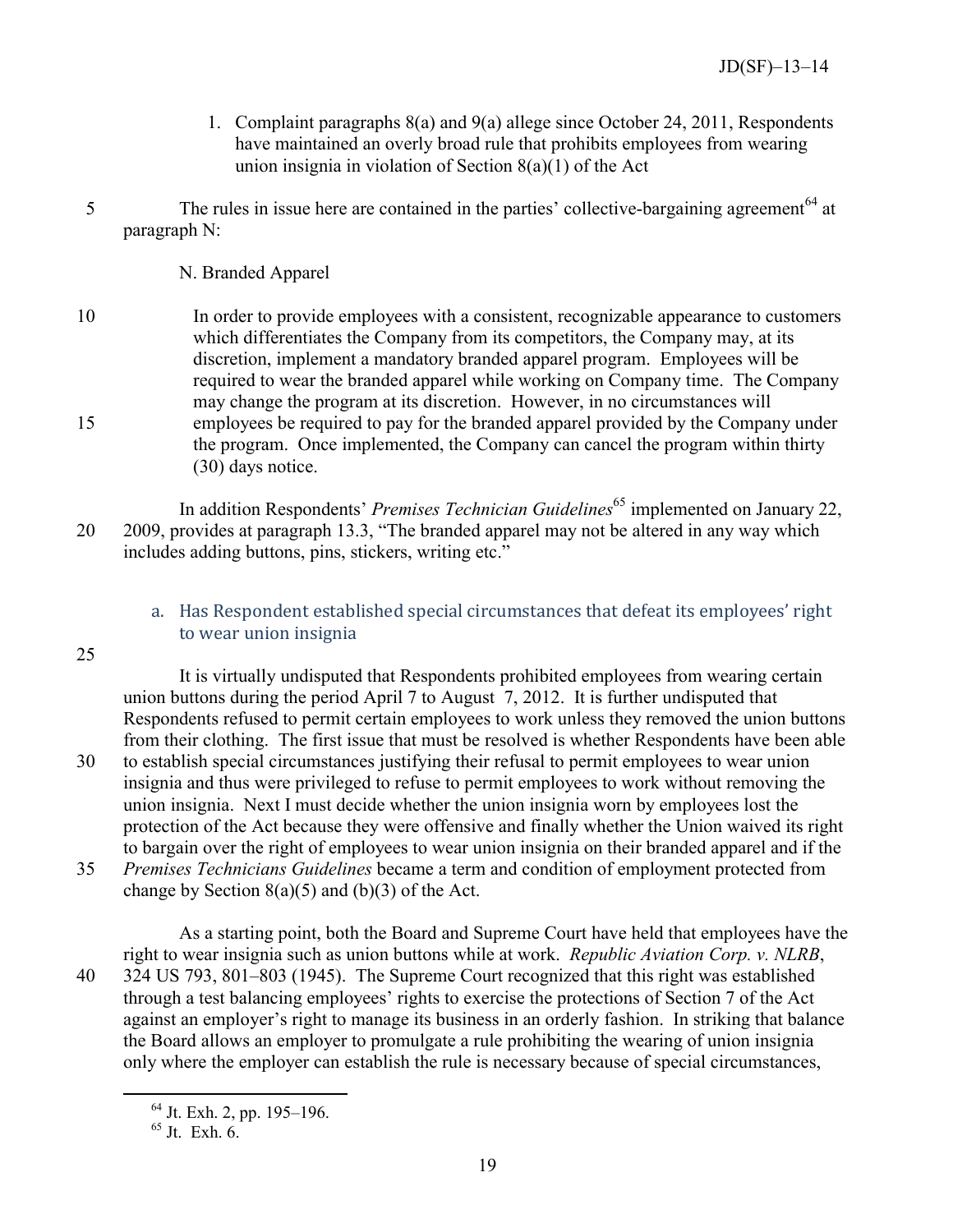including maintaining production and discipline, ensuring safety, maintaining an image that does not alienate customers,  $66$  or where the message itself is offensive.  $67$ 

- An employer must present "substantial evidence of special circumstances" to justify a prohibition on the wearing of union insignia.<sup>[68](#page-22-2)</sup> Moreover such a limitation must be narrowly drawn to limit the wearing of union insignia in areas that justify the rule.<sup>[69](#page-22-3)</sup> Enforcement of a valid rule prohibiting the wearing of union insignia is unlawful if other breaches of the rule are allowed and there is no presumption of validity of a rule that is selectively enforced.<sup>[70](#page-22-4)</sup>
- 10 The Board has found sufficient special circumstances when the union insignia would jeopardize employee safety, damage machinery or products, exacerbate employee dissension, or unreasonably interfere with a public image the employer has established as part of its business plan. *P.S.K Supermarkets*, 349 NLRB 34, 35 (2007).
- 15 In *P.S.K Supermarkets*, 349 NLRB at 34–35, the Board held:

Special circumstances include situations where display of union insignia might "jeopardize employee safety, damage machinery or products, exacerbate employee dissension, or unreasonably interfere with a public image that the employer has 20 established, as part of its business plan, through appearance rules for its employees." *Bell-Atlantic-Pennsylvania,* 339 NLRB 1084, 1086 (2003), enfd. 99 Fed. Appx. 233 (D.C. Cir. 2004), citing *Nordstrom, Inc.*, 264 NLRB at 700. The Board has consistently held that customer exposure to union insignia, standing alone, is not a special circumstance which permits an employer to prohibit display of such insignia. *Meijer,*  25 *Inc.,* 318 NLRB 50 (1995), enfd. 130 F.3d 1209 (6th Cir. 1997); *Nordstrom, Inc.,* 264 NLRB at 700. Nor is the requirement that employees wear a uniform a special circumstance justifying a button prohibition. *United Parcel Service,* 312 NLRB 596, 596–598 (1993), enf. denied 41 F.3d 1068 (6th Cir. 1994). Finally, the fact that the prohibition applies to all buttons, not solely union buttons, is not a special circumstance. 30 *Harrah's Club,* 143 NLRB 1356, 1356 (1963), enf. denied 337 F.2d 177 (9th Cir. 1964); *Floridan Hotel of Tampa*, 137 NLRB 1484 (1962), enfd. as modified 318 F.2d 545 (5th Cir. 1963).

In *Meijer, Inc.,* 318 NLRB 50 (1995), enfd. 130 F.3d 1209, 1217 (6th Cir. 1997), the Board 35 found that the employer violated Section  $8(a)(1)$  of the Act because the employer did not satisfy its burden of proof that union pins employees wore interfered with the company's public image and because the employer discriminatorily enforced its policy.

<span id="page-22-1"></span><span id="page-22-0"></span>In *AT&T Connecticut*, 356 NLRB No. 118, slip op. at 1 (2011), involving employees 40 with identical duties as prem techs, the Board held that the employer could not bar employees from wearing "prisoner" T-shirts in support of the union's collective-bargaining efforts because

<sup>66</sup> *Chinese Daily News*, 353 NLRB 613 (2008); *Pathmark Stores, Inc*., 342 NLRB 378 (2004).

<sup>67</sup> *Komatsu American Corp*., 342 NLRB 649 (2004).

<sup>68</sup> *Government Employees*, 278 NLRB 378, 385 (1986).

<sup>69</sup> *George J. London Memorial Hospital*, 238 NLRB 704 (1978).

<span id="page-22-4"></span><span id="page-22-3"></span><span id="page-22-2"></span><sup>70</sup> *St. John's Health Center*, 357 NLRB No. 170 (2011); *United Parcel Service*, 312 NLRB 596 (1993).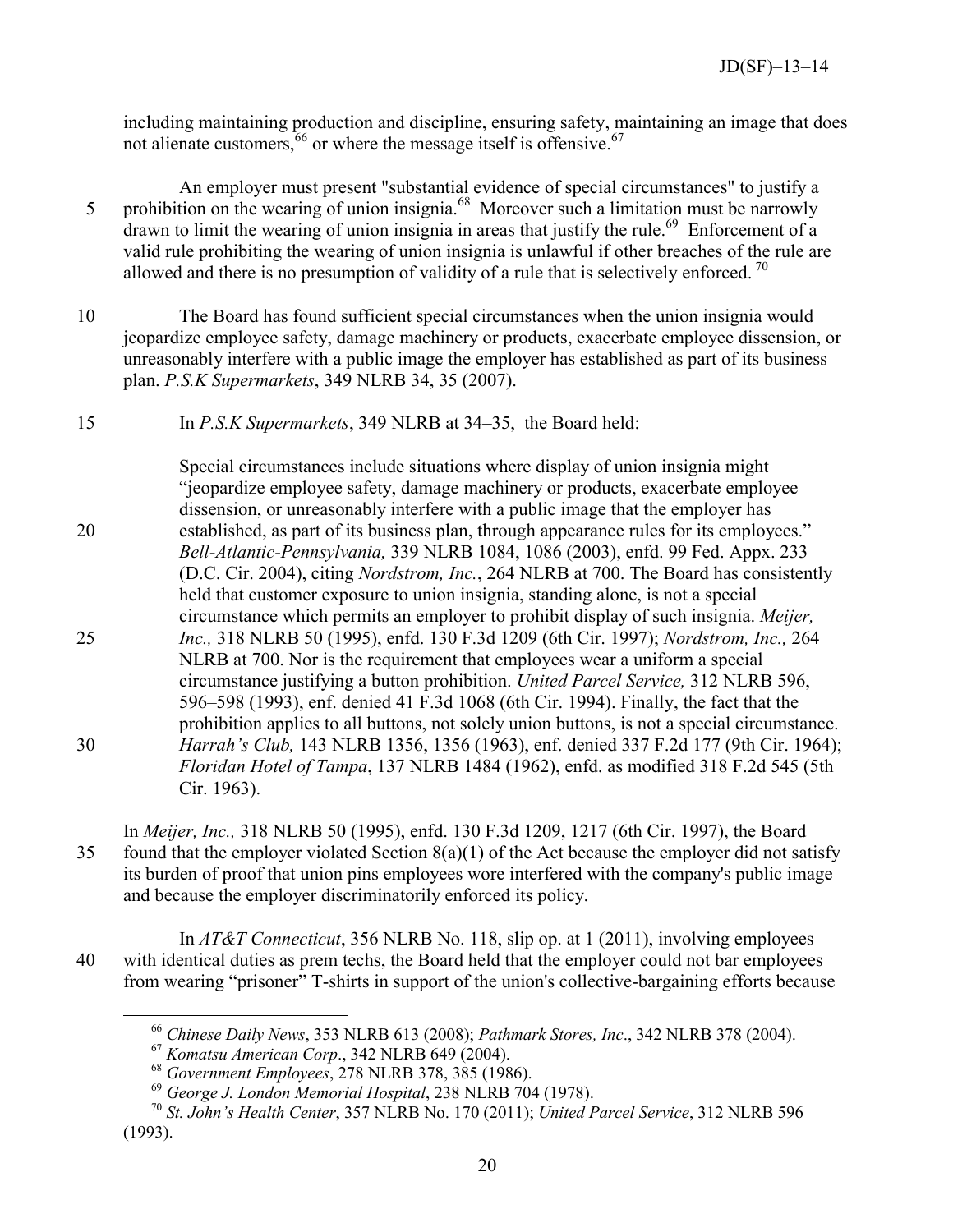such activity would not cause fear or alarm among the employer's customers or interfere with the employer's public image.

In *Stabilus, Inc.,* 355 NLRB 836 (2010), the Board held that where a respondent did not 5 uniformly enforce its dress code, it was unable to justify its dress code and prohibit union messaging under the special circumstances test.

In *United Parcel Service*, 312 NLRB 596 (1993), the employer had established through collective bargaining the right to establish and maintain reasonable standards concerning 10 personal grooming and appearance and the wearing of uniforms and accessories to ensure a public image of neat, clean, uniformed drivers. However, the respondent authorized its drivers to wear various pins, other than union pins, on their uniforms. The Board found in view of this inconsistent application of its rules that wearing a union pin did not reasonably interfere with the respondent's objective of ensuring a public image of neat, clean, uniformed drivers. The Board 15 concluded that respondent had not demonstrated special circumstances sufficient to justify its prohibition of the unobtrusive union lapel pin.

Further, the mere fact that an employer's customers are exposed to union insignia that may cause an adverse reaction does not establish special circumstances since employees' rights 20 do not depend on reactions of an employer's customers. *World Color (USA) Corp.,* 360 NLRB No. 37 fn. 3 (2014); *Howard Johnson Motor Lodge*, 261 NLRB 866, 868 fn. 6 (1982), enfd. 702 F.2d 1 (1st Cir. 1983); *Nordstrom, Inc.,* 264 NLRB 698, 701–702 (1982).

In support of its argument that it has established sufficient special circumstances in order 25 to ban union insignia, including maintaining a professional public image with its customers, Respondents cites *W San Diego*, 348 NLRB 372 (2006). There the Board held that a hotel lawfully prohibited room service employees from wearing insignia on their uniforms in public areas that stated, "Justice Now! Justicia Ahora!" The respondent's attire policy prohibited all other uniform adornments, including sweatbands, scarves worn as belts, and professional

30 association pins and the policy was uniformly enforced by respondent.

*W San Diego* is distinguishable from the facts of this case because, as reflected in the factual recitation above, Respondents herein have not uniformly enforced the BAP policy. As the facts above show, before April 2012 prem techs have been permitted to wear many items of

- 35 nonBAP apparel including personal jackets, sweatshirts, shirts, ball caps, rain suits, stickers, wrist bands, lanyards, and buttons. Since the record reflects that Respondents have not strictly enforced its ban on buttons, pins, and stickers, any special circumstances defense must be rejected. *Saint John's Health Center,* 357 NLRB No. 170, slip op. at 1–3 (2011); *AT&T Connecticut,* 356 NLRB No. 118, slip op. at 13–14; (2011*); United Parcel Service*, 312 NLRB
- 40 597, (1993). Moreover, while the BAP policy applied only to prem techs, evidence that other core technicians, who like prem techs, had regular customer contact were allowed to wear various pins and a variety of clothing items, undermines Respondents' argument that ensuring a professional image among its customers was a special circumstance justifying no other insignia on prem tech BAP other than the twin "CWA" and "AT&T" logos.

45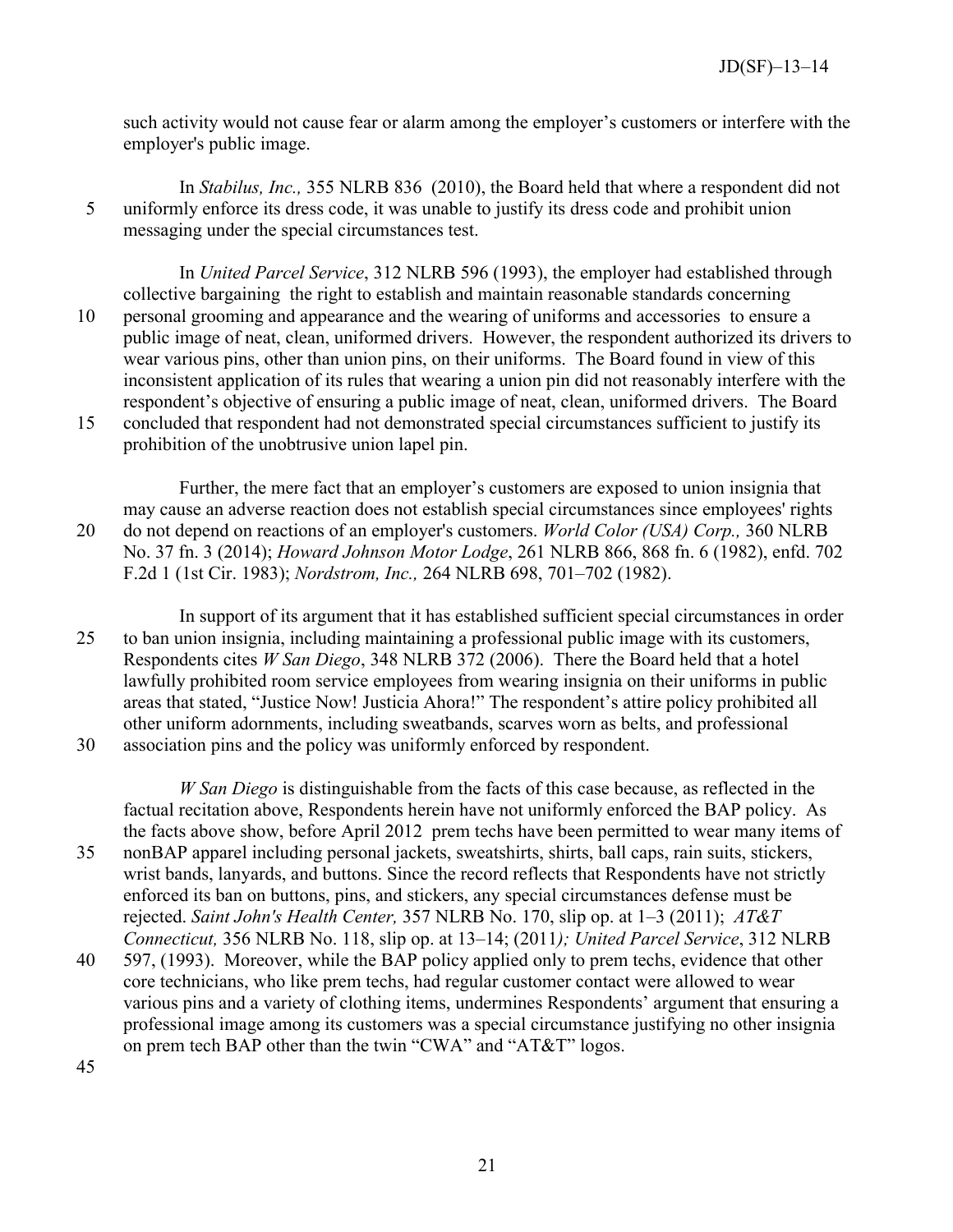# b. The bargaining over BAP did not create special circumstances

<span id="page-24-0"></span>The Respondents rely on *BellSouth Telecommunications*, 335 NLRB 1066 (2001), in support of its argument that the parties' bargained for BAP program for prem techs created 5 special circumstances justifying its limitation on union insignia to the CWA patch on prem techs shirts.<sup>[71](#page-24-1)</sup> For reasons more fully discussed in the section on waiver below, I conclude that the Union never agreed to limit the wearing of union insignia to the "CWA" logo.

Moreover, I find *BellSouth* distinguishable. *BellSouth* does not implicate a limitation 10 upon employees' Section 7 rights to wear union insignia but rather is limited to the narrow issue of the compelled wearing of a union logo by an employee as the result of collective bargaining. The Board noted in this context that a requirement that employees wear union insignia cannot be analyzed as if it presented precisely the same issues as a prohibition against wearing such insignia.

15

Here, there is no doubt that the parties bargained for a branded apparel program that included both an "AT&T" and "CWA" logo. In *BellSouth* the analysis turned on whether there was a special interest of the parties in the two logos. Bargaining history established the parties' special interests in having the logos, including the companies' interest to be able to project a 20 professional image to its customers, to distinguish it from competitors and to demonstrate to customers that it had a collective-bargaining relationship with CWA. This interest outweighed the employees' Section 7 rights to refrain from union activity in wearing the CWA logo.

But the analysis here is not whether bargaining for a dress code created special 25 circumstances that justify compelling an employee to wear agreed upon union logos but whether employees' Section 7 rights have been compromised by a prohibition on the wearing of any other union insignia. This is of particular importance here since the *Premises Technician Guidelines,* imposing the restriction on the wearing of union insignia, was never bargained for. While the Union agreed to a branded apparel program for prem techs<sup>[72](#page-24-2)</sup> that included the dual

30 logos, there is no evidence that it ever agreed to the limitations on union insignia contained in the *Premises Technician Guidelines.*[73](#page-24-3) Indeed, the Union objected to the *Guidelines* in 2009 and was told by Respondents it did not have to bargain over the *Guidelines*. The fact that the parties bargained over and agreed that the Respondents could require prem techs to wear a uniform did not create sufficient special circumstances to justify curtailing its employees' statutory right to 35 wear union insignia.

<span id="page-24-1"></span><sup>71</sup> Respondents also cite *Bell-Atlantic-Pennsylvania, Inc*., 339 NLRB 1084 (2003), where the Board held CWA employees were not protected in wearing a "Road Kill" T-shirt in protest of layoffs. Respondent prohibited the wearing of this T-shirt by customer contact employees. As this case involved review of an arbitrator's decision it was decided under the less stringent clearly not repugnant to the Act standard of *Olin Corp.,* 268 NLRB 573 (1984), and is not controlling herein.

<span id="page-24-2"></span> $72$  R. Exh. 11, secs. N and O.

<span id="page-24-3"></span> $73$  Jt. Exh. 6.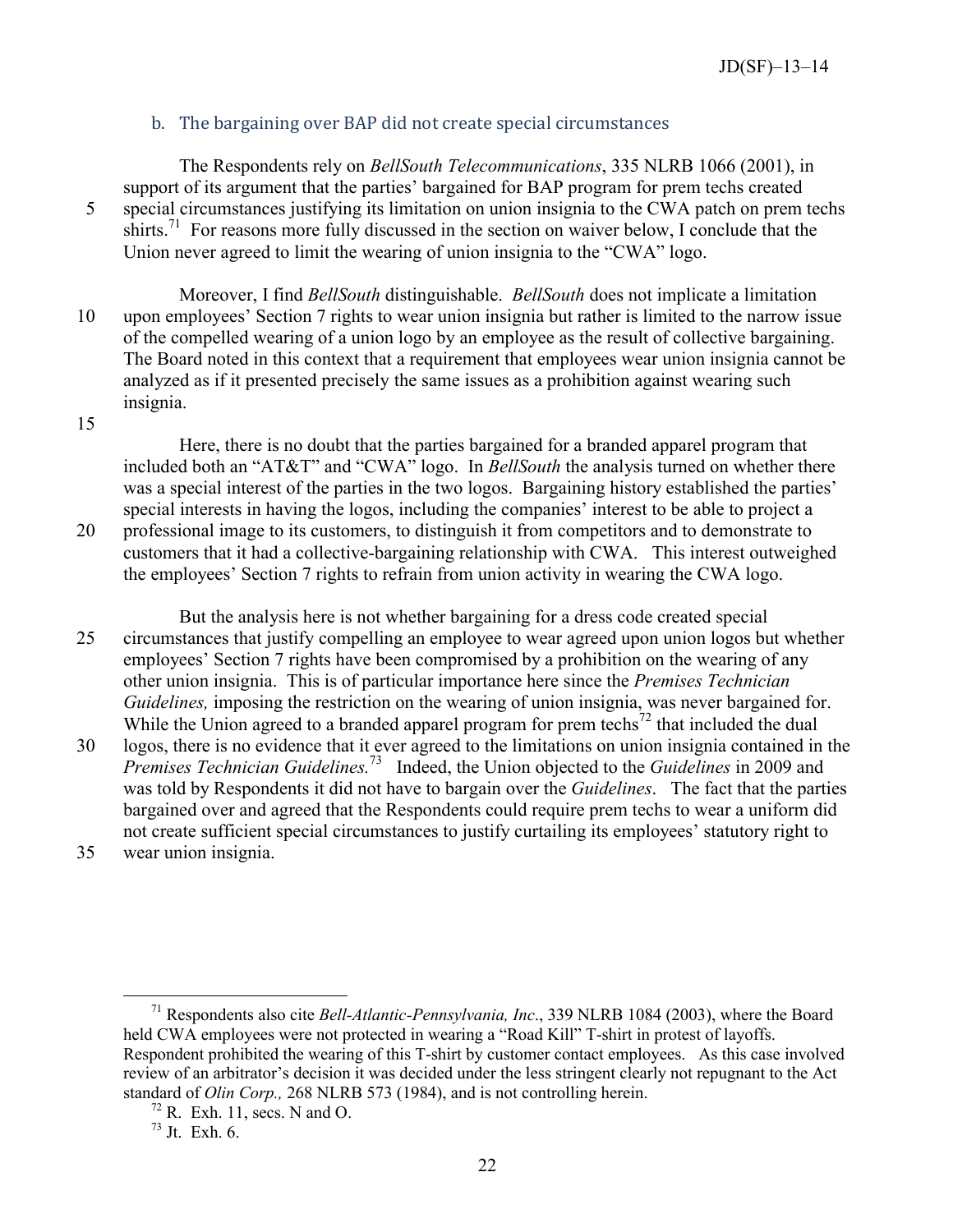# c. Does the content of the union buttons render employees' activities unprotected

<span id="page-25-0"></span>Having found that the Respondents have not established other sufficient special circumstances that outweigh employees' Section 7 rights to wear union insignia, I must next 5 determine if the content of the insignia worn was so vulgar and offensive to take it outside the protection of the Act.

# *(i) The "FTW, Fight to Win," "WTF, Where's the Fairness," and "Cut the Crap, Not Our Healthcare" buttons*

<span id="page-25-1"></span>10

The Respondents contend that the content of the union buttons and stickers, "FTW, Fight to Win," "WTF, Where's the Fairness," and "Cut the Crap, Not Our Healthcare" lost the protection of the Act because of their vulgarity.

15 The Respondents contend that in texting parlance, "FTW" stands for "fuck the world" and WTF corresponds with the phrase "what the fuck." Respondents argue that since the letters "FTW" and WTF were in larger font on the buttons and stickers than the letters in "Fight to Win" and "Where's the Fairness," the purpose of the buttons was to create a double entendre and convey the texting meaning rather than the message displayed on the button. Several witnesses, 20 including General Counsel's witnesses, testified that it was their understanding that the letters FTW and WTF had the texting meanings urged by Respondents. Respondents also argue that the "Cut the Crap, Not Our Healthcare" button appeared to have feces smeared on the word "Crap." The General Counsel argues that the buttons' suggestion of profanity or vulgarity is insufficient to render the employees' activities unprotected or to establish special circumstances.

25

As noted above, the Board allows an employer to promulgate a rule prohibiting the wearing of union insignia where the employer can establish the rule is necessary because of special circumstances which include maintaining an image that does not alienate customers<sup>[74](#page-25-2)</sup> and messages that are offensive in themselves.<sup>[75](#page-25-3)</sup>

30

<span id="page-25-3"></span><span id="page-25-2"></span> $\overline{a}$ 

The Board has found the content of some union messages contained in union insignia so offensive that they create special circumstances warranting an employer to ban them

In *Komatsu Am. Corp.,* supra*,* the Board has found that an employer had established 35 sufficient special circumstances that union insignia was offensive and was privileged to prohibit the union insignia*,* a T-shirt that read: "December 7, 1941" on the front and "History Repeats Negotiate Not Intimidate" on the back. The Board noted that the union's Pearl Harbor T-shirt directly invoked a highly charged and inflammatory comparison between the respondent's outsourcing plans and the Japanese "sneak attack" on the United States on December 7, 1941.

40 The Board found that this comparison was especially inflammatory and offensive because the respondent is a Japanese owned company.

Likewise in *Pathmark Stores, Inc.,* 342 NLRB 378 (2004), the Board concluded that the employer had established sufficient special circumstances that its reputation was impugned by

<sup>74</sup> *Chinese Daily News*, 353 NLRB 613 (2008); *Pathmark Stores, Inc*., 342 NLRB 378 (2004).

<sup>75</sup> *Komatsu Am. Corp*., 342 NLRB 649 (2004).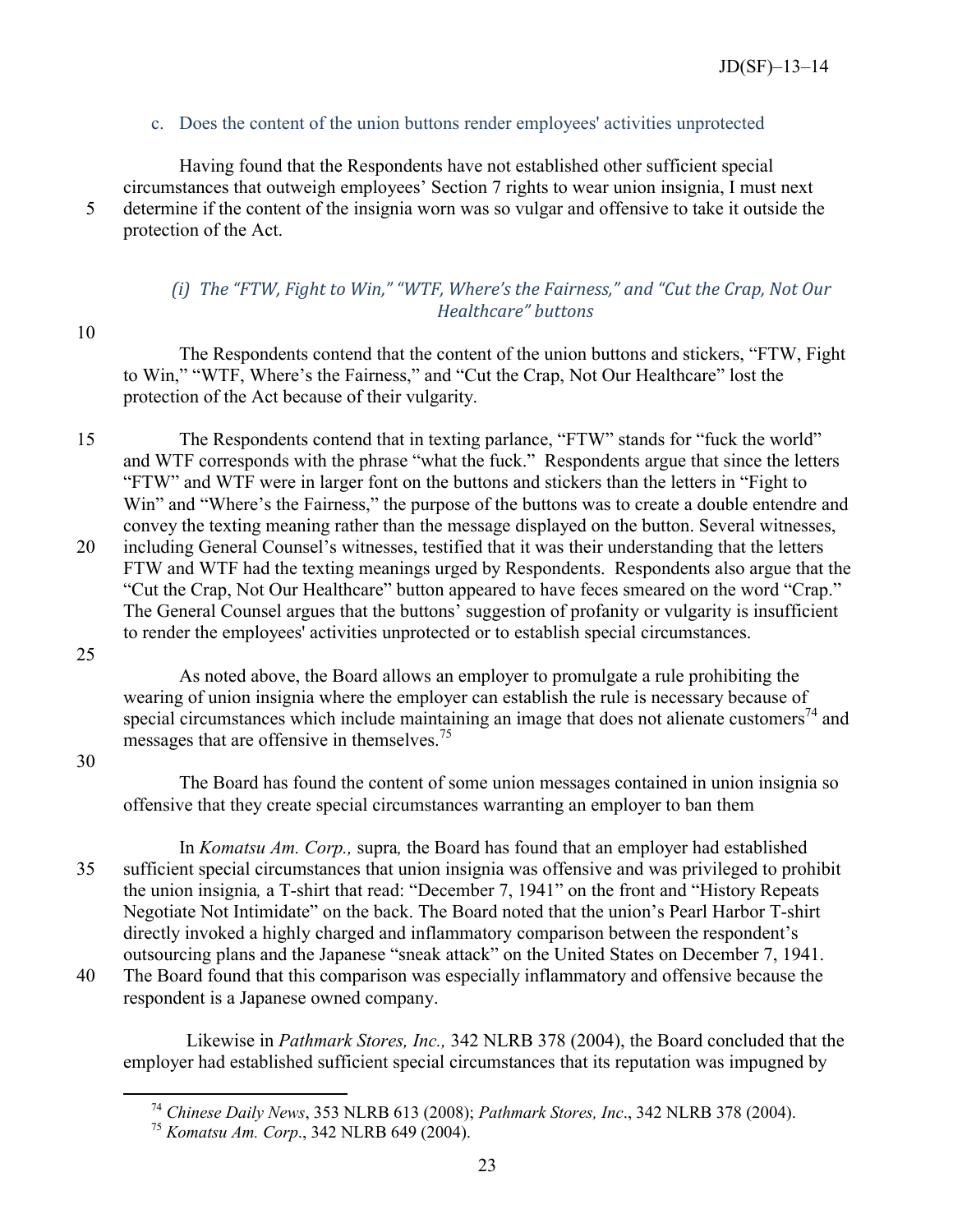union T-shirts bearing the message "Local 342-50 says: Don't Cheat About the Meat!" and hats bearing the slogan "Don't Cheat About the Meat!" and that it was privileged to prohibit the wearing of this insignia. In striking a balance between the parties' competing interests, the Board found that the respondent's concerns were appropriately gauged on the basis of the more 5 adverse, but reasonable, construction of the ambiguous slogan.

In *Southwestern Bell Telephone Co*., 200 NLRB 667, 668, 670–671 (1972), the Board found that the use of the phrase "Ma Bell is a Cheap Mother" in view of the controversial nature of the language used and its admitted susceptibility to derisive and profane construction, 10 permitted respondent to legitimately ban the use of this slogan as a reasonable precaution against discord and bitterness between employees and management, as well as to assure decorum and discipline in the plant.

- Similarly In *Honda of America Mfg., Inc.,* 334 NLRB 746 (2001), the Board found use 15 of the language, "Quit hiding Lee, Come Out of the Closet" and "bone us" which was contained in a section of a newsletter criticizing the respondent's bonus program was offensive based upon the parties' stipulation that "bone us" was a vulgar term and not innocuous as the General Counsel contended.
- 20 Union stickers, including a sticker that depicted someone or something urinating on a rat designated "non-union" was found vulgar and obscene allowing the employer to prohibit the sticker. *Leiser Construction, LLC*, 349 NLRB 413, 414–415 & fn.17 (2007), enfd. 281 Fed. Appx 781 (10th Cir. 2008).
- 25 To the contrary*,* the Board found the following union messages not so offensive as to warrant their prohibition.

*Escanaba Paper Co.,* 314 NLRB 732, 732–734, 737 (1994), enfd. 73 F.3d 74 (6th Cir. 1996), holds that T-shirts, hats and buttons stating "Hey Mead—Flex this" or "No Scab" were 30 protected and the employer had not demonstrated special circumstances to outweigh employees' rights to engage in Section 7 activity.

In *Southern California Edison Co*., 274 NLRB 1121, 1124 (1985), the Board found that buttons reading "Stick Your Retro" were protected despite the slogan's obscene and hostile 35 undertones where the slogan did not clearly convey an obscene message. The Board, in affirming the administrative law judge, held that to lose the protection of the Act, the slogan must be offensive or severely disparage the employer.

- Similarly in *Borman's, Inc*., 254 NLRB 1023, 1023–1025 (1981), enf. denied 676 F.2d 40 1138 (6th Cir. 1982), union members who wore T-shirts bearing the slogan "I'm tired of bustin' my ass" along with the name of the employer and an image of a man with a pick standing above a donkey was found not so offensive as to lose the protection of the Act.
- Finally in *Saint John's Health Center*, 357 NLRB No. 170, slip op. at 1–3 (2011), RN's 45 who wore ribbons stating, "Saint John's RNs for Safe Patient Care" did not convey a message to patients that they should be concerned about the quality of their patient care and were privileged.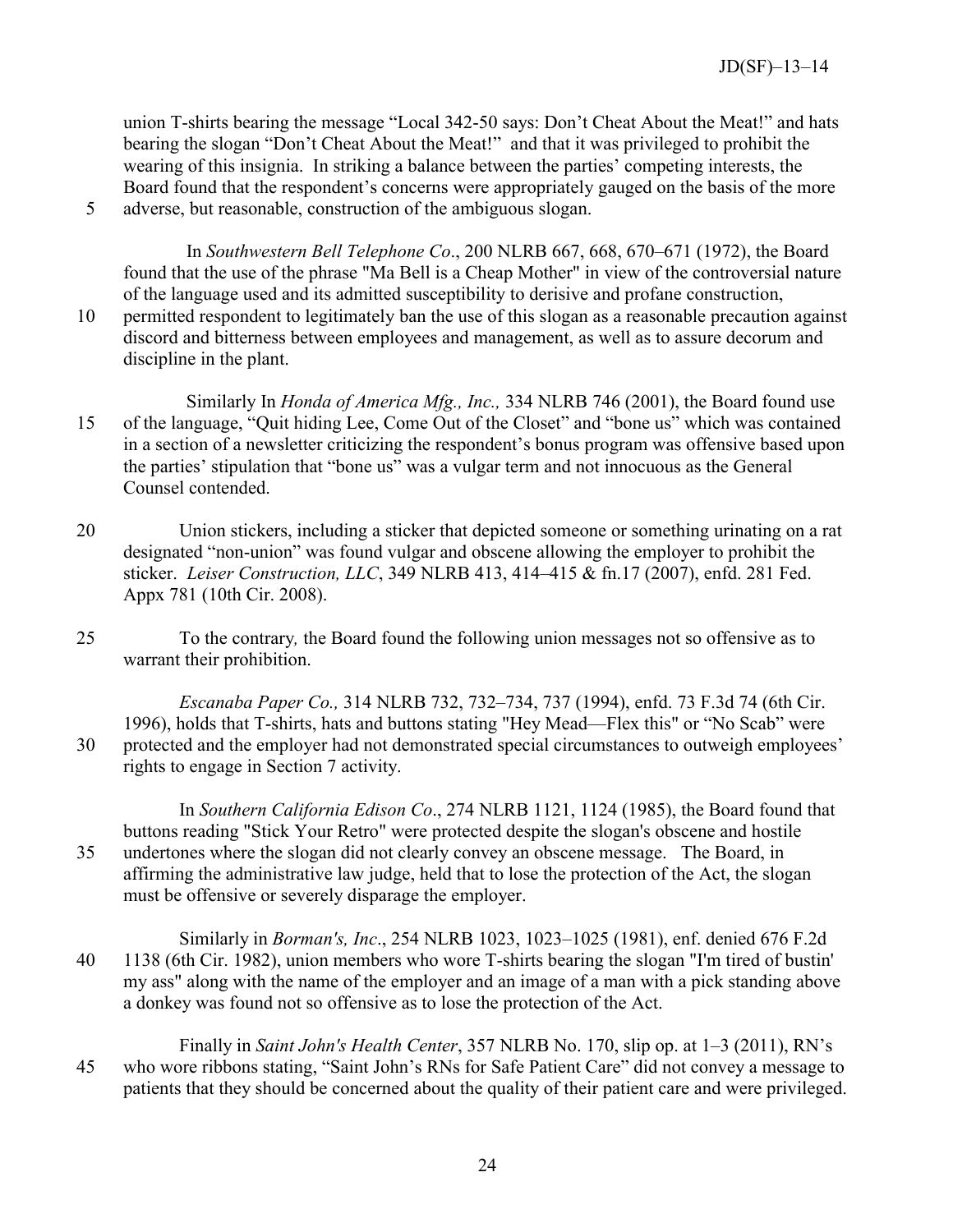The FTW and WTF buttons and stickers on their face do not stand for a vulgarity but plainly on their face define WTF as "Where's the Fairness" and FTW as "Fight to Win" in letters clearly visible to any customer who might observe the buttons and stickers. Respondent contends that the buttons created a double entendre by using the texting messages for "what the

- 5 fuck" and "fuck the world." Given the subtext on the buttons "Where's the Fairness" and "Fight to Win," which were clearly legible, such an interpretation is not reasonable. Any confusion as to the texting meaning is thus clarified on the face of the buttons. Likewise, while counsel for Respondents during the course of trial continued to refer to the "Cut the Crap! not my Healthcare" button as depicting feces on the word "Crap!" and asserting that the word "Crap!"
- 10 on the button was brown like feces, I am unable to reach a similar conclusion as to the color or the scatological content of the button. The color used on the word "Crap!" is orange and I am unable to tell if the word "Crap" represents feces, cheese, or Cheetos. I find that these buttons did not lose the protection of the Act nor did Respondents establish sufficient special circumstances to justify a prohibition on employees wearing them as they are not profane or
- 15 vulgar nor would they impugn Respondents' reputation with their customers.

# *(ii) No on Prop 32 button*

<span id="page-27-0"></span>The parties stipulated that on various dates between October 26 and 29, 2012, 20 Respondent Pacific Bell at its facilities in California refused to allow prem techs to be dispatched to the field unless they removed the button or sticker reading "No on Prop 32."<sup>[76](#page-27-1)</sup> Those who refused to remove the sticker were sent home. There were about five absence occurrences as a result of these events.

- 25 Counsel for the General Counsel contends that the "No on Prop 32" buttons worn by Respondents' employees were political advocacy protected by the Act, citing *Eastex, Inc. v. NLRB,* 437 US 556, 565 (1978). The Respondents also rely on *Eastex* for the proposition that the wearing of these buttons was purely political and unprotected.
- The parties have stipulated<sup>[77](#page-27-2)</sup> that that the following proposition was on the November 6, 2012 General Election ballot in California:

Proposition 32 (titled "Political contributions by payroll deduction. Contributions to candidates. Initiative statute"), which the California Secretary of State summarized as 35 follows:

Prohibits unions from using payroll-deducted funds for political purposes. Applies same use prohibition to payroll deductions, if any, by corporations or government contractors. Prohibits union and corporate contributions to candidates and their 40 committees. Prohibits government contractor contributions to elected officers or their committees. Fiscal Impact: Increased costs to state and local government, potentially exceeding \$1 million annually, to implement and enforce the measure's requirements. http://voterguide.sos.ca.gov/propositions/32

<span id="page-27-2"></span><span id="page-27-1"></span><sup>76</sup> Jt. Exh. 1, par. 16.

<sup>77</sup> Jt. Exh. 1.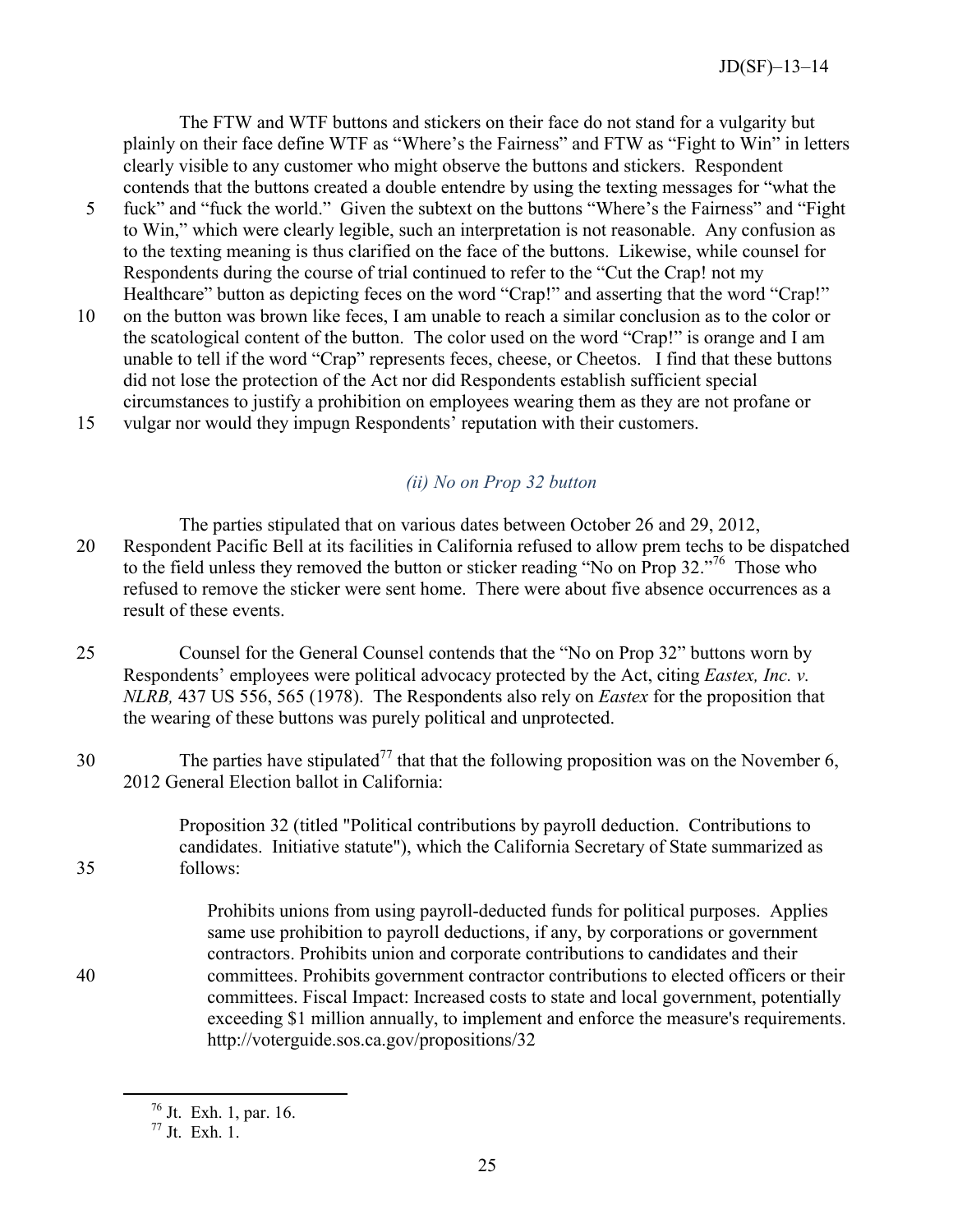The parties stipulated further that if passed, Proposition 32 would have included the following language, which is excerpted from the text of the proposed law:

85151. (a) Notwithstanding any other provision of law and this title, no corporation, labor 5 union, public employee labor union, government contractor, or government employer shall deduct from an employee's wages, earnings, or compensation any amount of money to be used for political purposes.

In *Eastex,* the Supreme Court held that distribution of a union news letter urging 10 employees to write their legislators opposing a State right-to-work law bore sufficient relation to employees' interests, and distribution of that portion of the newsletter was protected under the "mutual aid or protection" clause of the Act. It was held further that the portion of the newsletter criticizing a presidential veto of an increase in the Federal minimum wage and urging employees to register to vote to "defeat our enemies and elect our friends" bore a sufficient relation to 15 employees' interests. Thus distribution of that portion of newsletter was protected under the

"mutual aid or protection" clause of the Act.

Respondents cites *Firestone Steel Products Co.,* 244 NLRB 826 (1979), affd. 645 F.2d 1151 (D.C. Cir. 1981), in support of its argument that wearing the "No on Prop 32" button was purely 20 political speech beyond the protection of the mutual aid or protection clause of the Act. In *Firestone* the Board found that an employer lawfully prohibited distribution of union literature endorsing political candidates since the literature amounted to purely political tracts that were sufficiently removed from the employees' interests as employees so as to remove such distribution from protection under the mutual aid or protection clause. The Board found that the 25 leaflets did not relate to employee problems and concerns as employees.

Here, there is no dispute that Prop 30 to the California ballot would have severely limited unions' ability to use dues-checkoff provisions to advocate for political goals that benefit employees, including employees in the unit herein. Significantly, there is a dues-checkoff 30 provision in the parties' collective-bargaining agreement. Unlike the facts in *Firestone,* here there is a nexus between the "No on Prop 32" button and employees' interests as employees in dues checkoff to be encompassed under the mutual aid or protection clause of the Act. Thus, wearing the "No on Prop 32 button" was a protected-concerted action, protected under Section 7 of the Act.

<span id="page-28-0"></span>35

# d. Did the Union waive the premises technicians' Section 7 right to wear union insignia?

The Respondents essentially argue that the Union waived its right to bargain over 40 whether prem techs have the right to wear union insignia by agreeing to the branded apparel provisions in the 2006–2009 and the 2009–2012 collective-bargaining agreements. The Respondents further contend that its branded apparel program was a term and condition of employment that did not expire with the 2009–2012 collective-bargaining agreement on April 7, 2012. Respondents claim that the collective-bargaining agreement gave it the discretion

45 to implement and change its branded apparel program, and to implement and change appearance standards and dress code. Respondents take the position, therefore, that it was privileged to unilaterally implement the *Premises Technician Guidelines* in 2009 prohibiting stickers or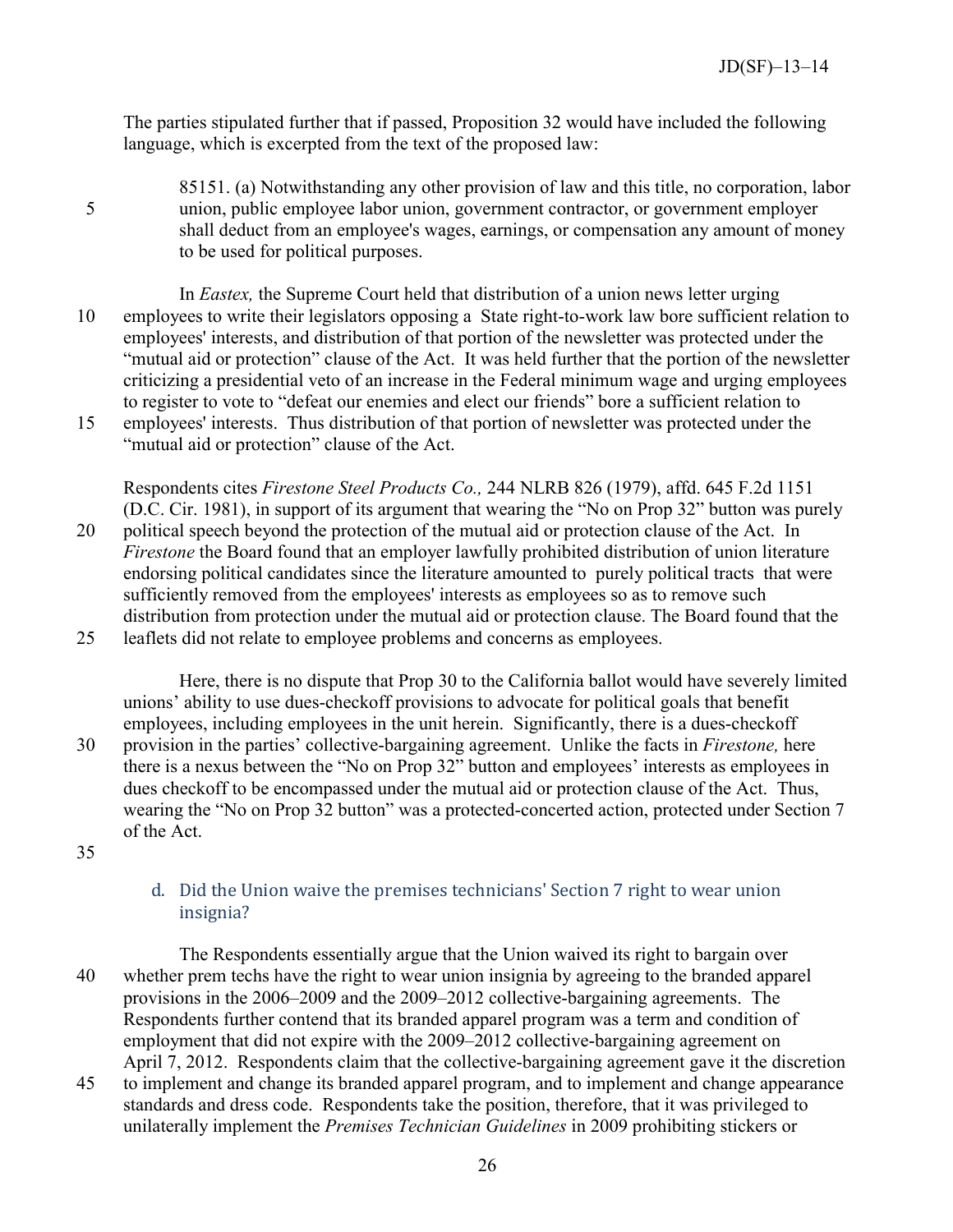buttons on branded apparel. Respondent's' argument continues that while initially an exercise of management discretion pursuant to the collective-bargaining agreement then in effect, the branded apparel program and the *Guidelines* became a fixed term and condition of employment.

- 5 The General Counsel argues that the mandatory branded apparel provisions in the 2012 contract did not constitute a waiver of employees' statutory right to wear union insignia and moreover even if it did waive this right such a provision did not survive the expiration of the 2009–2012 collective-bargaining agreement.
- 10 It has been established that the right to wear union insignia is a statutorily protected right. *Republic Aviation Corp. v. NLRB*, 324 U.S. 793, 801–803 (1945). In *Metropolitan Edison Co. v. NLRB*, 460 U.S. 693, 708 (1983), the Supreme Court held that the waiver of a statutory right must be "clear and unmistakable."
- 15 While a party may contractually waive its right to bargain about a subject, the test of whether a waiver has occurred is whether the waiver is in "clear and unmistakable" language. *Amoco Chemical Co*., 328 NLRB 1220, 1221–1222 (1999). In *Amoco* the Board found that respondents were not privileged to unilaterally implement health care benefits changes despite language in the medical plan giving the employer the right to make changes to the plans where 20 there was no clear evidence that there was bargaining over this language. Thus, the Board in *Amoco* stated at 1221–1222:
- Waivers of statutory rights are not to be "lightly inferred." *Georgia Power Co.,* 325 NLRB 420 (1998), enfd. mem. 176 F.3d 494 (11th Cir. 1999). They must be "clear and 25 unmistakable." *Metropolitan Edison Co. v. NLRB,* 460 U.S. 693, 708 (1983). "[E]ither the contract language relied on must be specific or the employer must show that the issue was fully discussed and consciously explored and that the union consciously yielded or clearly and unmistakably waived its interest in the matter." *Georgia Power,* supra at 420– 421.
- 30

In *Hertz Rent-A-Car*, 297 NLRB 363, 368 (1989), remanded on other grounds 920 F.2d 933 (6th Cir. 1990), on remand 305 NLRB 487 (1991), the parties collective-bargaining agreement had a uniforms clause that required "All employees to wear said uniforms while on duty, and present a neat appearance at all times." The employer sought to discipline a union steward for wearing a 35 steward's pin on her uniform in violation of its dress code prohibiting wearing of pins. It was argued that the contractual language cited above waived the employees' right to wear union insignia on their uniforms. The Board adopted the ALJs finding that evidence of waiver was lacking to waive the employees' right to wear union insignia where there was no evidence that the subject of union insignia or pins was even discussed during bargaining over the uniforms 40 clause. The ALJ found:

Before a union waives any rights in the collective-bargaining agreement, there must be clear and unmistakable evidence to support the waiver *American Telephone & Telegraph Co.,* 250 NLRB 47 fn 1 (1980). Such evidence is lacking here Not only is the collective-45 bargaining agreement silent on the subject, but the provisions in it regarding uniforms as recited above, and the wearing of union pins or insignia are not mutually exclusive. For example, the agreement might have prohibited all pins or jewelry not specifically authorized by the Respondent's dress code. This the bargaining agreement did not do.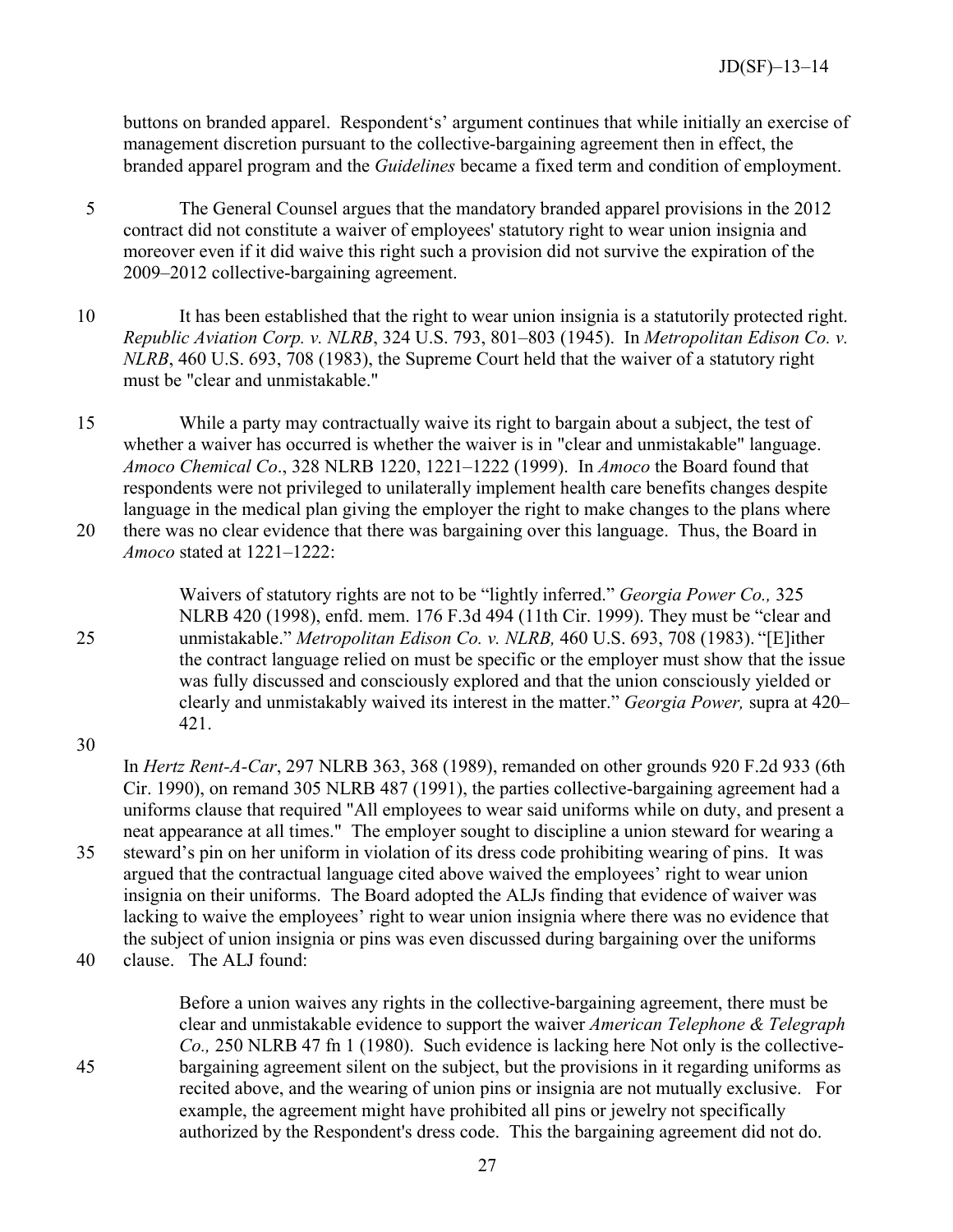Moreover, there is no evidence the parties even discussed the subject of union pins or insignia.

This holding was affirmed in *Kingsbury, Inc.,* 355 NLRB 1195, 1205 (2010), where the Board 5 concurred with the administrative law judge that:

To meet the "clear and unmistakable" standard, the contract language must be specific, or it must be shown that the matter claimed to have been waived was fully discussed by the parties and that the party alleged to have waived its rights consciously yielded its interest 10 in the matter. *Allison Corp.,* 330 NLRB 1363, 1365 (2000); *Georgia Power Co*., 325 NLRB 420–421 (1998) ("either the contract language relied on must be specific or the employer must show that the issue was fully discussed and consciously explored and that the union consciously yielded or clearly and unmistakably waived its interest in the matter"), enfd. 176 F.3d 494 (11th Cir. 1999);

There is no dispute that the parties bargained for a branded apparel program as long ago as 2006 or that the collective bargaining agreement has given Respondent the right to, ". . . at its discretion, implement a mandatory branded apparel program. Employees will be required to wear the branded apparel while working on Company time. The Company 20 may change the program at its discretion. . . ."

During bargaining for the branded apparel program the parties discussed and agreed to the content of two logos that would appear on the branded apparel shirts but there is no evidence in the record that discussions regarding the branded apparel program included a prohibition on

- 25 employees' statutory right to wear other union insignia. I cannot agree that the language in the branded apparel program contained in the parties' collective-bargaining agreements constituted a waiver by the Union of the employees' statutory right to wear union insignia. As noted in *Kingsbury, Inc.,* supra, in order to meet the "clear and unmistakable" standard, the contract language must be specific, or it must be shown that the matter claimed to have been waived was
- 30 fully discussed by the parties and that the party alleged to have waived its rights consciously yielded its interest in the matter. Here, there is no evidence that the Union discussed waiving employees' right to wear union insignia on the branded apparel or that the contract language is specific as to this waiver. All the branded apparel language provides is that Respondents may mandate that employees wear branded apparel. As judge Stevenson noted in *Hertz Rent-A-Car*,
- 35 supra, the provisions in the branded apparel program of the collective-bargaining agreement and the wearing of union pins or insignia are not mutually exclusive. Here too, if the parties wanted to ban all pins or stickers the agreement could have so specified. They did not. Under these circumstances, there can be no waiver by the Union of the employees' statutory right to wear union insignia.
- <span id="page-30-0"></span>40

15

e. The Union did not waive the statutory right of employees to wear union insignia when the Guidelines were implemented on January 22, 2009

There is no dispute that Respondents implemented the *Premises Technician Guidelines* in 45 2009 which provided that "its branded apparel may not be altered in any way which includes adding buttons, pins, stickers, writing etc." Respondents' executive director of labor relations,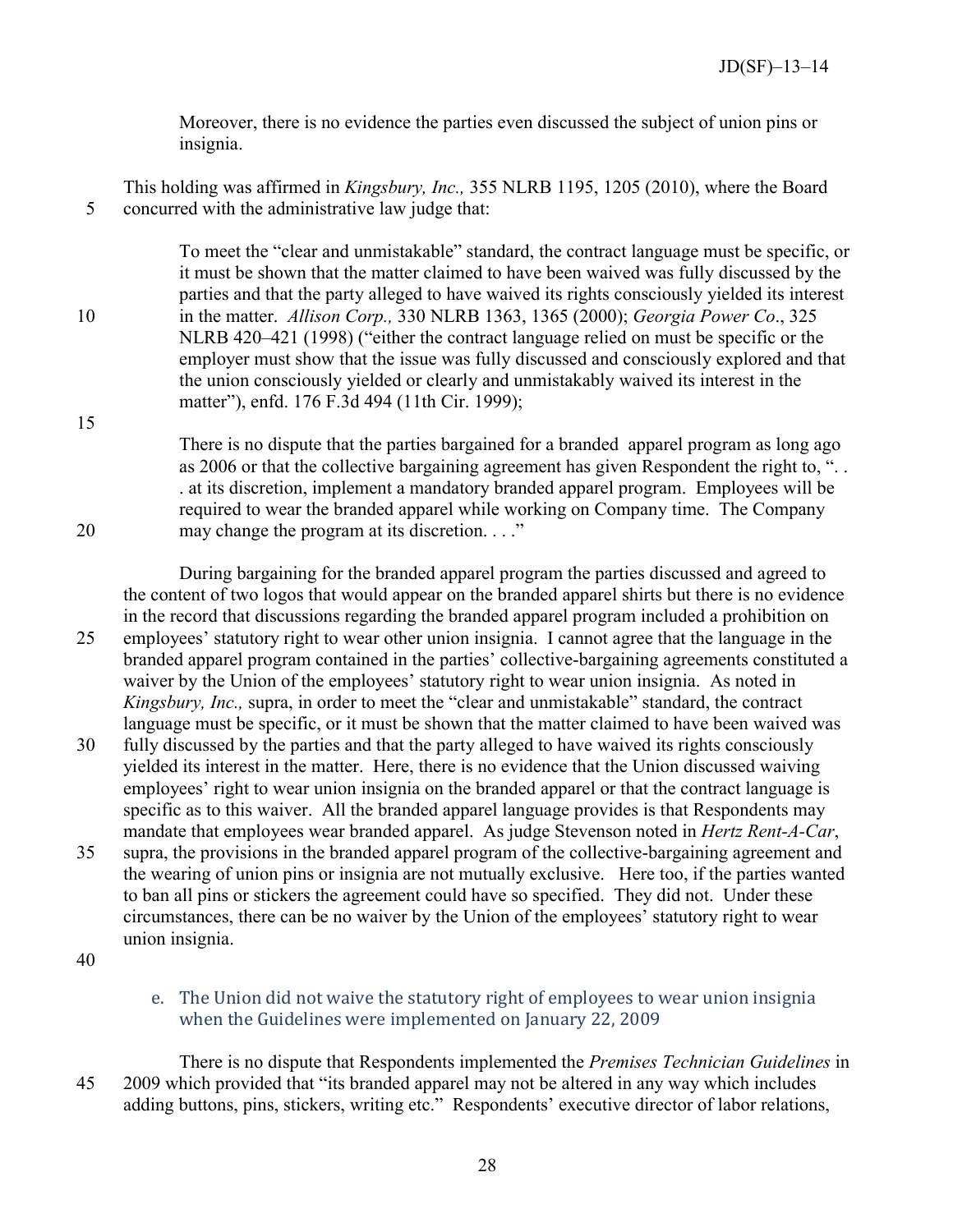Douglas Flores, admitted that the Union objected to the Guidelines and that Respondents told the Union it had no obligation to bargain over the Guidelines.

The record reflects that the Union objected to all of the *Guidelines* when they were 5 implemented but were presented with a fait accompli and were told Respondents had no obligation to bargain over the *Guidelines*. A waiver by inaction of the Union will not be found where the union is presented with a fait accompli or where the union receives notice of the action contemporary with the action itself. *National Steel & Shipbuilding Co.,* 348 NLRB 320, 324 (2006). Likewise, the Union's failure to continue to object to the *Guidelines* may be attributed to 10 Respondents' failure to enforce them during the period January 2009–April 2012. The record

reflects that prem tech employees wore union insignia on BAP during bargaining in 2009 and thereafter yet there is not a single example of discipline for violation of the *Guidelines* from January 2009 to April 2012.

- 15 The Respondents' argument that the *Guidelines* had become terms and conditions of employment and survived the contract expiration, citing *E.I. DuPont De Nemours*, 355 NLRB 1084, 1086 fn. 9 (2010), presumes there was a valid waiver by the union of its members' statutory right to wear union insignia. I find no such waiver occurred in this case.
- 20 Thus I find that since October 24, 2011, Respondents, in the *Premises Technicians Guidelines*, have maintained an overly broad rule that prohibits employees from wearing union insignia in violation of Section 8(a)(1) of the Act.
- 

<span id="page-31-0"></span>2. Complaint paragraph 8(b) alleges on various dates between April 20 and May 6, 25 2012, Respondents refused to allow employees to work unless they removed their union insignia in violation of Section 8(a)(1) and (3) of the Act.

Respondents stipulated<sup>[78](#page-31-1)</sup> and admitted that the supervisors listed in complaint paragraph 8(b):

30

9. On various dates between April 7, 2012, and June 7, 2012, Respondent Pacific Bell, by its supervisors and agents, refused to allow Premises Technicians to be dispatched to the field unless they removed the Union buttons and stickers depicted in Joint Exhibit 8(a)-8(h). Of those Premises Technicians, over 1,500 Premises Technicians refused to 35 remove the buttons and stickers prior to being dispatched and were sent home. The total number of "absence occurrences" that resulted from these events was over 1,500.

10. On various dates between April 7, 2012, and June 7, 2012, those Premises Technicians whom Respondent Pacific Bell refused to allow to be dispatch when they 40 did not remove the buttons or stickers depicted in Joint Exhibit 8(a)-8(h), were sent home and did not receive pay for time not worked. A list of the facilities in California at which that occurred is attached here as Joint Exhibit 9.

<span id="page-31-1"></span>11. On various dates between April 7, 2012, and June 7, 2012, Respondent Pacific Bell, 45 by its supervisors and agents, at facilities in California told Premises Technicians that if

<sup>78</sup> Jt. Exh. 1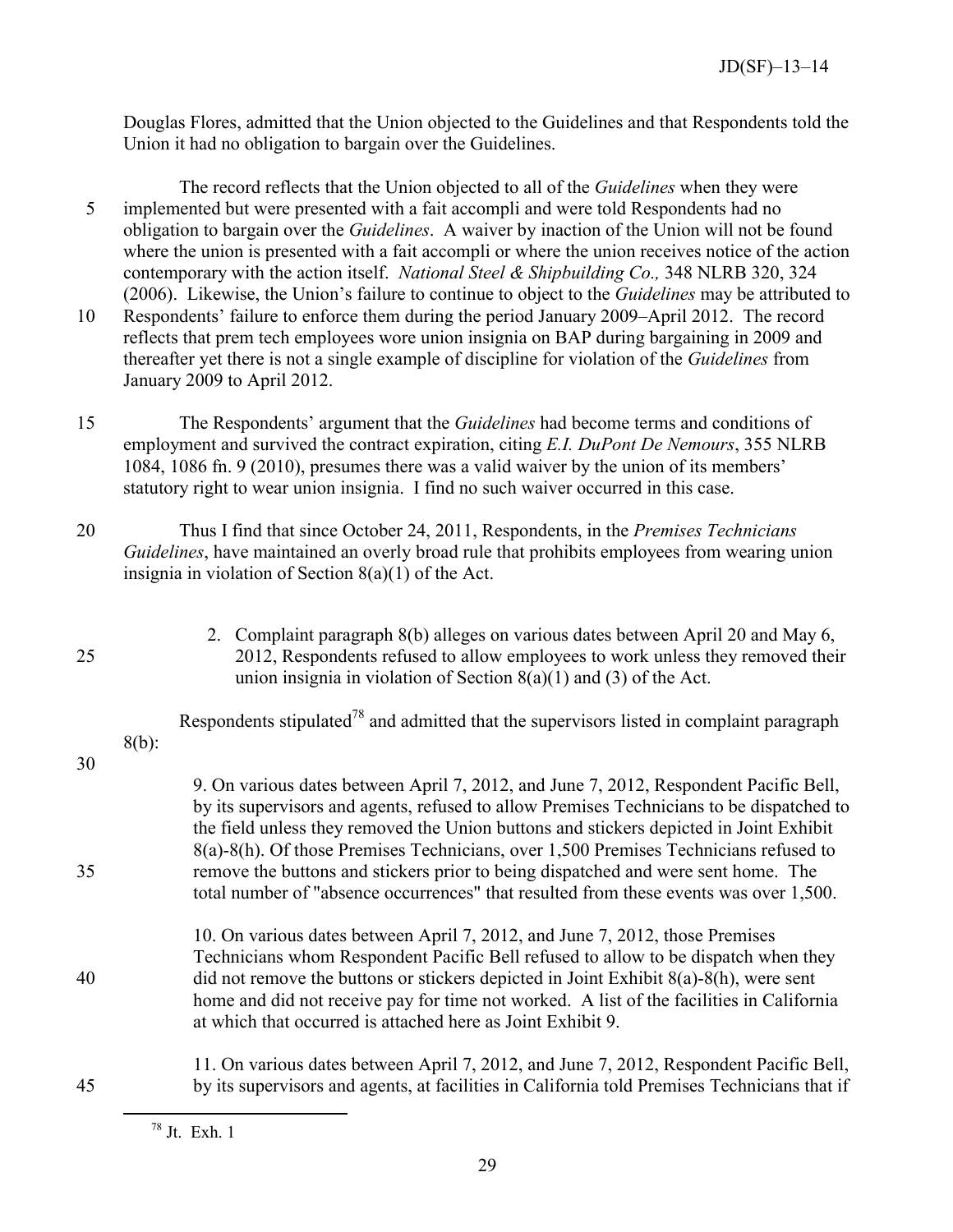they did not remove the Union buttons and stickers depicted in Joint Exhibit 8(a)-8(h), they would not be allowed to be dispatched to the field.

12. On various dates between April 7, 2012, and August 7, 2012, Respondent Pacific 5 Bell, by its supervisors and agents, at facilities in California told employees that if they did not remove the Union buttons and stickers depicted in Joint Exhibit 8(a), (e), and (t), they would not be allowed to be dispatched to the field.

To establish a violation of Section 8(a)(3) of the Act, the General Counsel must prove, by 10 a preponderance of the evidence, that an individual's protected activity was a motivating factor in the employer's action. *Wright Line*, 251 NLRB 1083, 1089 (1980), enfd. 662 F.2d 899 (1st Cir. 1981), cert. denied 455 U.S. 989 (1982). Where discipline is "intertwined with the union and the protected concerted activity," a violation may be found based on this casual link alone. *Felix Industries*, 331 NLRB 144, 146 (2000); *Nor-Cal Beverage Co.*, 330 NLRB 610, 611–612 15 (2000). An analysis under *Wright Line* is not necessary.

Here, Respondents refused to allow its employees to work, assessed discipline in the form of absence occurrences and denied them pay because they engaged in activity protected by Section 7 of the Act, their right to wear union insignia in the form of buttons and stickers. 20 Having failed to establish that special circumstances or a waiver by the Union privileged the prohibition, Respondents' actions discriminated against employees because of their union activity and violated Section 8(a)(3) and (1) of the Act.

| 25       | 3. Complaint paragraph 8(c) alleges that Respondent Pacific Bell between April 12<br>and August 6, 2012, told employees they could not wear union insignia in<br>violation of Section $8(a)(1)$ of the Act.                                                                                                                                                                                                                                                                                                                                        |
|----------|----------------------------------------------------------------------------------------------------------------------------------------------------------------------------------------------------------------------------------------------------------------------------------------------------------------------------------------------------------------------------------------------------------------------------------------------------------------------------------------------------------------------------------------------------|
|          | Respondent stipulated and admitted that the supervisors listed in paragraph 8(c):                                                                                                                                                                                                                                                                                                                                                                                                                                                                  |
| 30<br>35 | 9. On various dates between April 7, 2012, and June 7, 2012, Respondent Pacific Bell, by<br>its supervisors and agents, refused to allow Premises Technicians to be dispatched to the<br>field unless they removed the Union buttons and stickers depicted in Joint Exhibit 8(a)-<br>8(h). Of those Premises Technicians, over 1,500 Premises Technicians refused to remove<br>the buttons and stickers prior to being dispatched and were sent home. The total number<br>of "absence occurrences" that resulted from these events was over 1,500. |
|          | 10. On various dates between April 7, 2012, and June 7, 2012, those Premises                                                                                                                                                                                                                                                                                                                                                                                                                                                                       |
| 40       | Technicians whom Respondent Pacific Bell refused to allow to be dispatch when they did<br>not remove the buttons or stickers depicted in Joint Exhibit $8(a) - 8(h)$ , were sent home and<br>did not receive pay for time not worked. A list of the facilities in California at which that<br>occurred is attached here as Joint Exhibit 9.                                                                                                                                                                                                        |
| 45       | 11. On various dates between April 7, 2012, and June 7, 2012, Respondent Pacific Bell,<br>by its supervisors and agents, at facilities in California told Premises Technicians that if<br>they did not remove the Union buttons and stickers depicted in Joint Exhibit $8(a)$ - $8(h)$ ,<br>they would not be allowed to be dispatched to the field.                                                                                                                                                                                               |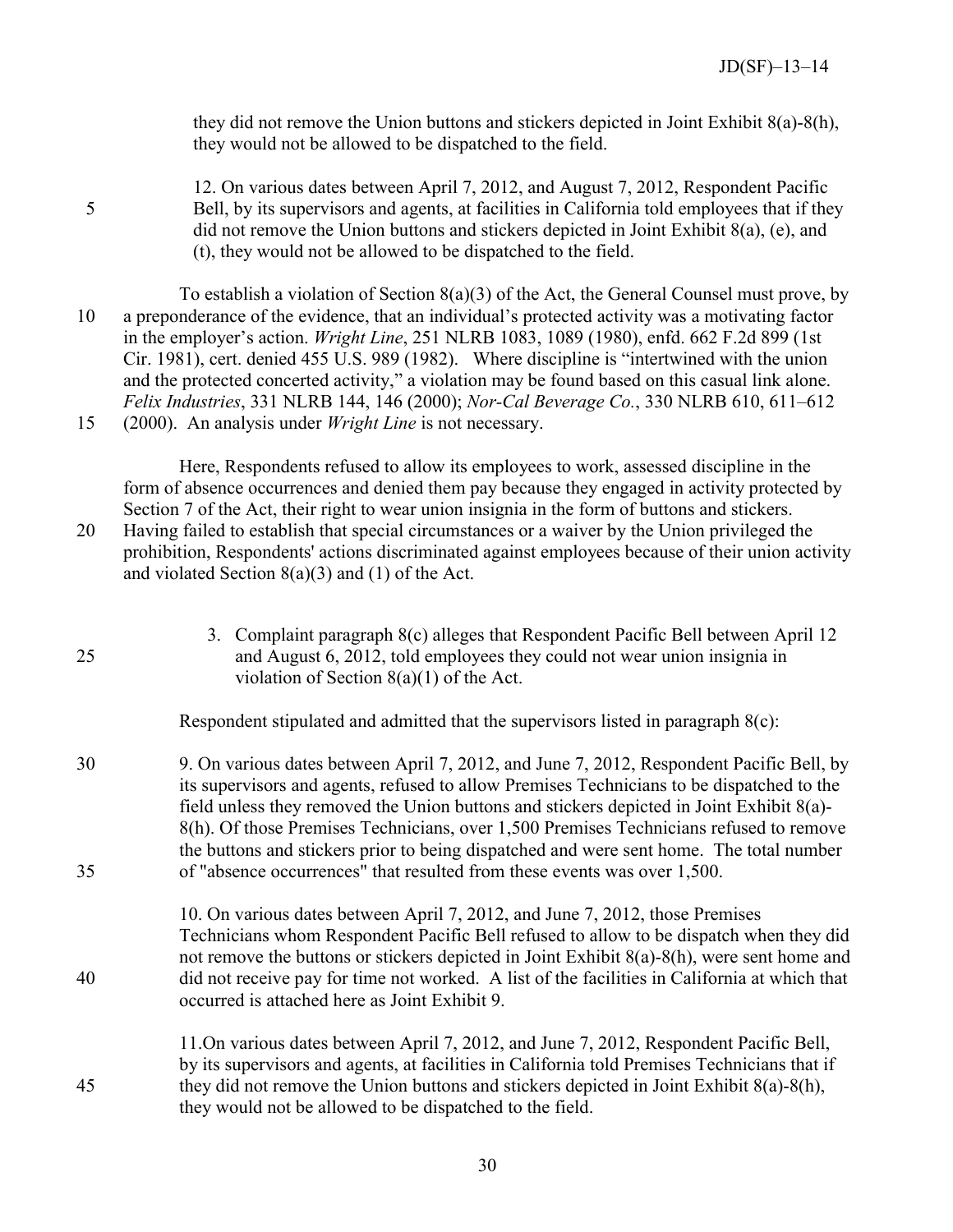12. On various dates between April 7, 2012, and August 7, 2012, Respondent Pacific Bell, by its supervisors and agents, at facilities in California told employees that if they did not remove the Union buttons and stickers depicted in Joint Exhibit 8(a), (e), and (t), they would not be allowed to be dispatched to the field.

5

The Board has long recognized that wearing union insignia is protected under the Act. *Republic Aviation Corp. v. NLRB*, 324 U.S. 793, 803 (1945). Employers may not infringe upon this right absent a showing of "special circumstances." Absent a showing of special circumstances, an employer violates the Act by instructing employees not to wear union buttons, or to remove 10 union buttons. *Wayneview Care Center*, 352 NLRB 1089, 1115 (2008).

Having previously found that Respondents failed to establish that special circumstances or that a waiver by the Union privileged its prohibition on employees wearing of union insignia, it follows that, as stipulated above, telling employees they could not wear union insignia violated 15 Section 8(a)(1 of the Act.

4. Complaint paragraph 8(d) alleges that Respondent Pacific Bell by Katherine Nelson and Pascual Perez on May 3, 2012, at its West Sacramento facility threatened employees with absence occurrences and loss of jobs if they did not 20 remove their union insignia in violation of Section 8(a)(1) of the Act.

It is unrebutted that at Respondents' West Sacramento, California yard prem techs wore the WTF button in mid to late April 2012. At some point in April, Respondents' supervisors Katherine Nelson (Nelson) and Pasual Perez (Perez) told prem tech Dean Brown (Brown) that 25 employees could not wear the WTF button and if they continued to do so they could not work. When the prem techs declined to remove the WTF button they left the yard and were not paid. Several prem techs asked whether the day would be counted as an occurrence. Perez answered that it would be an occurrence, it would be reflected in their record, and if there were any other occurrences, it could be grounds for termination.

30

In early to mid-May 2012, Brown and other prem techs wore the "KEEP AT&T OFF THE HEALTHCARE LOW ROAD" sticker<sup>[79](#page-33-0)</sup> but were told by supervisors Perez and Nelson that if they continued wearing the button they could not work. Supervisor Perez told the employees that if they did not report to work it would be counted as an occurrence against them 35 and newer employees would be in danger of losing their jobs. Prem tech Joshua Alvarado approached Perez and asked about the affect of an occurrence for not working as a second offense. Perez replied that if the employees did not work because they refused to remove the buttons it would be documented as an occurrence and could lead to termination.

<span id="page-33-0"></span>The parties stipulated that an "absence occurrence" is an unexcused absence  $80$  and that Respondents' attendance policy<sup>[81](#page-33-2)</sup> provides that:

<span id="page-33-1"></span> $79$  Jt. Exh. 8(b).

<span id="page-33-2"></span><sup>80</sup> Jt. Exh. 1.

 $81$  Jt. Exh. 13.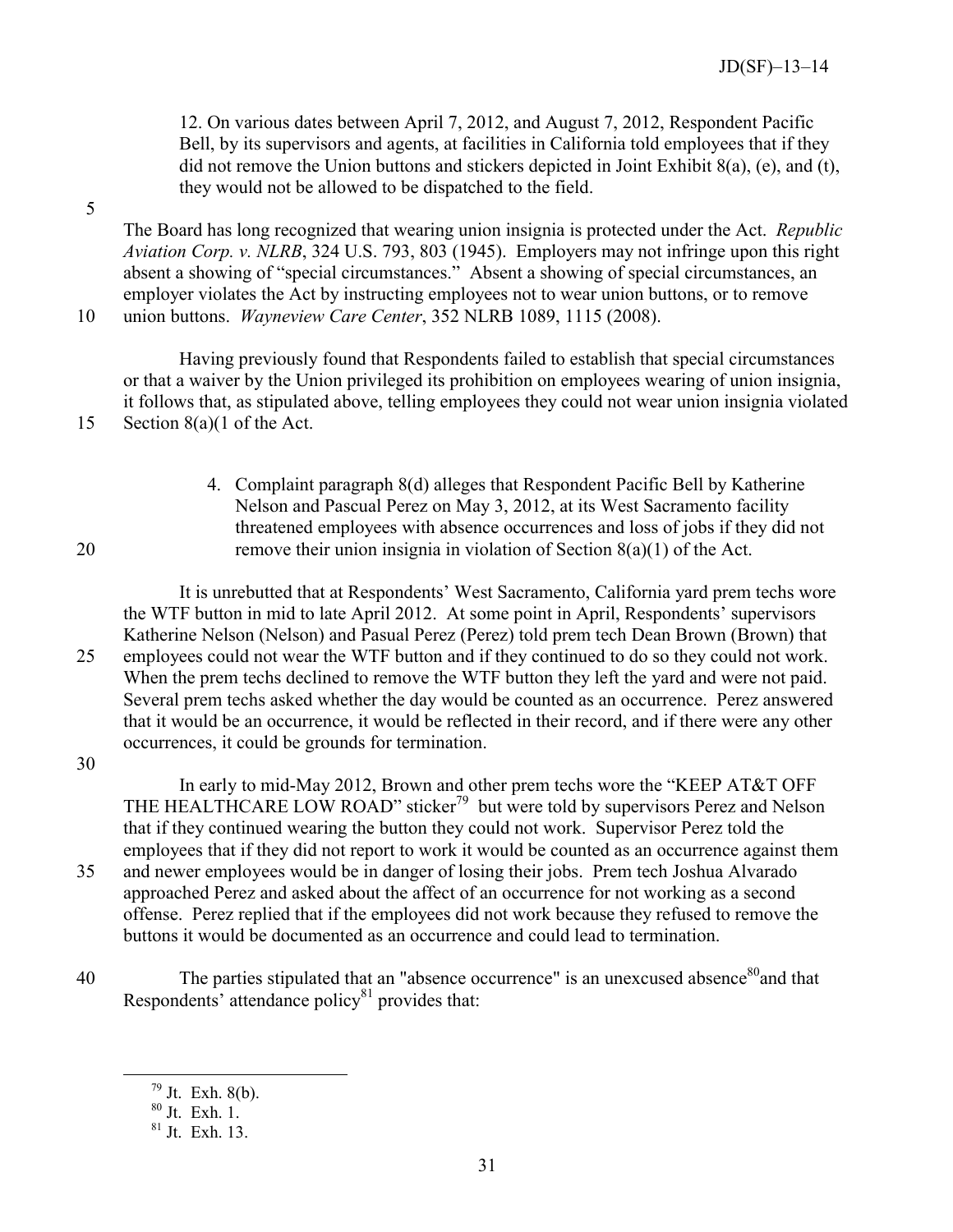[. . .] any other type of absence, [other than an absence allowed by the collective bargaining agreement, the time off policy for management or an approved leave of absence], including tardiness is considered "unexcused" and can result in disciplinary action, including termination of employment.

It is well settled that the Board's test for a violation of Section  $8(a)(1)$  of the Act is that:

5

[I]nterference, restraint, and coercion under Section 8 (a) (1) of the Act does not turn on the employer's motive or on whether the coercion succeeded or failed. The test is whether 10 the employer engaged in conduct which, it may reasonably be said, tends to interfere with the free exercise of employee rights under the Act. *American Freightways, Co.,* 124 NLRB 146, 147 (1959).

In *Earthgrains Co.,* 336 NLRB 1119, 1127 (2001), the Board affirmed the administrative law 15 judge who found a violation of Section  $8(a)(1)$  of the Act in a supervisor informing his employee that wearing a union hat violated a rule regarding advertising and that if he did not remove the hat he could "suffer adverse consequences" and "risked employer retaliation."

Respondents argue that the occurrence did not count against employees. However, the 20 importance of the threat is not what may have happened later but rather if the threats would reasonably tend to discourage the exercise of Section 7 rights. In this case the threats were clearly effective as the employees removed their union insignia. Nelson and Perez' statements violated Section 8(a)(1) of the Act. *PCC Structurals, Inc.,* 330 NLRB 868 (2000).

25 5. Complaint paragraph 8(e) alleges Respondent Pacific Bell by Robert O'Steen in early May 2012 at its Escondido (Quincy) facility threatened employees with reprisals for passing out union insignia in violation of Section 8(a)(1) of the Act.

Luis Arsiniega (Arsiniega) is a splicing tech at Respondent's Escondido, California 30 Quince yard. In early May 2012, Arsiniega was passing out the WTF buttons to splicing techs in the Quince yard before their 7:30 a.m. morning meeting. Arsiniega also passed out the button in the meeting room. When Supervisor Rob Osteen saw him pass out the buttons, he said, "I'm going to report you to management. What's your name? Who is your manager?" After Arsiniega gave Osteen his and his supervisor's name, Osteen told Arsiniega not to pass out these 35 buttons as this is not the time or place. Arsiniega called his Supervisor Dan Hawthorne and

explained what had happened with Osteen. Hawthorne told Arsiniega he had him covered.

The parties' collective-bargaining agreement contains a no-solicitation provision that provides in part:

40

Section 3.05 UNION ACTIVITIES ON COMPANIES' PREMISES<sup>[82](#page-34-0)</sup>

Union activities involving the solicitation of members on the Companies' premises shall be carried on in accordance with the following:

<span id="page-34-0"></span>45

<sup>82</sup> Jt. Exh. 2, p. 37.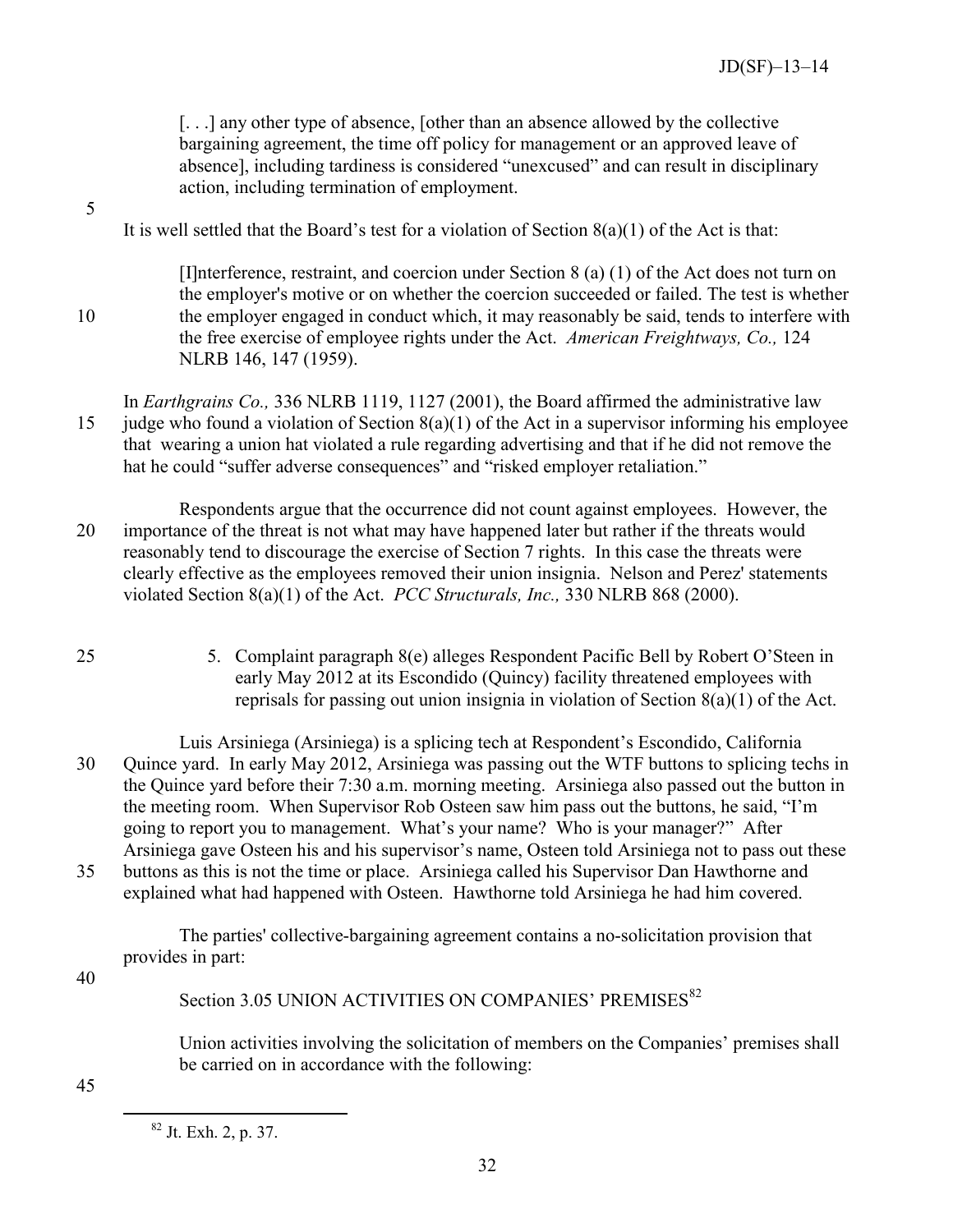\* \* \*

2. Such solicitation shall only be made during periods when neither the Union members nor the employees being solicited are on Company time, excluding paid rest and meal 5 periods.

The Board has drawn a distinction between solicitation and mere talking. *Fremont Medical Center,* 357 NLRB No. 158 fn. 9 (2011). In *Wal-Mart Stores*, 340 NLRB 637, 639 (2003), enfd. in relevant part 400 F.3d 1093 (8th Cir. 2005), the Board found that the wearing of 10 union insignia was not solicitation and would not justify the application of a no solicitation rule. In *W. W. Grainger, Inc*., 229 NLRB 161, 166 (1977), enfd. 582 F.2d 1118 (7th Cir. 1978), the Board noted that, "It should be clear that 'solicitation' for a union is not the same thing as talking about a union or a union meeting or whether a union is good or bad."

15 Osteen's interrogation of Arcineiga and his threat to report his distribution of union buttons to management was a threat that would have chilled Arciniega's Section 7 right to wear and hand out union buttons. *Mardi Gras Casino & Hollywood Concessions, Inc.,* 359 NLRB No. 100, slip op. at 9 (2013). Respondents' no-solicitation/no-distribution rules are of no avail since Arcineiga was not engaged in solicitation when he was passing out buttons and he was not 20 distributing literature but buttons to be worn by employees and not disseminated on Respondents' property. I find that Osteen's interrogation and threat to report Arciniega to

- management was a threat of unspecified reprisals, in violation of Section 8(a)(1) of the Act.
- 

6. Complaint paragraph 8(f) alleges Respondent Pacific Bell by Robert O'Neal 25 about April 24, 2012, at its San Jose Foxworthy facility threatened an employee with unspecified reprisals for wearing union insignia in violation of Section  $8(a)(1)$  of the Act.

On about April 22, 2012, when prem tech Weavil came into work wearing an "I Won't 30 Scab" button,<sup>[83](#page-35-0)</sup> Supervisor O'Neal shook Weavil's hand and would not let go. While still holding onto Weavil's hand, O'Neal pulled Weavil closer and told Weavil to remove the button.

The General Counsel contends a reasonable employee would have understand O'Neal's statement to be a threat of unspecified reprisals if he if returned to work still wearing the button. 35 I do not agree. O'Neal's order to remove the button was a violation of Section 8(a)(1) of the Act but for the reasons already set forth above in paragraph 3 above. However, no threat of reprisal could reasonably be inferred from this statement. I will recommend that this allegation be dismissed.

<span id="page-35-0"></span> $83$  Jt. Exh. 8(h).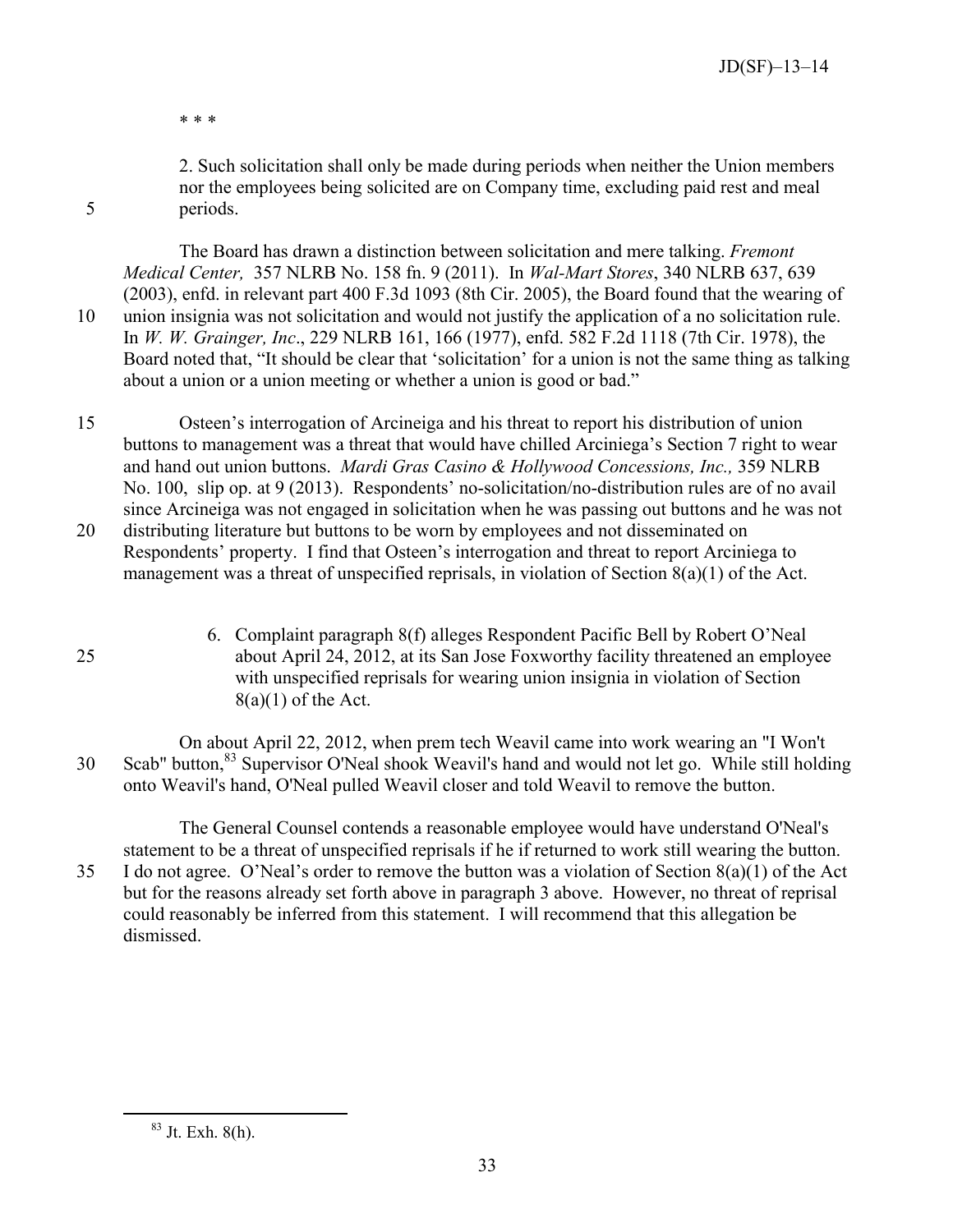7. Complaint paragraph 8(g) alleges that Respondent Pacific Bell by Ken Sitz in early May 2012 at its Otay facility in Chula Vista removed union stickers from company owned vehicles in violation of Section 8(a)(1) of the Act.

In May or June 2012 at Respondent's Otay facility in Chula Vista, California, splicing tech Rogelio Herrera (Herrera) and other splicing techs placed union stickers on Respondents' trucks. For many years, splicing techs at Respondents' Otay facility have put various stickers in plain view on Respondents' trucks without Respondents' objection. The stickers included union 10 stickers, stickers for sports teams, as well as commercial, political, and religious stickers.

In May or June 2012, Herrera's supervisor, Ken Sitz (Sitz), directed the splicing techs to remove the newer union stickers that were part of the Union's mobilizing campaign in 2012 from Respondents' trucks. However, other stickers for sports teams, radio stations, an American flag, 15 music bands, sports equipment, plants, political views, clothing brands, and restaurants, as well as older generic CWA union stickers, were allowed to remain on the trucks.<sup>[84](#page-36-0)</sup>

Respondents contend that it did not violate Section  $8(a)(1)$  of the Act by removing union stickers and signs from lockers, laptops, and vehicles. It argues that there is no Section 7 right 20 to affix stickers to an employer's property citing *Minette Mills*, *Inc.,* 305 NLRB 1032, 1035 (1991), and *Cashway Lumber, Inc*., 202 NLRB 380, 382 (1973).

*Minette Mills* and *Cashway* are inapposite for two reasons. Unlike in those cases, here the stickers were placed primarily on trucks that had been issued to employees for their use and 25 not plastered all over walls and bathrooms like in *Minette Mills* and *Cashway*. In addition, Respondents have long tolerated a policy of allowing employees to place stickers on its vehicles. Further, the Board has never stated that there is no Section 7 right to affix stickers to an employer's property. To the contrary, the Board disavowed such a rule in *Malta Construction Co.*, 276 NLRB 1494 (1985), holding that employees may lawfully display union stickers on

30 employer issued hardhats.

The Respondents contend that the distinction between new union stickers and old generic union stickers was nondiscriminatory under *Register-Guard*, 351 NLRB 1110, 1117–1118 (2007), enfd. in part sub nom. *Guard Publishing v. NLRB*, 571 F.3d 53, 387 U.S. App. D.C. 53

35 (D.C. Cir. 2009). However, *Register Guard* is distinguishable since here Respondents did discriminate on the basis of union considerations in deciding which among many union stickers would be removed.

The Respondents take the position that affixing stickers and/or union materials to 40 Respondents' property is prohibited by the parties' collective-bargaining agreement and AT&T's longtime guidelines.

The parties' collective-bargaining agreement also contains a bulletin board provision that states in part:

<span id="page-36-0"></span>45

 $\overline{a}$ 

5

<sup>84</sup> GC Exhs. 7(a)–(k).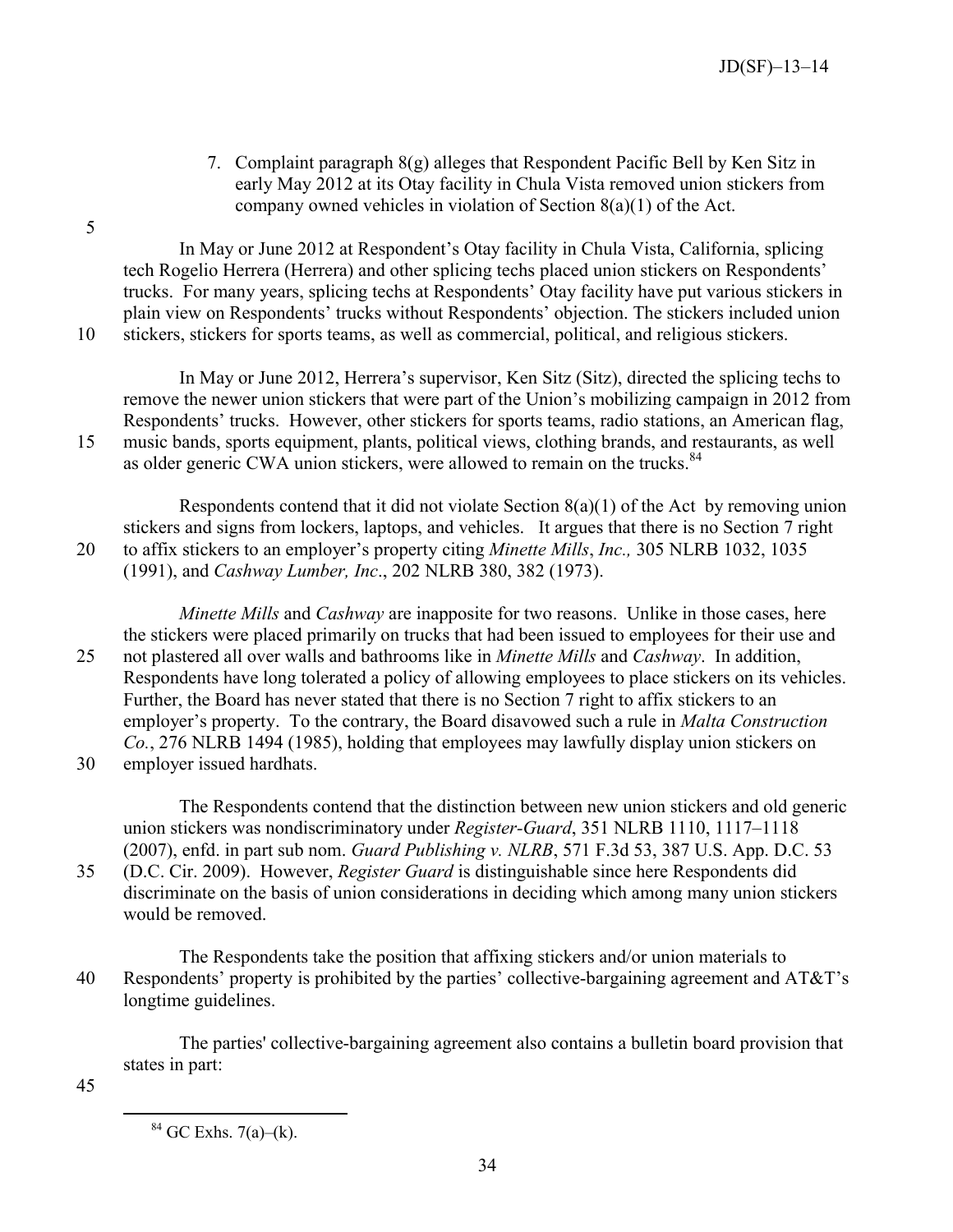#### Section 3.06 BULLETIN BOARDS \* \* \*

B. Unless otherwise agreed upon in advance by the Companies, the Union agrees not 5 to post or distribute Union material any place on the Companies' premises other than on Union bulletin boards

Respondents' *WEST CORE NETWORK I&M OPERATIONS Job Performance Policies and Expectations Field Personnel* manual which, applies to splicing technicians contains the 10 following provision:

\* \* \*

1.27.20 Technicians shall not attach any stickers, license plate holders, or other such 15 items to their vehicles unless approved by Management.

The Board has long recognized that wearing union insignia is protected under the Act. *Republic Aviation Corp. v. NLRB*, 324 U.S. 793, 803 (1945). Employers may not infringe upon this right absent a showing of "special circumstances." Absent a showing of special circumstances, an 20 employer violates the Act by instructing employees not to wear union buttons, or to remove union buttons. *Wayneview Care Center*, 352 NLRB 1089, 1115 (2008).

Having previously found that Respondents failed to establish that special circumstances or that a waiver by the Union privileged its prohibition on employees wearing of union insignia, 25 it follows that, as stipulated above, telling employees they could not wear union insignia violated Section 8(a)(1) of the Act.

Here, the record clearly establishes that employees had a practice of placing union stickers on their vehicles. The Respondents have for many years failed to enforce its rules cited 30 above. By restricting the types of union insignia its employees could place on their trucks, Respondents violated Section 8(a)(1) of the Act.

<span id="page-37-0"></span>8. Complaint paragraph 8(h) alleges that Respondent Pacific Bell by Bill George in March and April 2012 at its Othello garage in San Diego removed union and 35 nonunion stickers from company owned lockers and computers and allowed only nonunion stickers to remain in violation of Section 8(a)(1) of the Act.

The only evidence adduced at the hearing concerning stickers at the Othello facility was contained in Joint Exhibit 18, a series of emails on or about June 26, 2012, between Trent 40 Munoz, Respondents' director of network services, and Betsy Farrell, Respondents' vice president west core I &M. The subject matter of the emails was the status of stickers on technicians' lockers. The emails reflect "all clear" for facilities including Otay, El Centro, Othello, El Cajon, Ramona, Convoy, Oceanside, and Escondido. While the emails seem to indicate that stickers were removed from employee lockers in the listed facilities, this is

45 insufficient to establish that in March and April 2012 there was a discriminatory removal of only union stickers while nonunion stickers were allowed to remain at Othello. I will recommend that this allegation be dismissed.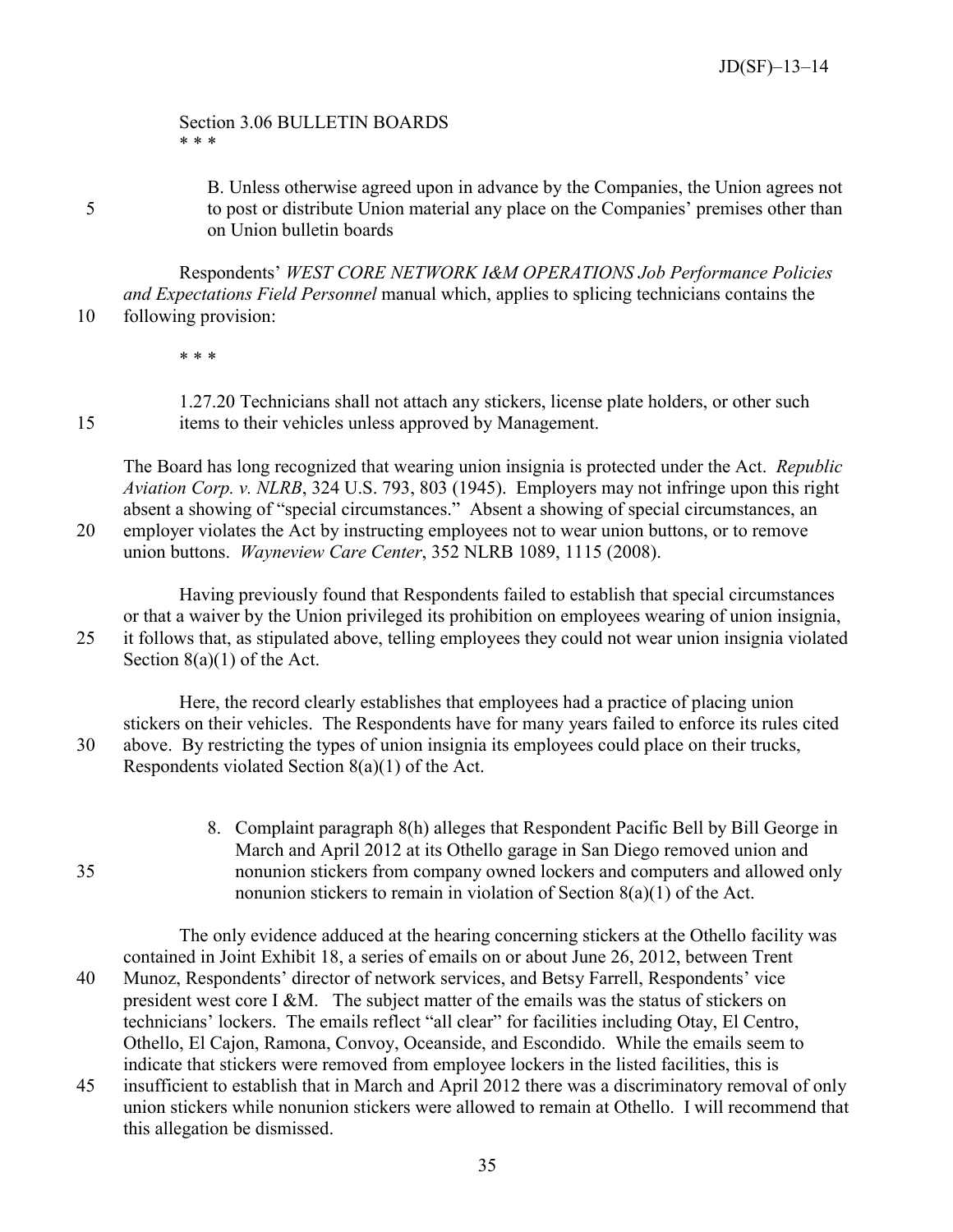<span id="page-38-0"></span>9. Complaint paragraph 8(i) alleges that Respondent Pacific Bell by bill George on about April 7, 2012, at its Othello facility removed union and nonunion stickers from company owned lockers and computers and allowed only nonunion stickers 5 to remain in violation of Section 8(a)(1) of the Act.

As noted above, the only evidence regarding stickers was contained in Joint Exhibit 18. I find that this evidence is insufficient to sustain an allegation that there was a discriminatory removal of only union stickers while other stickers were allowed to remain in place. I will 10 recommend that this allegation be dismissed.

<span id="page-38-1"></span>10. Complaint paragraph 8(j) alleges that Respondent Pacific Bell in early July 2012 at its El Centro facility removed union stickers and nonunion stickers from company equipment including lockers, vehicles, and computers in violation of 15 Section 8(a)(1) of the Act.

### a. Trucks

<span id="page-38-2"></span>Arturo Franco (Franco) was a splicing tech at Respondents' El Centro, California facility. 20 Employees at El Centro had placed union and other stickers on Respondents' trucks since about 2003 or 2004. In addition to the union stickers, since 2003 employees had also affixed stickers for local radio stations on Respondents' vehicles.

In about 2011, Respondents assigned Franco a new truck and he placed a sticker on the 25 back that read, "Proud to be a Union member" and one on the back bumper that read "From the folks who brought you weekends, CWA." About five other employees had similar stickers on their company vehicles. Franco also had a cardboard sign inside the cab of his truck in the rear window with the letters "CWA".

30 In about May 2012, Franco's supervisors, David Rogers and Charles Lechner, told Franco that he could not place any stickers on Respondents' property and that he had to remove a union sign from the back window of the truck. Both Franco and other employees removed the union signs and stickers from their trucks. In November 2012, when Franco was given a new vehicle by Respondents, Rogers told him he could not place any union stickers on the truck.

<span id="page-38-3"></span>35

# b. Laptops

Splicing techs at Respondents' El Centro facility use laptops to perform their work. Since about 2004, splicing technicians have placed union and other stickers on their laptops 40 without any objection from Respondents. However, after April 2012, Supervisors Lechner and Rogers told the splicing techs that it was against Respondents' policy to place any unauthorized decals or stickers on its property.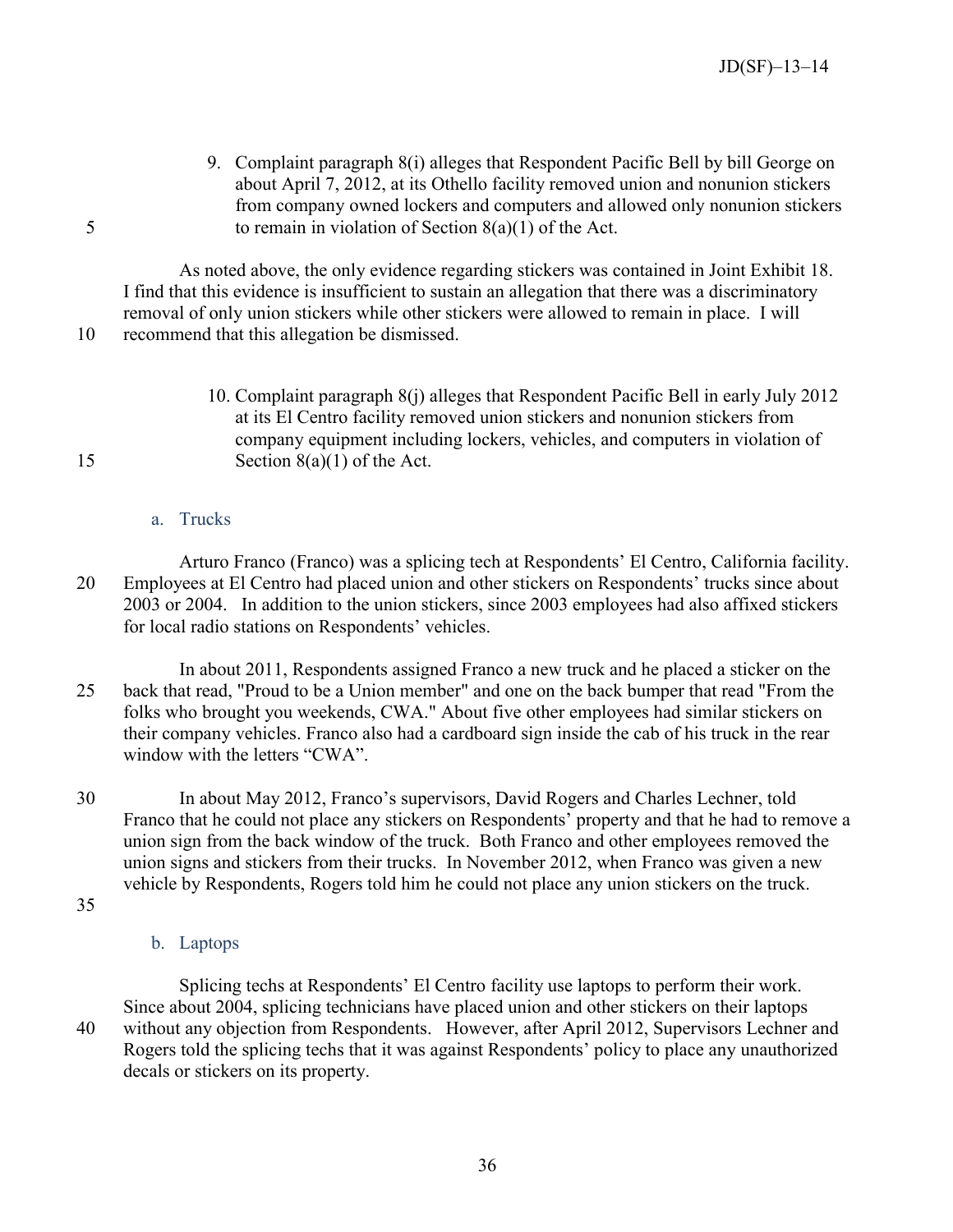# c. Lockers

<span id="page-39-0"></span>Since about 2005, Franco had union stickers on his locker including the "Proud to be a Union Member" sticker. Other stickers appeared on employee lockers including stickers for 5 sports teams and repair shop ads. After the collective-bargaining agreement expired in April 2012, Franco observed that his union sticker was removed from his locker but the sports team magnet remained. Other than Joint Exhibit 18, there is no evidence that the union stickers were removed by Respondents. While Joint Exhibit 18 reflects that stickers on lockers in El Centro were "all clear," this is insufficient to find that they were removed by Respondents.

10

Respondents makes the same arguments regarding its El Centro facility as discussed above in paragraph 7 regarding its Otay facility. For the reasons stated in paragraph 7 above, I find that having previously found that Respondents failed to establish that special circumstances or that a waiver by the Union privileged its prohibition on employees wearing of 15 union insignia, it follows that, as stipulated above, telling employees they could not wear union

insignia violated Section 8(a)(1) of the Act.

Here, the record clearly establishes that employees had a practice of placing union stickers on their lockers, laptops, and vehicles. Respondents applied their rules in an inconsistent 20 manner, allowing the posting of stickers on its property for a long period prior to April 2012. By prohibiting employees from placing union stickers on Respondents' trucks and laptops, Respondents violated Section 8(a)(1) of the Act.

<span id="page-39-1"></span>11. Complaint paragraph 9(b) alleges that Respondent Nevada Bell by Kevin 25 Schreiber about April 23, prohibited employees at its Reno, Nevada yard from wearing union insignia and refused to allow them to work unless they removed their union insignia in violation of Section  $8(a)(1)$  and  $(3)$  of the Act.

Respondents stipulated that on a date on or around April 23, 2012, those prem techs 30 whom Respondent Nevada Bell refused to dispatch when they did not remove the button or sticker depicted in Joint Exhibit 8(a) were sent home and did not receive pay for time not worked<sup>[85](#page-39-2)</sup>

To establish a violation of Section 8(a)(3) of the Act, the General Counsel must prove, by 35 a preponderance of the evidence, that an individual's protected activity was a motivating factor in the employer's action. *Wright Line*, 251 NLRB 1083, 1089 (1980), enfd. 662 F.2d 899 (1st Cir. 1981), cert. denied 455 U.S. 989 (1982). Where discipline is "intertwined with the union and the protected concerted activity," a violation may be found based on this casual link alone. *Felix Industries*, 331 NLRB 144, 146 (2000); *Nor-Cal Beverage Co.*, 330 NLRB 610, 611–112 40 (2000). An analysis under *Wright Line* is not necessary.

<span id="page-39-2"></span>Here, Respondents refused to allow its employees to work, assessed discipline in the form of absence occurrences and denied them and pay because they engaged in activity protected by Section 7 of the Act, their right to wear union insignia in the form of buttons and stickers. 45 Having failed to establish that special circumstances or a waiver by the Union privileged the

<sup>85</sup> Jt. Exh. 1, par. 15.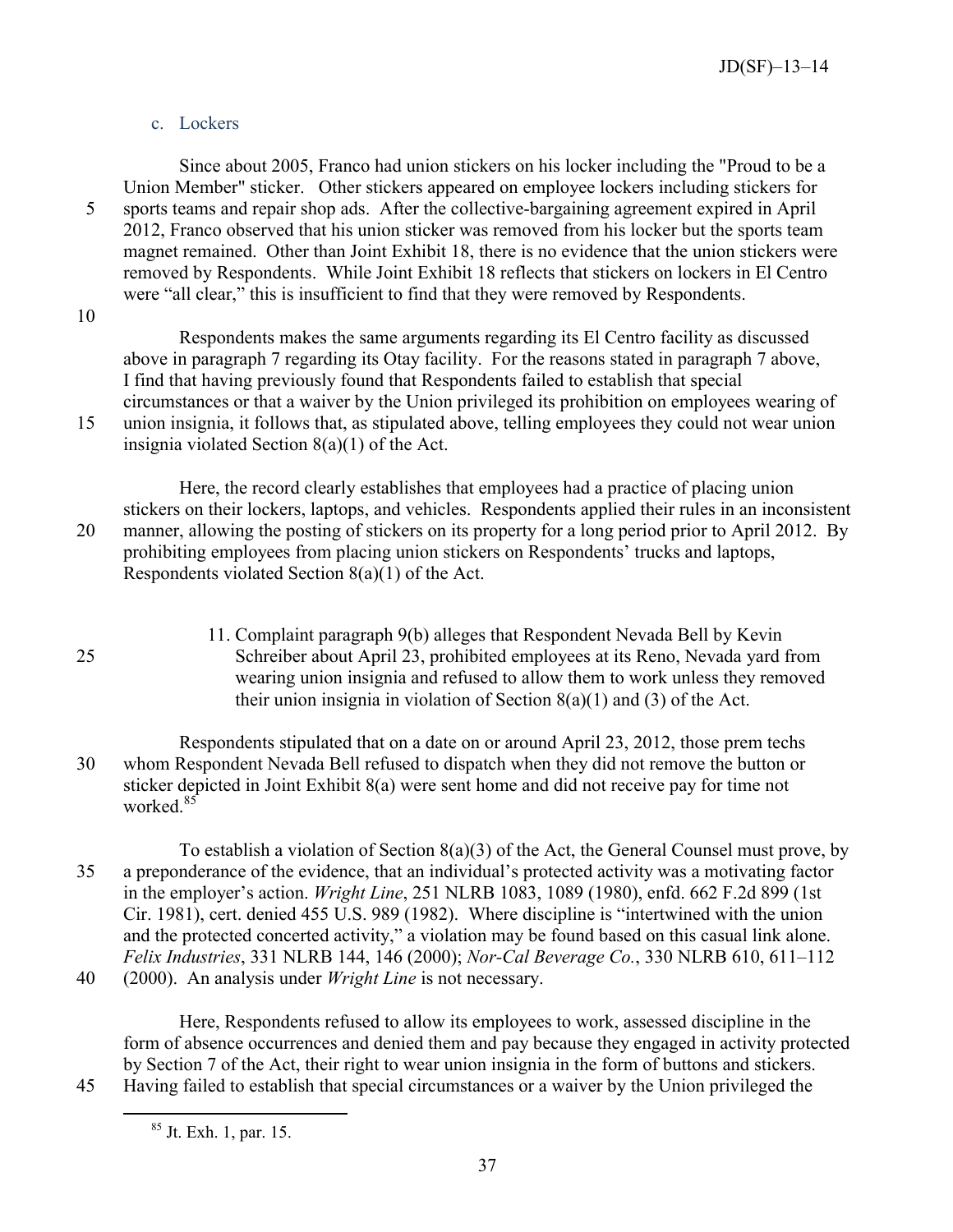prohibition, Respondents' actions discriminated against employees because of their union activity and violated Section 8(a)(3) and (1) of the Act.

# C. THE  $8(A)(5)$  ALLEGATIONS

1. Complaint paragraph 10(a) alleges in March and April 7, 2012, Respondent Pacific Bell at its Othello facility implemented a rule prohibiting employees from posting union stickers on company equipment, including lockers, vehicles, and computers in violation of Section  $8(a)(1)$  and  $(5)$  of the Act.

10

<span id="page-40-1"></span><span id="page-40-0"></span>5

As noted above at paragraphs 8 and 9, while Joint Exhibit 18 indicates stickers were removed by Respondents from employees' lockers, this evidence is insufficient to establish that a rule was promulgated or implemented prohibiting employees from posting union stickers on lockers, vehicles, or computers. I will recommend that this allegation be dismissed.

- <span id="page-40-2"></span>15
- 2. Complaint paragraph 10(b) alleges that in early May 2012 Respondent Pacific Bell by Ken Sitz at its Otay facility implemented a rule prohibiting employees from posting union stickers on company equipment, including lockers, laptops, and vehicles in violation of Section  $8(a)(1)$  and  $(5)$  of the Act.
- 20

The facts regarding Respondents' Otay facility are previously summarized in paragraph 7 above. In addition, in May or June 2012 at Respondents' Otay facility in Chula Vista, California, splicing tech Rogelio Herrera (Herrera) and other splicers also wore "KEEP AT&T OFF THE HEALTHCARE LOW ROAD" and "TAKE THE HIGH ROAD FOR JOBS AND

- 25 CUSTOMERS" stickers<sup>[86](#page-40-3)</sup> and they placed the stickers on trucks and lockers. For many years, splicing techs at Respondents' Otay facility have put various stickers in plain view on Respondents' trucks without Respondents' objection. The stickers included sports, commercial, political, and religious messages.<sup>[87](#page-40-4)</sup>
- 30 The record reflects that after April 2012 numerous stickers were placed on lockers at the Otay facility and individual stickers were placed on doors<sup>[88](#page-40-5)</sup>. Since about 2006 or 2007, Herrera had put about three or four union stickers on his locker. Respondents have never objected to these stickers. Other employees had stickers on their lockers and laptops as well.
- 35 Respondents contend it had never tolerated the number of stickers on lockers reflected in the photos in Respondent's Exhibits  $5(a)$ –(k). However, it is unrebutted that Respondents permitted numerous stickers on employees' lockers at Otay since at least 2006 or 2007. In June 2012, at Sitz direction, union stickers were removed from lockers and laptops.
- <span id="page-40-5"></span><span id="page-40-4"></span><span id="page-40-3"></span>40 Respondents take the position that affixing stickers and/or union materials to Respondents' property is prohibited by the parties' collective-bargaining agreement and AT&T's

 $86$  Jt. Exh.  $8(d)$ .

 $87$  GC Exhs.  $7(a)$ –(k).

 $88$  R. Exhs.  $5(a)$ –(k).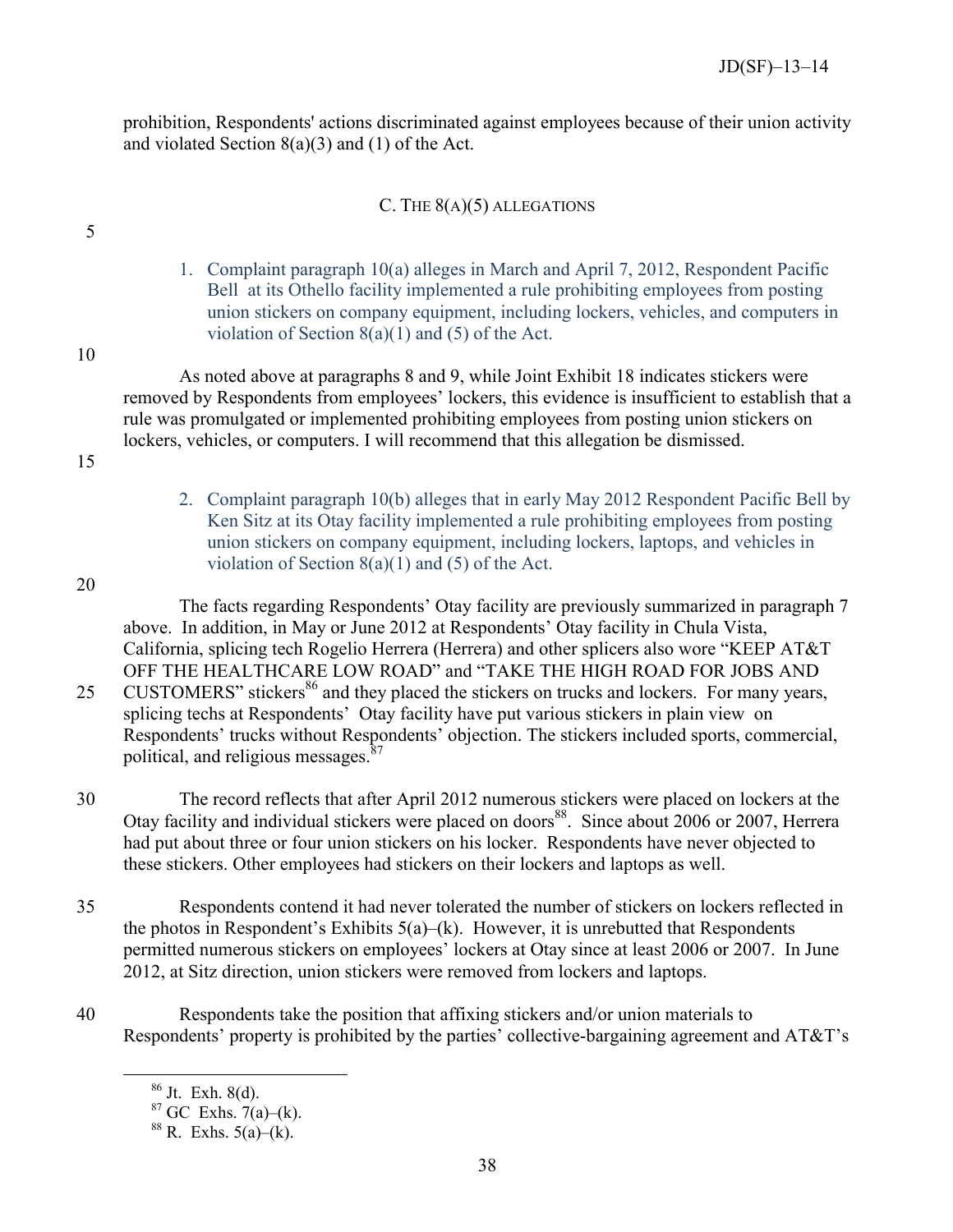longtime guidelines. The parties' collective-bargaining agreement also contains a bulletin board provision that states in part:

Section 3.06 BULLETIN BOARDS

5

B. Unless otherwise agreed upon in advance by the Companies, the Union agrees not to post or distribute Union material any place on the Companies' premises other than on 10 Union bulletin boards

Respondents' *WEST CORE NETWORK I&M OPERATIONS Job Performance Policies and Expectations Field Personnel* that applies to splicing technicians contains the following provision:

15

\* \* \*

\* \* \*

1.27.20 Technicians shall not attach any stickers, license plate holders, or other such items to their vehicles unless approved by Management.

20

The Supreme Court has held that an employer is under an obligation to refrain from making unilateral changes to employees' existing terms and conditions of employment without first bargaining with their collective-bargaining representative. *NLRB v. Katz,* 369 U.S. 736 (1962).

25

The Board's decision in *First Student, Inc.,* 353 NLRB 512, 517 (2008), is instructive on the issue of unilaterally enforcing a dormant rule, finding such enforcement violates Section 8(a)(5) of the Act. The Board affirmed the ALJ who cited *Daily News of Los Angeles,* 315 NLRB 1236, 1237 (1994), enfd. 73 F.3d 406 (D.C. Cir. 1996), cert. denied 519 U.S. 1090 30 (1997), in finding that the employer had violated Section 8(a)(5) of the Act in terminating an

employee for violation of its dormant DUI policy:

[T]he vice involved in [a unilateral change] . . . is that the employer has changed the existing conditions of employment. It is this change which is prohibited and which forms 35 the basis of the unfair labor practice charge. *(Daily News of Los Angeles,* 315 NLRB 1236, 1237 (1994), enfd. 73 F.3d 406 (D.C. Cir. 1996), cert. denied 519 U.S. 1090 (1997) (quoting *NLRB v. Dothan Eagle,* 434 F.2d 93, 98 (5th Cir. 1970)). (Emphasis in the original.) This is true even when the policy is written because the enforcement of the policy constitutes the change. "Thus, despite the Respondent's written policy . . . the 40 Respondent ha[d] not previously enforced this requirement." *Flambeau Airmold Corp.,* 334 NLRB 165, 166 (2001). See also *Vanguard Fire & Security Systems,* 345 NLRB 1016, 1017 (2005).

Here, Respondents applied their rules in an inconsistent manner, allowing the posting of stickers 45 on its property for a long period prior to April 2012. By permitting the posting of various stickers, including union stickers on trucks long before April 2012, Respondents established a past practice that became a term and condition of employment which it could not change without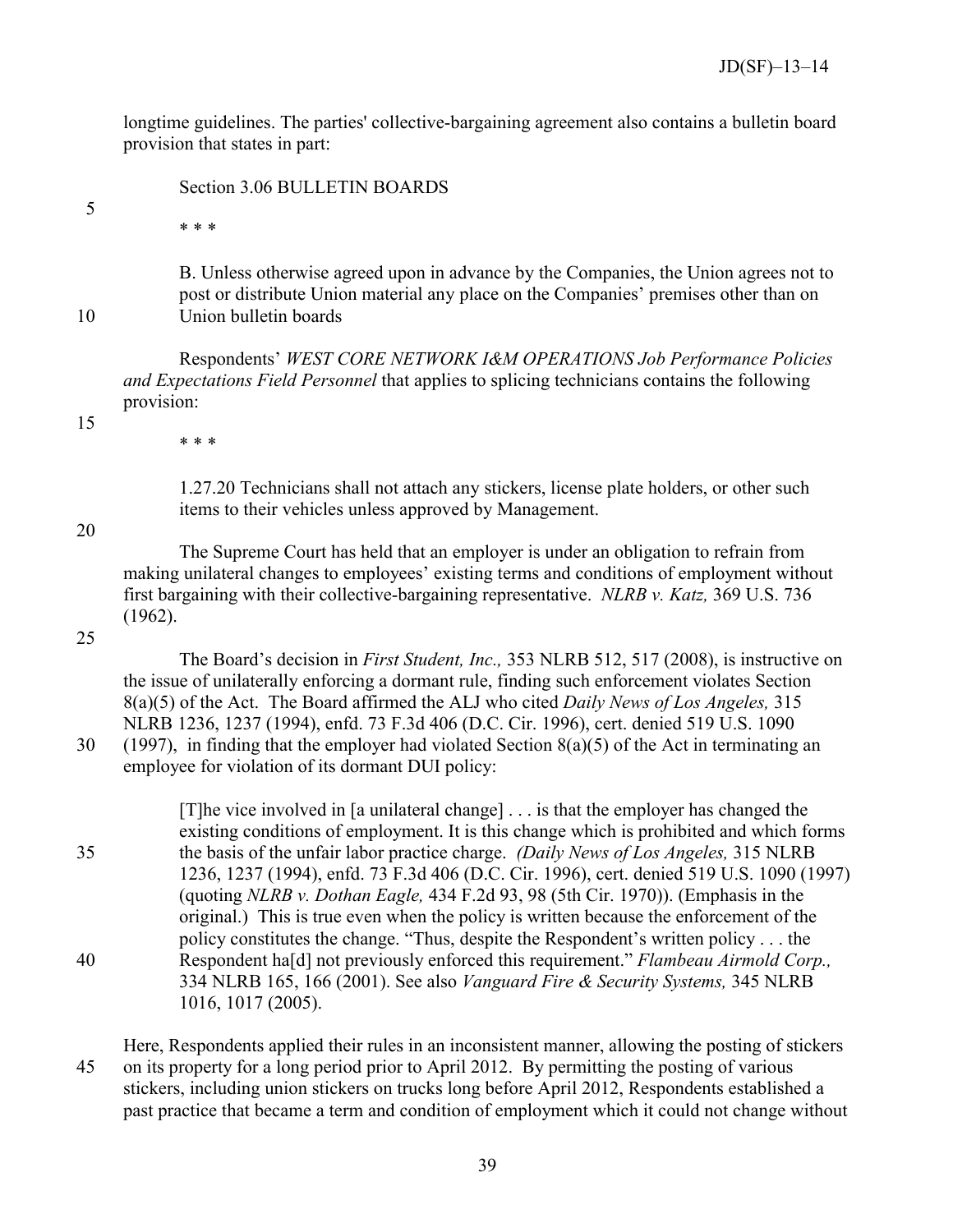notice to and bargaining with the Union. By failing to bargain before announcing the new rule prohibiting stickers on its property, Respondents violated Section 8(a)(5) and (1) of the Act.

<span id="page-42-0"></span>3. Complaint paragraph 10(c) alleges that in early July 2012 Respondent Pacific Bell by 5 Charles Lechner and David Rogers at its El Centro facility implemented a rule prohibiting employees from posting union stickers on company equipment, including vehicles in violation of Section 8(a)(1) and (5) of the Act.

The facts regarding the El Centro facility are stated above in paragraph 10. Here, the 10 record clearly establishes that employees had a practice of placing union stickers on their lockers, laptops, and vehicles. Respondents take the position that affixing stickers and/or union materials to Respondents' property is prohibited by the parties' collective-bargaining agreement and AT&T's longtime guidelines.

15 The parties' collective-bargaining agreement also contains a bulletin board provision that states in part:

Section 3.06 BULLETIN BOARDS

20 \* \* \*

B. Unless otherwise agreed upon in advance by the Companies, the Union agrees not to post or distribute Union material any place on the Companies' premises other than on Union bulletin boards

25

Respondents' WEST CORE NETWORK I&M OPERATIONS Job Performance Policies and Expectations Field Personnel that applies to splicing technicians contains the following provision:

30 \* \* \*

1.27.20 Technicians shall not attach any stickers, license plate holders, or other such items to their vehicles unless approved by Management.

35 The Supreme Court has held that an employer is under an obligation to refrain from making unilateral changes to employees' existing terms and conditions of employment without first bargaining with their collective-bargaining representative. *NLRB v. Katz,* 369 U.S. 736 (1962).

For the reasons already set forth above, I find the Respondents applied their rules in an 40 inconsistent manner, allowing the posting of stickers on its property for a long period prior to April 2012. By permitting the posting of various stickers, Respondents established a past practice that became a term and condition of employment which it could not change without notice to and bargaining with the Union. By failing to bargain before announcing the new rule prohibiting stickers on its property, Respondents violated Section 8(a)(5) and (1) of the Act.

45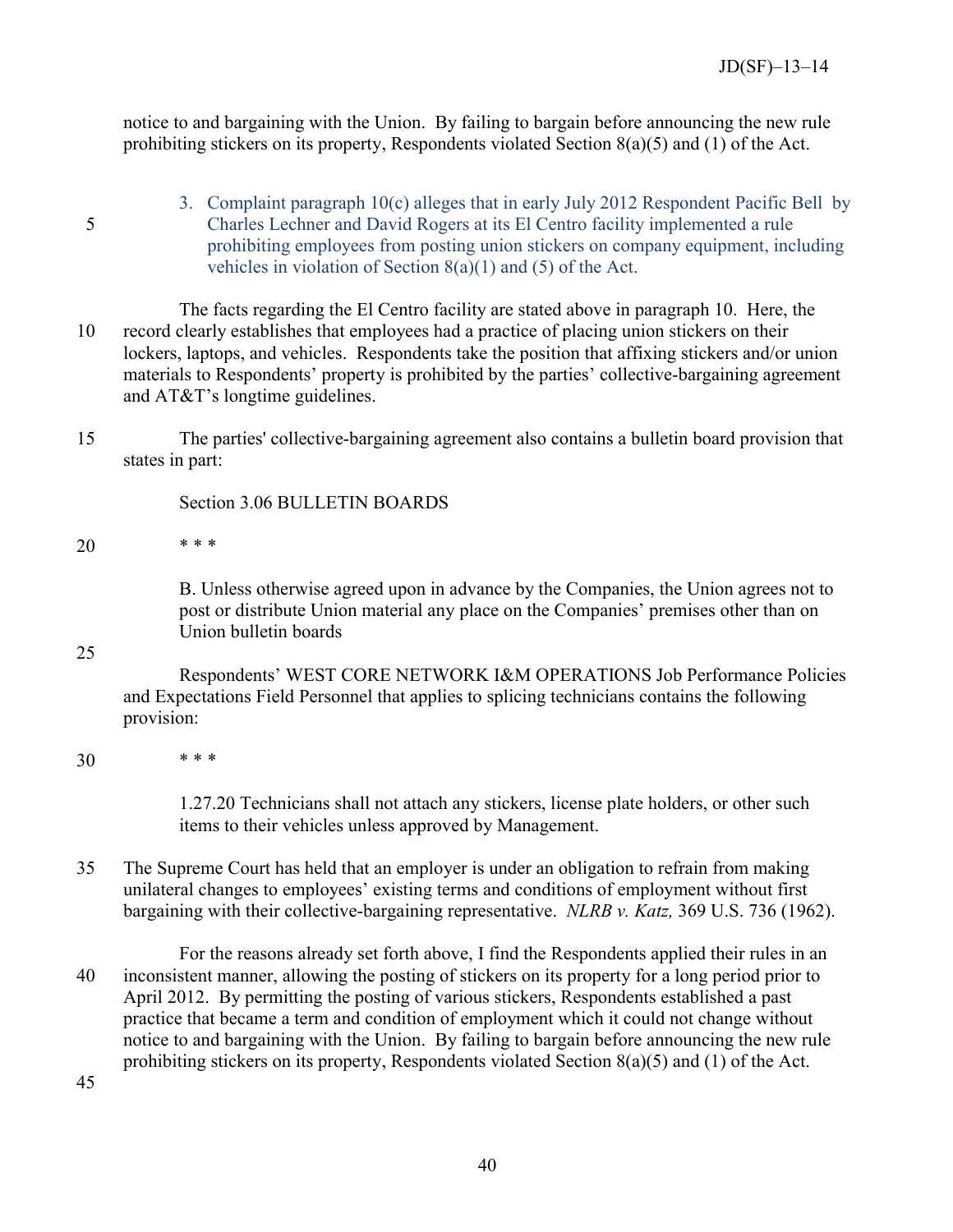4. Complaint paragraph 10(d) alleges that on about May 21 and June 5, 2012, Respondent Pacific Bell by Michelle Morechel at its Escondido facility implemented a rule prohibiting employees from wearing union insignia in violation of Section  $8(a)(1)$  and  $(5)$  of the Act.

At the end of April 2012 at Respondents' Washington Street, Escondido, California facility construction splicer Brendan McCarthy, and other splicing techs, began wearing the WTF button. On about May 21, 2012, McCarthy's supervisor, Michelle Morechel, told him he could not wear this button and McCarthy removed it.

10

<span id="page-43-0"></span>5

At the end of May 2012, McCarthy and other splicing techs, started wearing the "Cut the Crap" button until about June 5 when Morechel told him to remove it. The following day McCarthy continued wearing the "Cut the Crap" button and was told by Supervisor Jess Gonzales that he could not wear this button. Gonzales read an email from Respondents' vice 15 president of construction and engineering, Kieran Nolan, to the splicing techs that said employees could not wear the "Cut the Crap" button in the field or in front of customers and employees who continued to wear the button would be considered not ready to work.

When Supervisor Octavio Rivera arrived at the Washington Street yard with the early 20 morning crew, he told them that they were not ready to work because they were wearing the "Cut the Crap" buttons. Rivera also read Nolan's email to the gathered employees. Later, both McCarthy and the morning crew met with Rivera in the office. Rivera repeated that they could not wear the "Cut the Crap" buttons. The splicing technicians who wore the "Cut the Crap" button did not work that day and were not paid While the following day, construction splicers, 25 including Union Steward Brendan McCarthy and other construction splicers, were dispatched to work while wearing the "Cut the Crap" button, there is no evidence that the rule prohibiting the wearing of the button was rescinded.

For the reasons mentioned above, Respondents applied their rules in an inconsistent 30 manner, allowing the posting of stickers on its property for a long period prior to April 2012. By permitting the posting of various stickers, Respondents established a past practice that became a term and condition of employment which it could not change without notice to and bargaining with the Union. By failing to bargain before announcing the new rule prohibiting stickers on its property, Respondents violated Section 8(a)(5) and (1) of the Act.

- <span id="page-43-1"></span>35
- 5. Complaint paragraph 10(e) alleges that that on about June 6, 2012, Respondent Pacific Bell by Justin Clark at its Oceanside facility implemented a rule prohibiting employees from wearing union insignia in violation of Section  $8(a)(1)$  and  $(5)$  of the Act.
- 40

On June 6, 2012, Adam Williams, a splicing tech in Respondents' Oceanside facility wore the "Cut the Crap" button at work. Williams' supervisor, Paul Jepsen, told Williams and the other splicing techs that they could not work while wearing this button. Later that morning, Respondents' supervisor, Justin Clark, told the splicing techs that they had to take these buttons

45 off or go home. While the following day Williams and about half the other splicing techs who wore the "Cut the Crap" button were dispatched to work, there is no evidence that the rule was rescinded.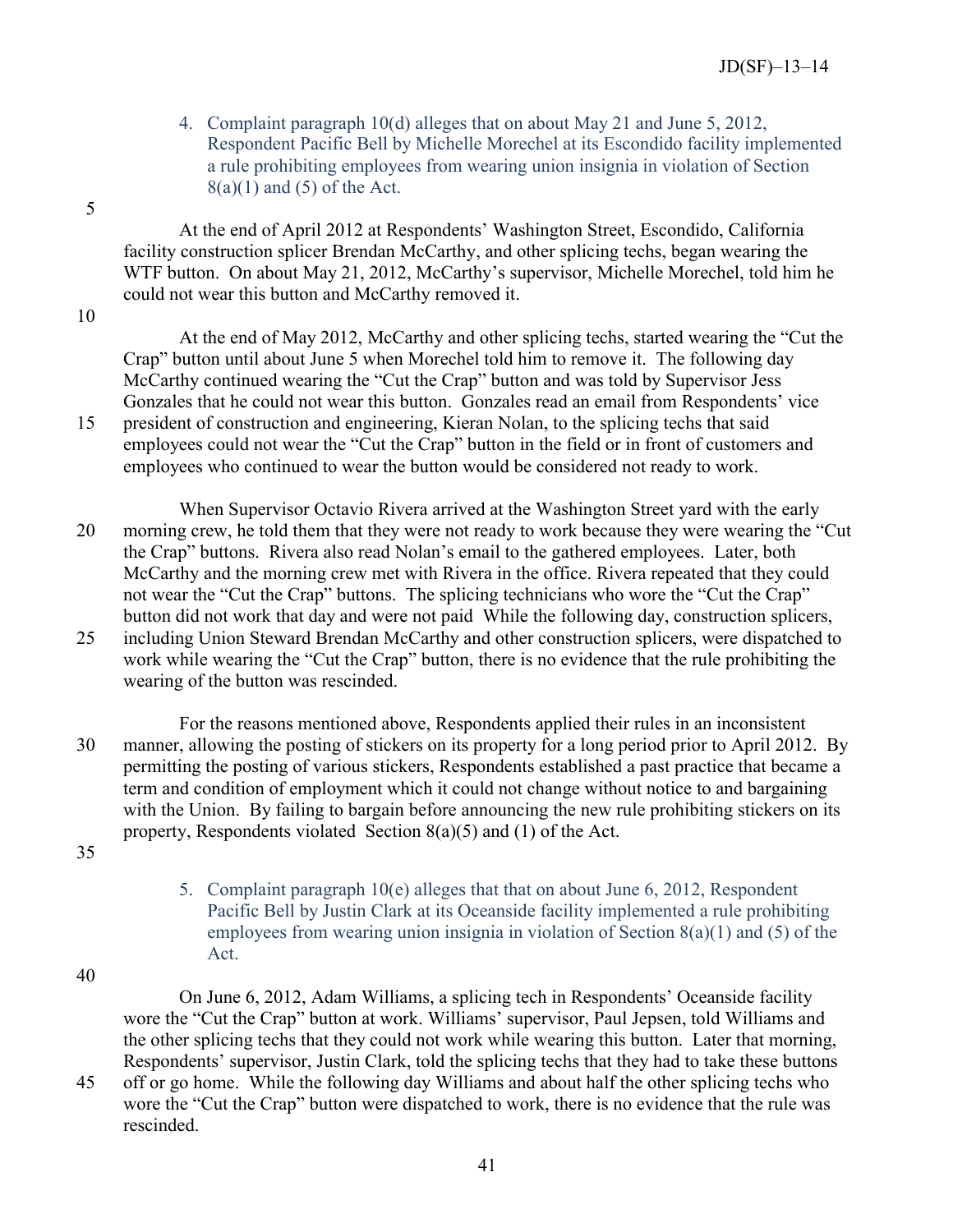For all of the reasons listed above, I find Respondents applied their rules in an inconsistent manner, allowing the posting of stickers on its property for a long period prior to April 2012. By permitting the posting of various stickers, Respondents established a past

5 practice that became a term and condition of employment which it could not change without notice to and bargaining with the Union. By failing to bargain before announcing the new rule prohibiting stickers on its property, Respondents violated Section 8(a)(5) and (1) of the Act.

<span id="page-44-0"></span>

|    | <b>CONCLUSIONS OF LAW</b>                                                                                                                                                                                                                                                  |
|----|----------------------------------------------------------------------------------------------------------------------------------------------------------------------------------------------------------------------------------------------------------------------------|
| 10 | 1. Respondents Pacific Bell Telephone Company d/b/a AT&T and Nevada Bell<br>Telephone Company d/b/a AT&T are employers engaged in commerce and in an industry<br>affecting commerce within the meaning of Section $2(2)$ , (6), and (7) of the Act.                        |
| 15 | 2. Communications Workers of America, AFL-CIO is a labor organization within the<br>meaning of Section 2(5) of the Act and is the exclusive collective-bargaining representative of<br>Respondents' employees in the following appropriate collective-bargaining unit:     |
| 20 | Employees, including but not limited to Premises Technicians and Splicing<br>Technicians, covered by the most recent Collective-Bargaining Agreement between the<br>Union and Respondents Pacific Bell, Nevada Bell, AT&T Services, Inc., and SBC<br>Global Services, Inc. |
| 25 | 3. By engaging in the following conduct, the Respondents committed unfair labor<br>practices in violation of Section $8(a)(1)$ of the Act.                                                                                                                                 |
|    | (a) Maintaining and enforcing the following rule in its Premises Technician<br>Guidelines:                                                                                                                                                                                 |
| 30 | 13.3 The branded apparel may not be altered in any way which includes adding<br>buttons, pins, stickers, writing etc.                                                                                                                                                      |
| 35 | (b) Implementing rules prohibiting employees from wearing union insignia or placing<br>stickers on company owned vehicles, laptops, and lockers.                                                                                                                           |
|    | (c) Threatening employees with absence occurrences, unspecified reprisals, and loss<br>of jobs if they did not remove union insignia.                                                                                                                                      |
|    | (d) Threatening employees with unspecified reprisals for passing out union insignia.                                                                                                                                                                                       |
| 40 | (e) By removing union stickers from company owned vehicles, laptops, and lockers.                                                                                                                                                                                          |

4. By prohibiting the employees listed in appendix A to the complaint as well as other employees whose identity is to be determined in compliance from working unless they removed 45 their union insignia, the Respondents committed unfair labor practices in violation of Section  $8(a)(3)$  of the Act.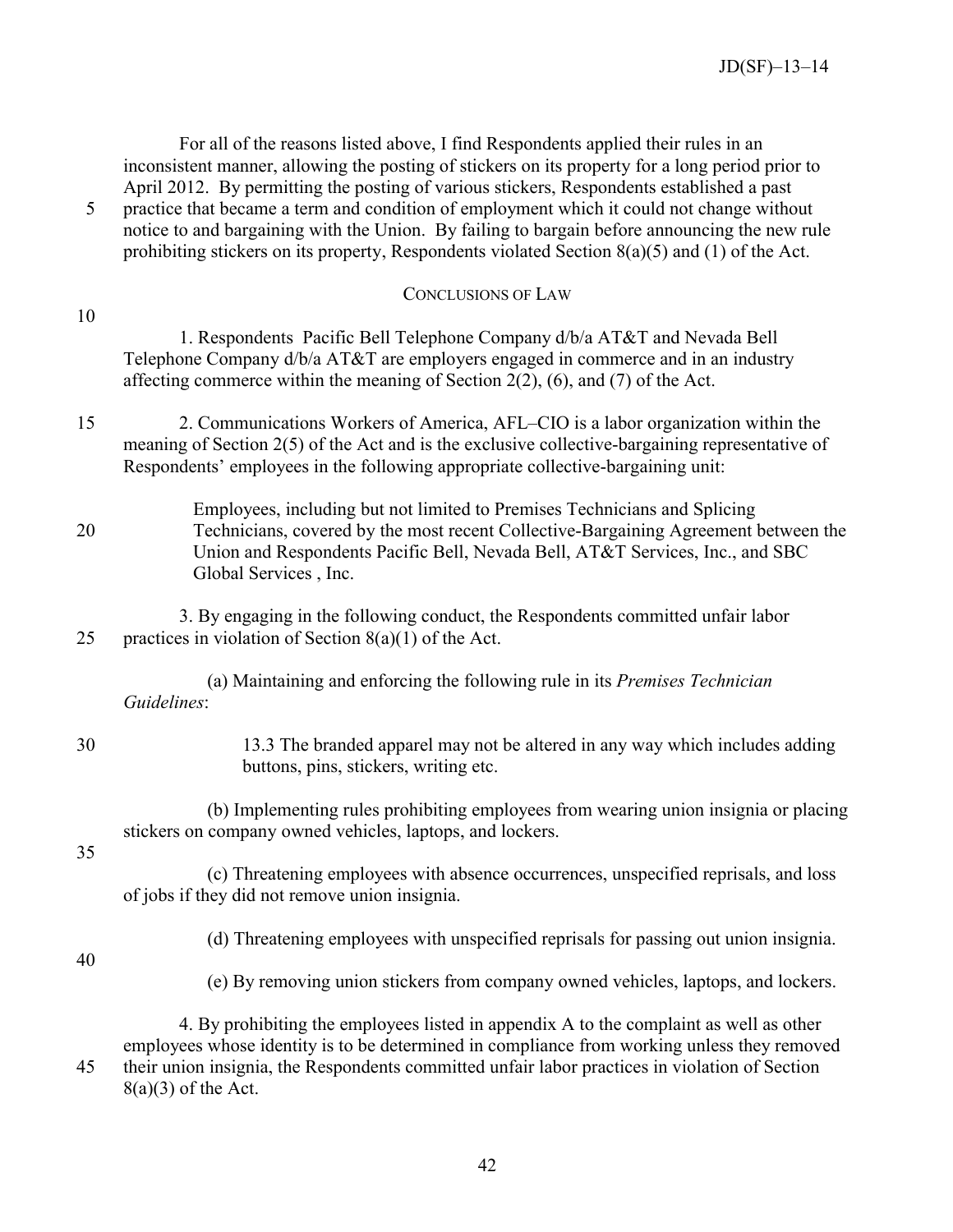5. By unilaterally and without bargaining with the Union, implementing rules prohibiting employees from wearing union insignia and posting union stickers on company owned vehicles, laptops, and lockers, the Respondents committed unfair labor practices in violation of Section  $8(a)(5)$  of the Act:

<span id="page-45-0"></span>5

#### **REMEDY**

Having found that Respondents have violated Section  $8(a)(1)$  of the Act by maintaining an overly-broad rule with respect to its premises technicians and by forbidding all bargaining 10 unit employees from wearing certain union insignia, the recommended order requires that the Respondent revise or rescind *Premises Technician Guidelines Rule 13.3*, and all rules prohibiting the display of union insignia, at all of Respondents' facilities, and advise its employees in writing that the rules have been so revised or rescinded.

15 Having found that Respondents violated Section 8(a)(3) of the Act by denying employees work because they wore union insignia and to make them whole for any loss of earnings and other benefits suffered as a result of the discrimination against them, my recommended Order further requires that back pay shall be computed in accordance with *F.W. Woolworth Co.,* 90 NLRB 289 (1950), with interest as prescribed in *New Horizons for the Retarded,* 283 NLRB 20 1173 (1987), plus daily compound interest as prescribed in *Kentucky River Medical Center,* 356 NLRB No. 8 (2010).

The recommended Order also requires that Respondents shall remove from their files and records any and all references to the unlawful absence occurrences issued to the employees listed 25 in appendix A to the complaint herein, and to any other employees identified in compliance proceedings and to notify them in writing that this has been done and that the unlawful discrimination will not be used against them in any way. *Sterling Sugars, Inc.,* 261 NLRB 472 (1982). Further, Respondents must not make any reference to the removed material in response to any inquiry from any employer, employment agency, unemployment insurance office, or

30 reference seeker, or use the expunged material against them in any other way.

Further, as I found that Respondents made certain unlawful unilateral changes in the terms and conditions of employment of the unit employees, I shall recommend that Respondent be ordered to, at the request of the Union, rescind any and all of those changes. These include 35 promulgating rules prohibiting splicing technicians from wearing buttons and stickers without offering the Union an opportunity to bargain;

Having found that Respondents have engaged in certain unfair labor practices, I find that they must be ordered to cease and desist and to take certain affirmative action designed to 40 effectuate the policies of the Act.

Respondents shall be required to make whole bargaining unit employees for all losses they suffered as a result of the Respondents' unlawful unilateral changes, plus daily compound interest as prescribed in *Kentucky River Medical Center,* supra.

45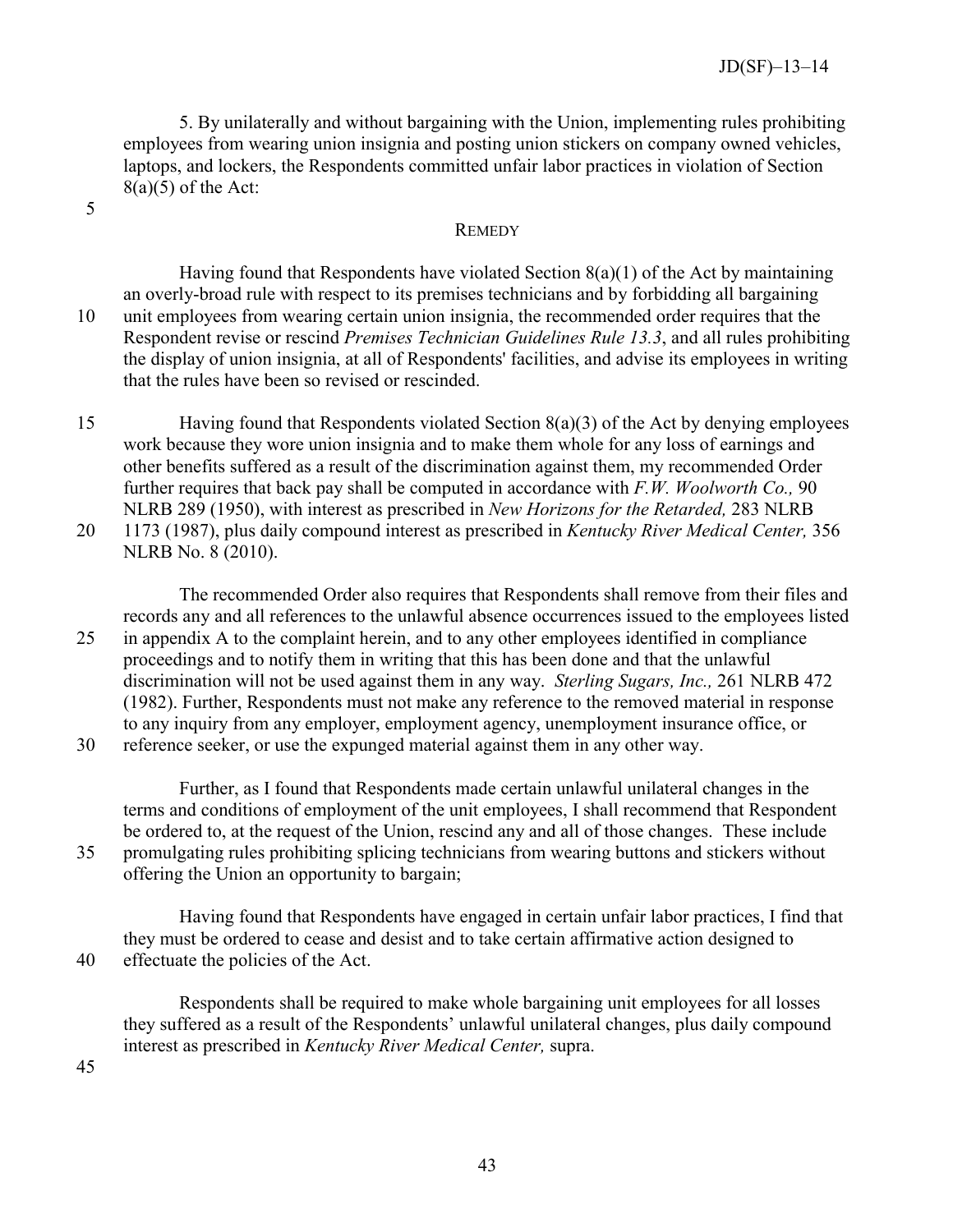On these findings of fact and conclusions of law and on the entire record, I issue the following recommended. [89](#page-46-1)

<span id="page-46-0"></span>

#### 5 ORDER

Respondents, Pacific Bell Telephone Company d/b/a AT&T and Nevada Bell Telephone Company d/b/a AT&T, San Francisco, California, and Reno, Nevada, their officers, successors, and assigns, shall

10

1. Cease and desist from

(a) Maintaining and enforcing the following rule in its *Premises Technician Guidelines* employee handbook:

15

13.3 The branded apparel may not be altered in any way which includes adding buttons, pins, stickers, writing etc.

(b) Implementing rules prohibiting employees from wearing union insignia or placing 20 stickers on company owned vehicles, laptops, and lockers.

(c) Threatening employees with absence occurrences, unspecified reprisals, and loss of jobs if they do not remove union insignia.

25 (d) Threatening employees with unspecified reprisals for passing out union insignia.

(e) Removing union stickers from company owned vehicles, laptops, and lockers.

(f) Disciplining its employees for wearing union insignia by issuing absence 30 occurrences and denying them pay.

(g) Refusing to bargain in good faith with Communications Workers of America, AFL–CIO as the exclusive collective-bargaining representative of its employees in the following collective-bargaining unit:

35

Employees, including but not limited to Premises Technicians and Splicing Technicians, covered by the most recent Collective-Bargaining Agreement between the Union and Respondents Pacific Bell, Nevada Bell, AT&T Services, Inc., and SBC Global Services , Inc.

40

 $\overline{a}$ 

(h) Unilaterally and without bargaining with the Union, implementing rules prohibiting employees from wearing union insignia or placing stickers on company owned vehicles, laptops, and lockers.

<span id="page-46-1"></span><sup>&</sup>lt;sup>89</sup> If no exceptions are filed as provided by Sec. 102.46 of the Board's Rules and Regulations, the findings, conclusions, and recommended Order shall, as provided in Sec. 102.48 of the Rules, be adopted by the Board and all objections shall be waived for all purposes.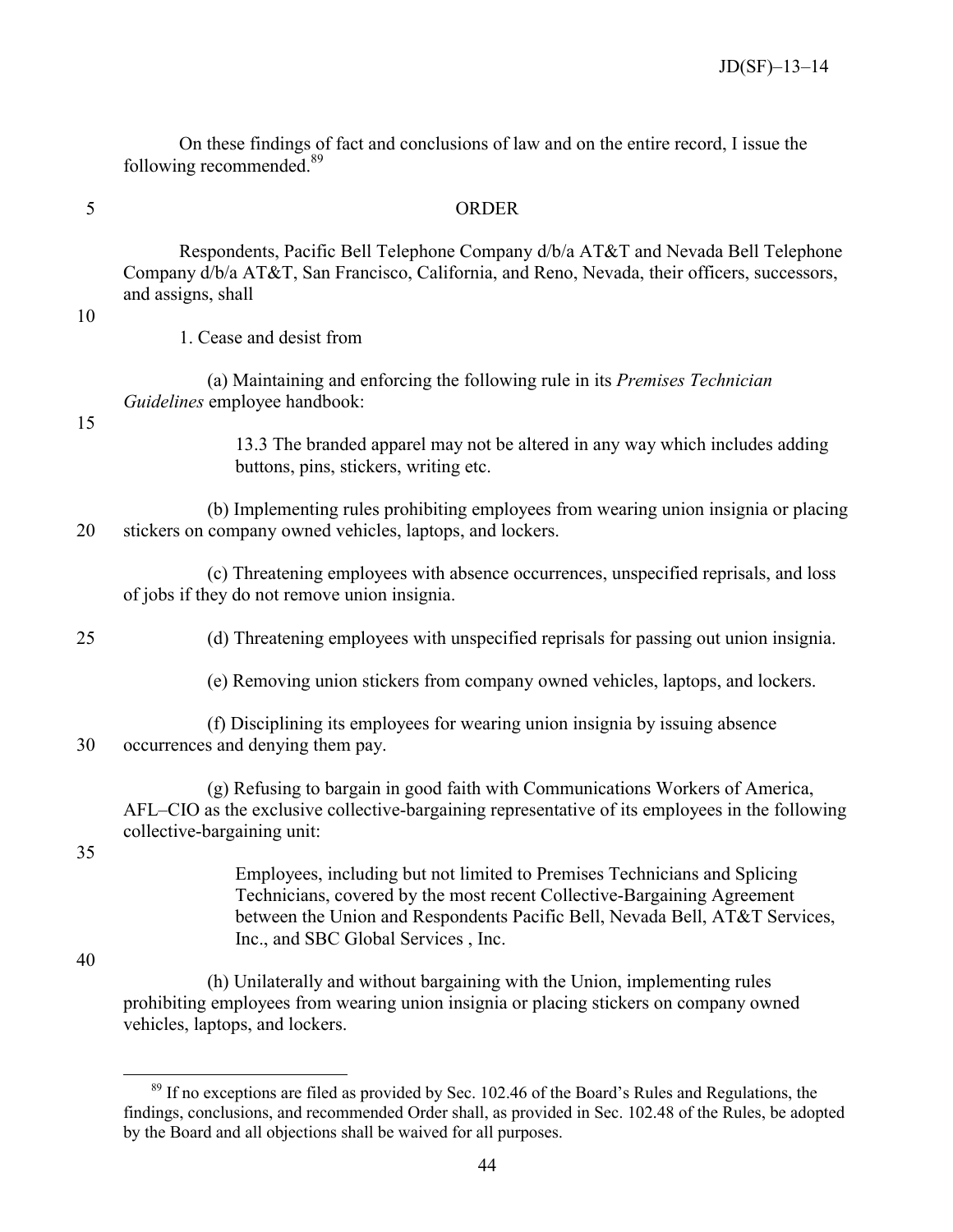|    | (i) In any like or related manner from interfering with, restraining, or coercing<br>employees in the exercise of rights guaranteed by Section 7 of the Act.                                                                                                                                             |
|----|----------------------------------------------------------------------------------------------------------------------------------------------------------------------------------------------------------------------------------------------------------------------------------------------------------|
| 5  | 2. Take the following affirmative action necessary to effectuate the policies of the Act.                                                                                                                                                                                                                |
|    | (a) At the request of the Union, Respondents shall rescind the following rule in its<br>Premises Technician Guidelines employee handbook:                                                                                                                                                                |
| 10 | 13.3 The branded apparel may not be altered in any way which includes adding<br>buttons, pins, stickers, writing etc.                                                                                                                                                                                    |
| 15 | (b) At the request of the Union, Respondents shall rescind the unilateral changes<br>made in its employees' terms and conditions of employment including implementing rules<br>prohibiting employees from wearing union insignia or placing stickers on company owned<br>vehicles, laptops, and lockers. |
|    | (c) Make whole its employees for any losses incurred as a result of its unilateral<br>changes made in the terms and conditions of their employment, plus interest as provided for in<br>the remedy section of this decision;                                                                             |
| 20 | (d) Within 14 days of the Board's Order, rescind the absence occurrences issued to<br>itsemployees for wearing union insignia.                                                                                                                                                                           |
| 25 | (e) Within 14 days of the Board's Order, make its employees whole for lost pay as a<br>result of wearing union insignia in the manner set forth in the remedy section of this decision.                                                                                                                  |
|    | (f) Within 14 days of the Board's Order, remove from its files any references to the                                                                                                                                                                                                                     |

absence occurrences issued to its employees for wearing union insignia and inform them in writing that this has been done, and that Respondents' unlawful discrimination against them will 30 not be used against them as the basis of any future personnel actions, or referred to in response to any inquiry from any employer, employment agency, unemployment insurance office, or reference seeker, or otherwise used against them.

(g) Preserve and within 14 days of a request, or such additional time as the Regional 35 Director may allow for good cause shown, provide at a reasonable place designated by the Board or its agents, all payroll records, social security payment records, timecards, personnel records and reports, and all other records, including an electronic copy of such records if stored in electronic form, necessary to analyze the amount of backpay and other earrings and benefits due under the terms of this Order;

<span id="page-47-0"></span>40

(h) Within 14 days after service by the Region, post at all of its facilities in the States of California and Nevada, copies of the attached notice marked "Appendix. [90](#page-47-0)" Copies of the

 $\overline{a}$  $90$  If this Order is enforced by a judgment of a United States court of appeals, the words in the notice reading "Posted by Order of the National Labor Relations Board" shall read "Posted Pursuant to a Judgment of the United States Court of Appeals Enforcing an Order of the National Labor Relations Board."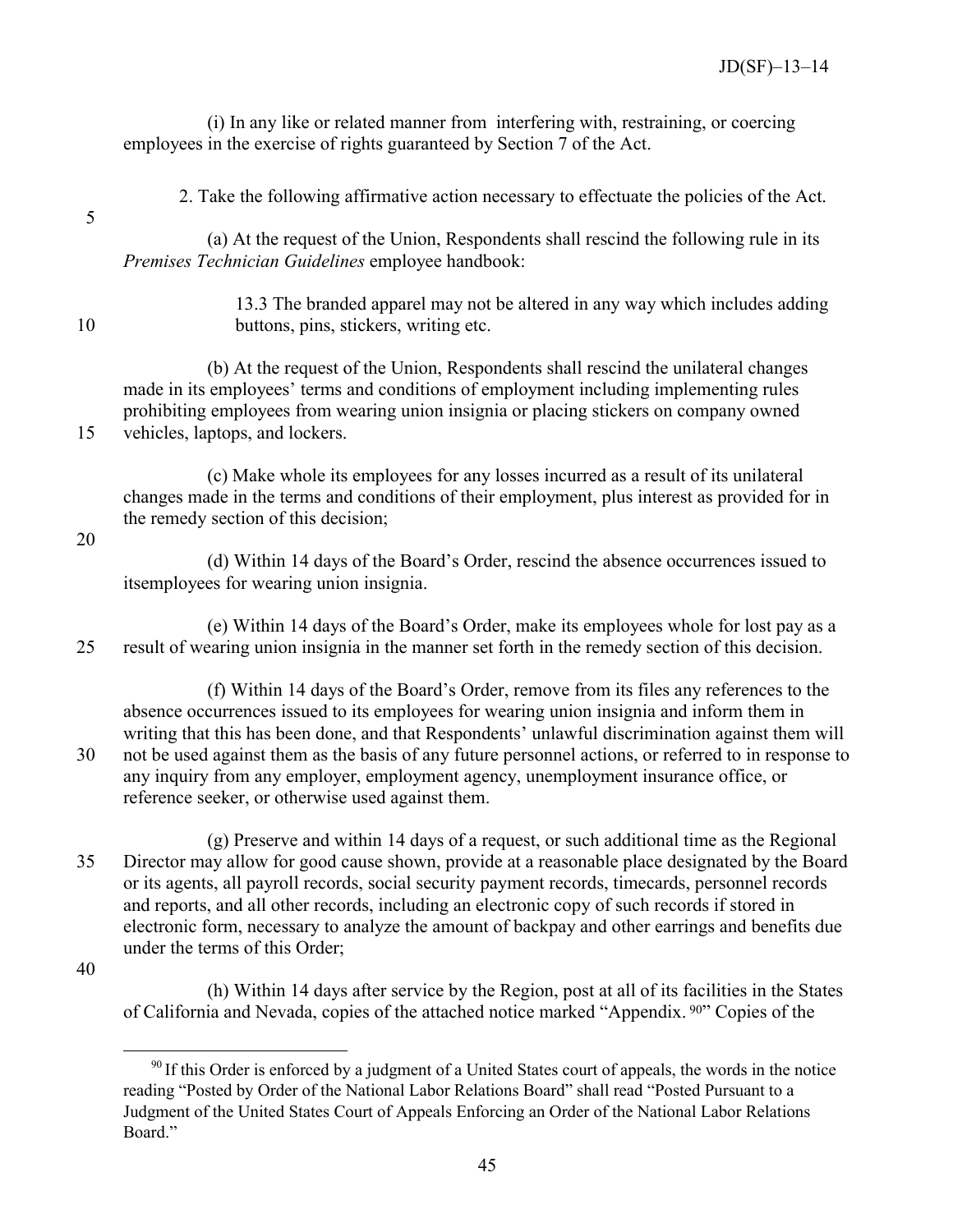notice, on forms provided by the Regional Director for Region 20, after being signed by the Respondents' authorized representative, shall be posted by the Respondents and maintained for 60 consecutive days in conspicuous places including all places where notices to employees are customarily posted. In addition to physical posting of paper notices, notices shall be distributed

- 5 electronically, such as by email, posting on an intranet or internet site, and/or other electronic means, if the Respondents customarily communicates with its employees by such means. Reasonable steps shall be taken by the Respondents to ensure that the notices are not altered, defaced, or covered by any other material. In the event that, during the pendency of these proceedings, the Respondents have gone out of business or closed the facility involved in these
- 10 proceedings, the Respondents shall duplicate and mail, at its own expense, a copy of the notice to all current employees and former employees employed by the Respondents at any time since April 20, 2012.
- (l) Within 21 days after service by the Region, file with the Regional Director a sworn 15 certification of a responsible official on a form provided by the Region attesting to the steps that the Respondents have taken to comply.

**IT IS FURTHER ORDERED** that the complaint is dismissed insofar as it alleges violations of the Act not specifically found.

20

Dated, Washington, D.C. April 23, 2014

 $25$ 

John J. McCarrick Administrative Law Judge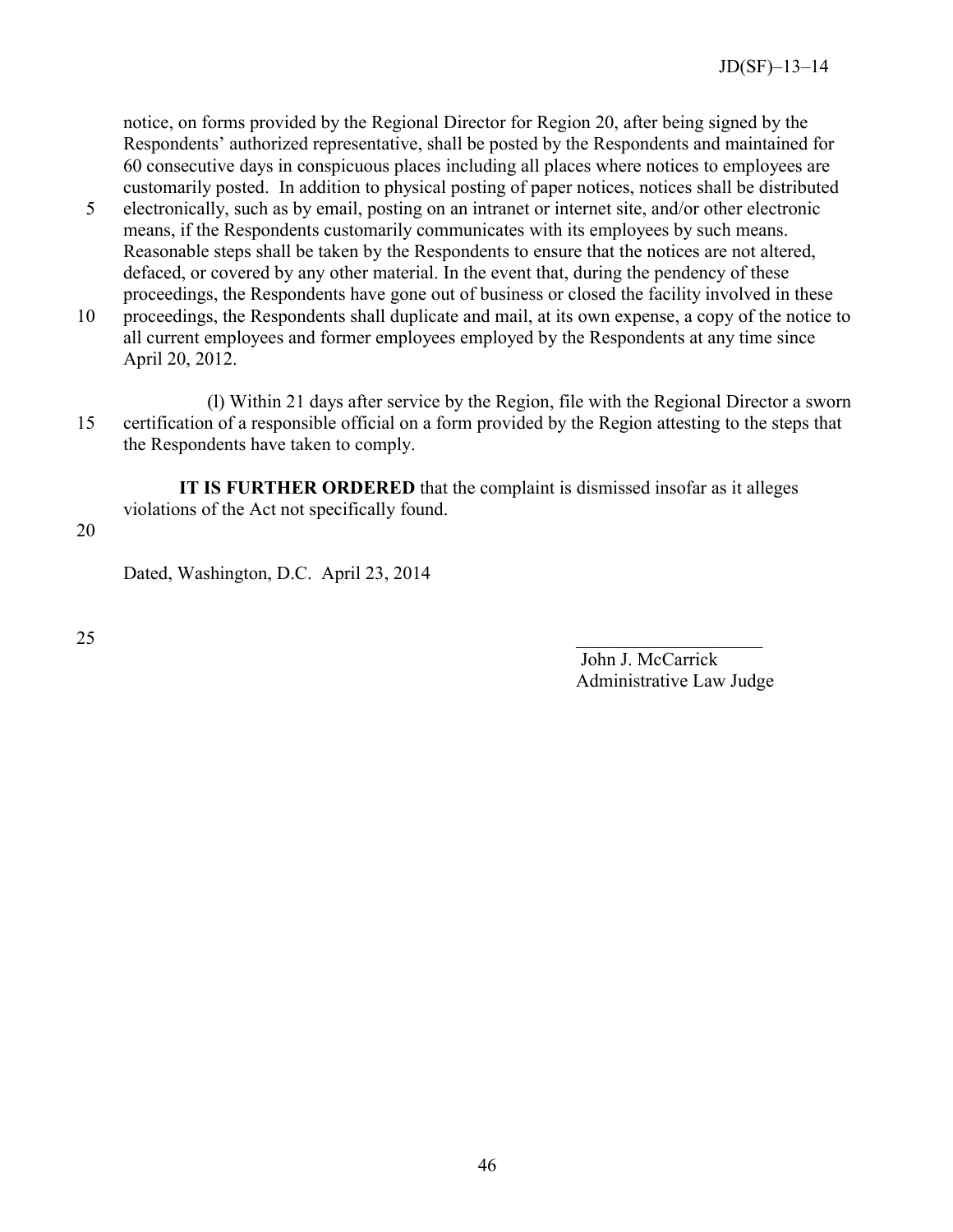#### **APPENDIX**

#### NOTICE TO EMPLOYEES

Posted by Order of the National Labor Relations Board An Agency of the United States Government

<span id="page-49-0"></span>The National Labor Relations Board has found that we violated Federal labor law and has ordered us to post and obey this notice.

### FEDERAL LAW GIVES YOU THE RIGHT TO

Form, join, or assist a union Choose representatives to bargain with us on your behalf Act together with other employees for your benefit and protection Choose not to engage in any of these protected activities.

Accordingly, we give our employees the following assurances:

WE WILL NOT maintain and enforce the following rule in our *Premises Technician Guidelines* employee handbook:

13.3 The branded apparel may not be altered in any way which includes adding buttons, pins, stickers, writing etc.

WE WILL NOT implement rules prohibiting employees from wearing union insignia or placing stickers on company owned vehicles, laptops, and lockers.

WE WILL NOT threaten employees with absence occurrences, unspecified reprisals, and loss of jobs if they do not remove union insignia.

WE WILL NOT threaten employees with unspecified reprisals for passing out union insignia.

WE WILL NOT remove union stickers from company owned vehicles, laptops, and lockers.

WE WILL NOT discipline ours employees for wearing union insignia by issuing absence occurrences and denying them pay.

WE WILL NOT refuse to bargain in good faith with Communications Workers of America, AFL–CIO as the exclusive collective-bargaining representative of its employees in the following collective-bargaining unit:

Employees, including but not limited to Premises Technicians and Splicing Technicians, covered by the most recent Collective-Bargaining Agreement between the Union and Respondents Pacific Bell, Nevada Bell, AT&T Services, Inc., and SBC Global Services, Inc.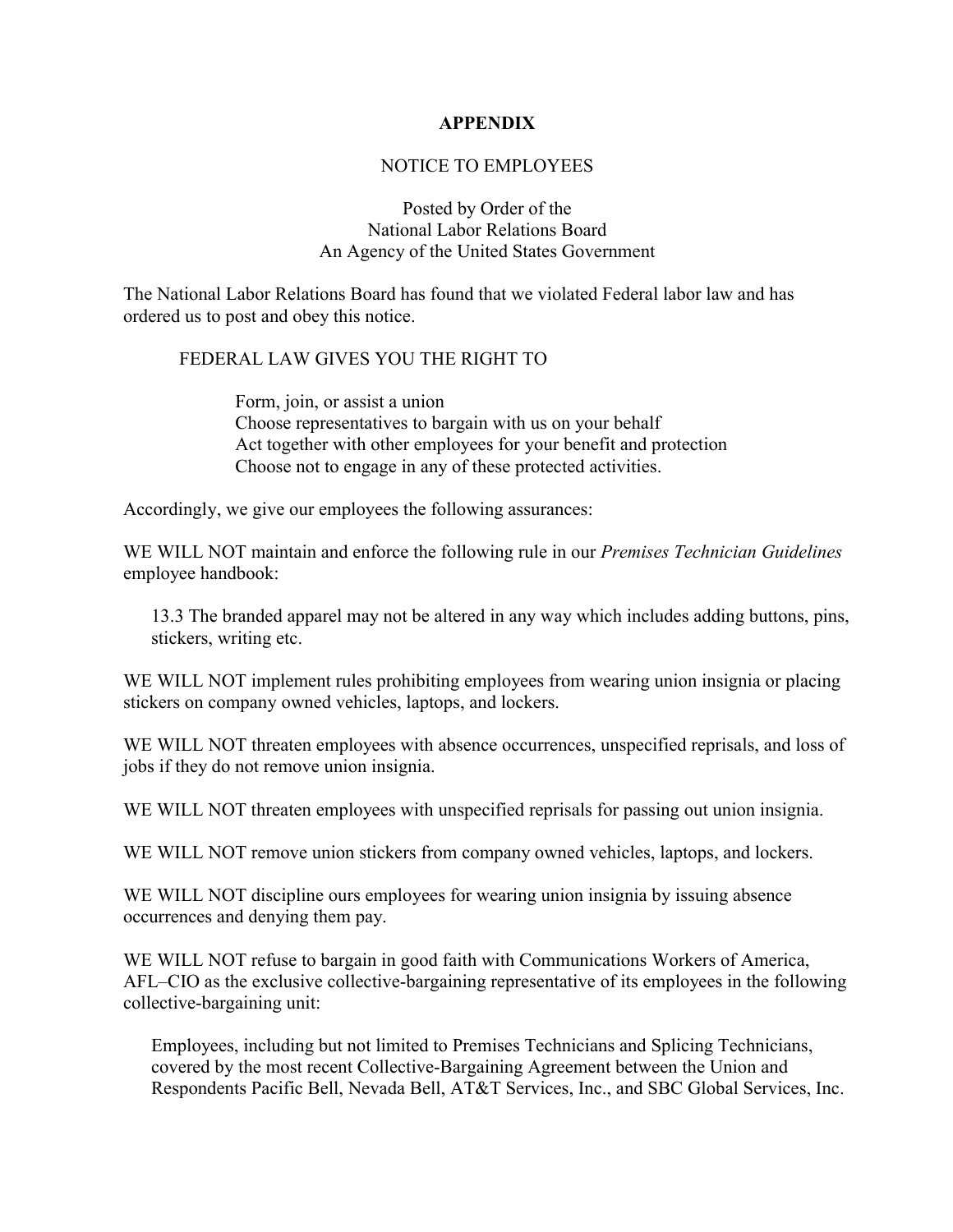WE WILL NOT unilaterally and without bargaining with the Union, implement rules prohibiting employees from wearing union insignia or placing stickers on company owned vehicles, laptops, and lockers.

WE WILL NOT in any like or related manner interfere with, restrain, or coerce employees in the exercise of rights guaranteed by Section 7 of the Act.

WE WILL recognize and, on request, bargain collectively with the Union as the exclusive representative of our employees in the above-described unit with respect to wages, hours, and other terms and conditions of employment and, if an agreement is reached, embody it in a signed document.

WE WILL recognize your right to engage in protected concerted and union activity by wearing union buttons.

WE WILL make those employees who were denied pay for wearing union insignia whole for any loss of earnings and benefits, including interest, they sustained as a result of our refusal to allow them to work wearing union insignia.

WE WILL within 14 days from the date of the Board's Order, remove from our files any and all records of the discrimination employees who were given absence occurrences or who were not allowed to work, and WE WILL, within 3 days thereafter, notify them in writing that we have taken this action, and that the material removed will not be used as a basis for any future personnel action against them or referred to in response to any inquiry from any employer, employment agency, unemployment insurance office, or reference seeker, or otherwise used against them.

WE WILL remove or revise rule 13.3 from our rule in its *Premises Technician Guidelines*:

13.3 The branded apparel may not be altered in any way which includes adding buttons, pins, stickers, writing etc.

WE WILL at the request of the Union, rescind the unilateral changes made in our employees' terms and conditions of employment including implementing rules prohibiting employees from wearing union insignia or placing stickers on company owned vehicles, laptops, and lockers.

WE WILL, within 14 days of the Board's Order, inform you in writing as to the manner in which we have revised, rescinded, removed, or modified the rule in our *Premises Technician Guideline*, which was found to be unlawful, to now comply with Federal Labor Law and your rights under the National Labor Relations Act.

> Pacific Bell Telephone Company d/b/a AT&T and Nevada Bell Telephone Company d/b/a AT&T

> > (Employer)